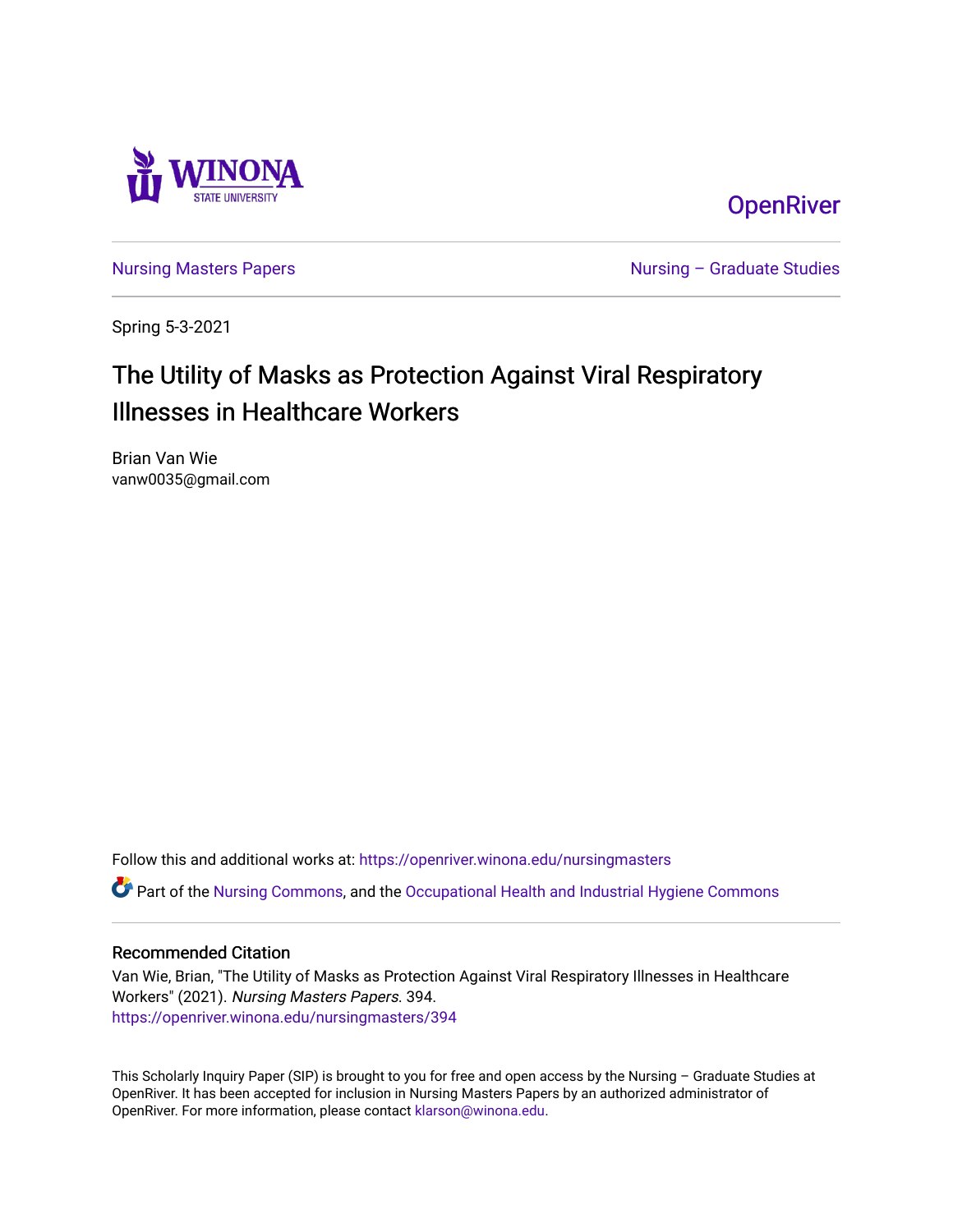The Utility of Masks as

Protection Against Viral Respiratory Illnesses

in Healthcare Workers

A Scholarly Inquiry Paper Submitted to the Faculty of the Department of Nursing College of Nursing and Health Sciences of Winona State University

> by Brian M. Van Wie

In Partial Fulfillment of the Requirements for the Degree of Master of Science

May 2021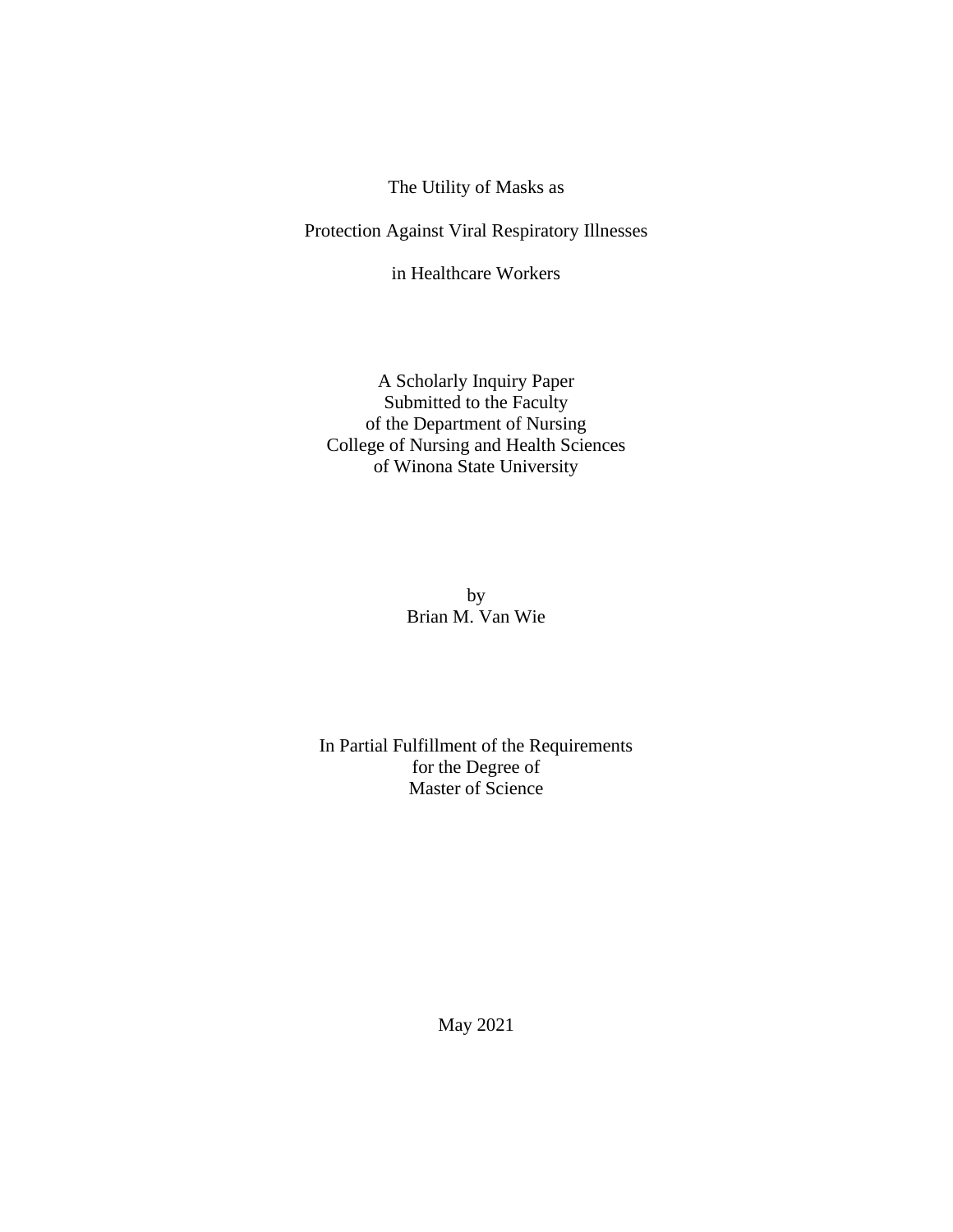

# Winona State University

#### COMPLETED SCHOLARLY INQUIRY PAPER APPROVAL FORM

- TO: Sonja J. Meiers, PhD, RN, APRN, CNS, PHN, AGCNS-BC Professor and Director, Department of Graduate Nursing
- FROM: Brian Van Wie
- RE: FACULTY ENDORSEMENT and FINAL REVIEW COMMITTEE
- DATE: 5/3/2021

#### SCHOLARLY INQUIRY PAPER TITLE:

The Utility of Masks as Protection Against Viral Respiratory Illnesses in Healthcare Workers

### SCHOLARLY INQUIRY PAPER COMMITTEE:

Chairperson Signature:

Sandra Paddock

Sandra Paddock, DNP, APRN, FNP-BC, CNE, CME, PHN

Member Signature:

Diane Forsyth

Diane Forsyth, PhD, RN

Date of Final Approval by Committee:

May 3, 2021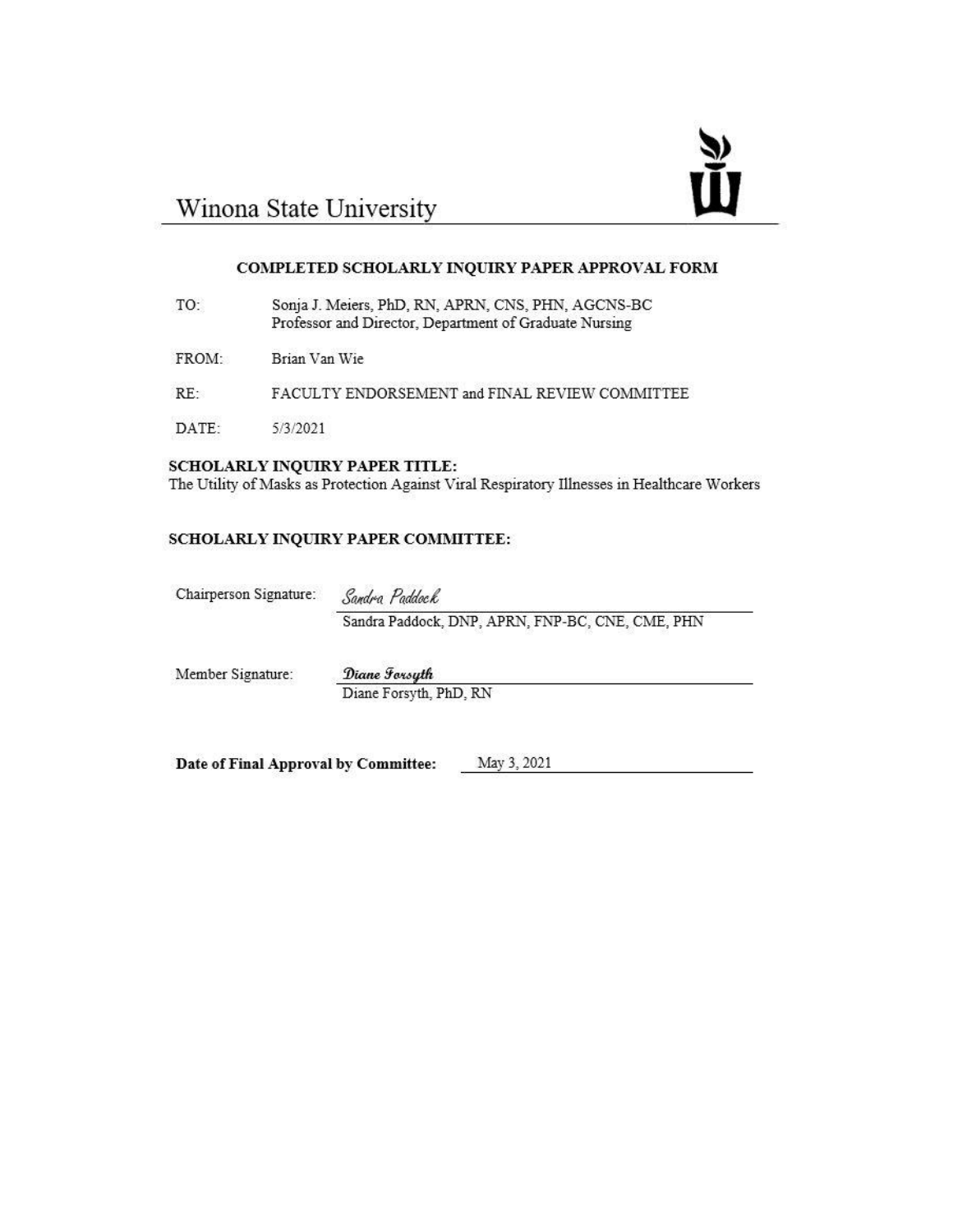Copyright 2021 Brian M. Van Wie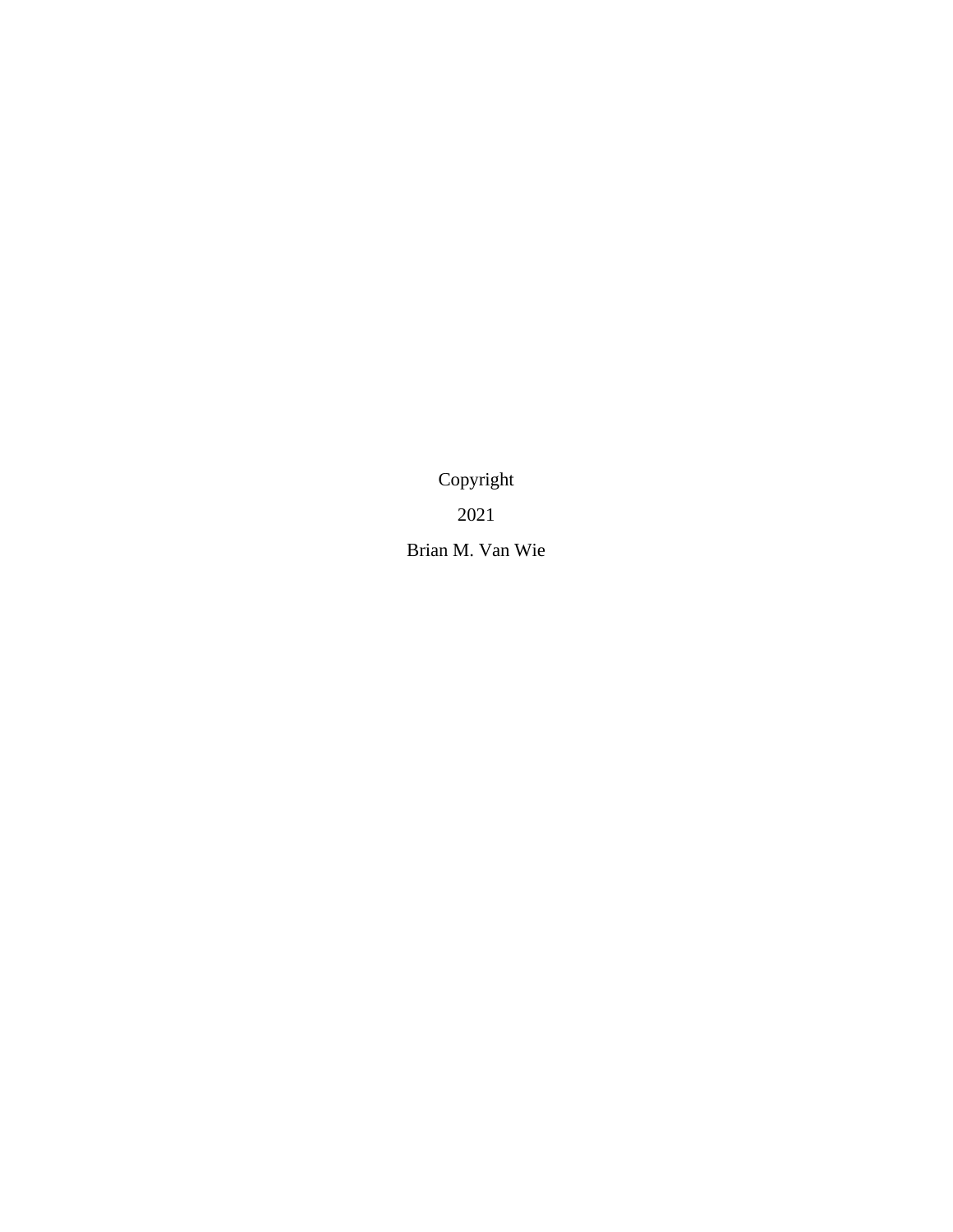### ACKNOWLEDGEMENT

To my wife, my parents, my peers, Dr. Langer, Dr. Steele, Dr. Paddock, and Dr. Forsyth: You all have my eternal gratitude for the amount of support and encouragement I received to fulfill my educational and professional dreams. I would not be where I am without you.

> "There is no such thing as a self-made man. You will reach your goals only with the help of others."  $\sim$  George Shinn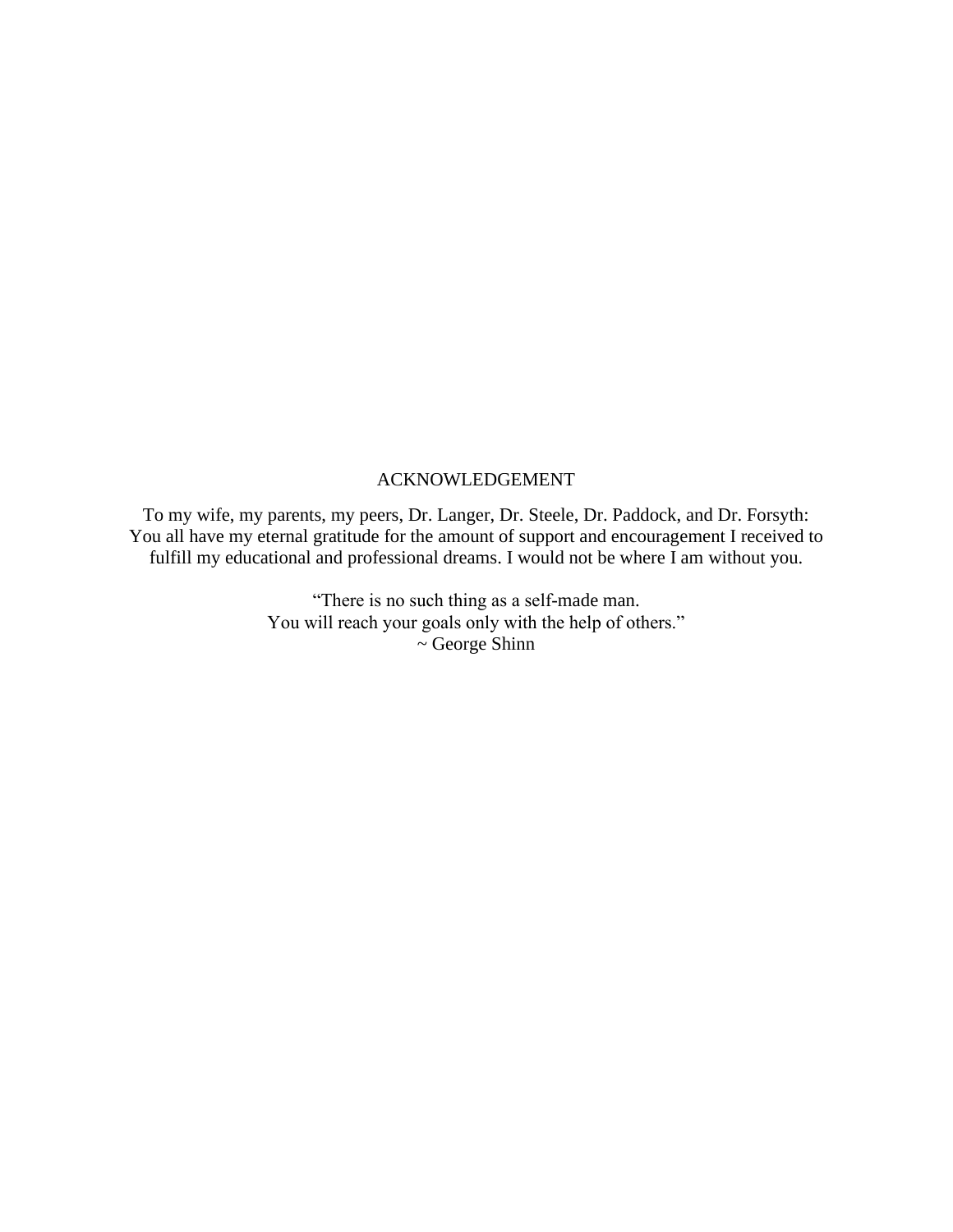#### **Abstract**

The COVID-19 pandemic is sweeping the globe, increasing the mortality and morbidity rates in areas that are experiencing outbreaks and putting excess pressure on healthcare systems. Healthcare workers (HCWs) have risen to the challenge of caring for those infected during the COVID-19 pandemic, putting themselves in high-risk situations. Current Center for Disease Control and Prevention (CDC) guidelines require HCWs to follow isolation precautions based on transmission routes to protect themselves from becoming infected. For COVID19, the recommendation for HCWs is continuous wearing of a surgical mask during a shift and donning an N95 mask while in direct contact with patients who have an active COVID-19 infection. Unfortunately, despite proper PPE utilization and CDC guidelines, HCWs represent a small portion of the total number of people hospitalized due to COVID-19. The purpose of this literature review is to identify evidence supporting CDC guidelines directed at protecting HCWs from respiratory viral infection and any gaps that may exist which may leave HCWs vulnerable. This literature review took place from September of 2020 to March of 2021, assessed 54 total studies, and identified 16 studies meeting requirements for this review. High level evidence from quasi-experimental studies looking at filtration efficacy of different masks and randomized control trials comparing rates of viral symptoms and viral infections in HCWs wearing different masks were prioritized for this review. While the evidence is inconsistent it still supported current CDC guidelines. The N95 masks showed better filtration efficiency at all particle sizes when compared to all other masks while surgical masks demonstrated better filtration efficiency at all particle sizes when compared to a variety of cloth masks. The N95 masks also reduced rates of viral symptoms and viral infections when compared to surgical masks while surgical masks reduced rates of viral symptoms and viral infections when compared to a variety of cloth masks. Ultimately, N95 and surgical mask use in healthcare settings to provide respiratory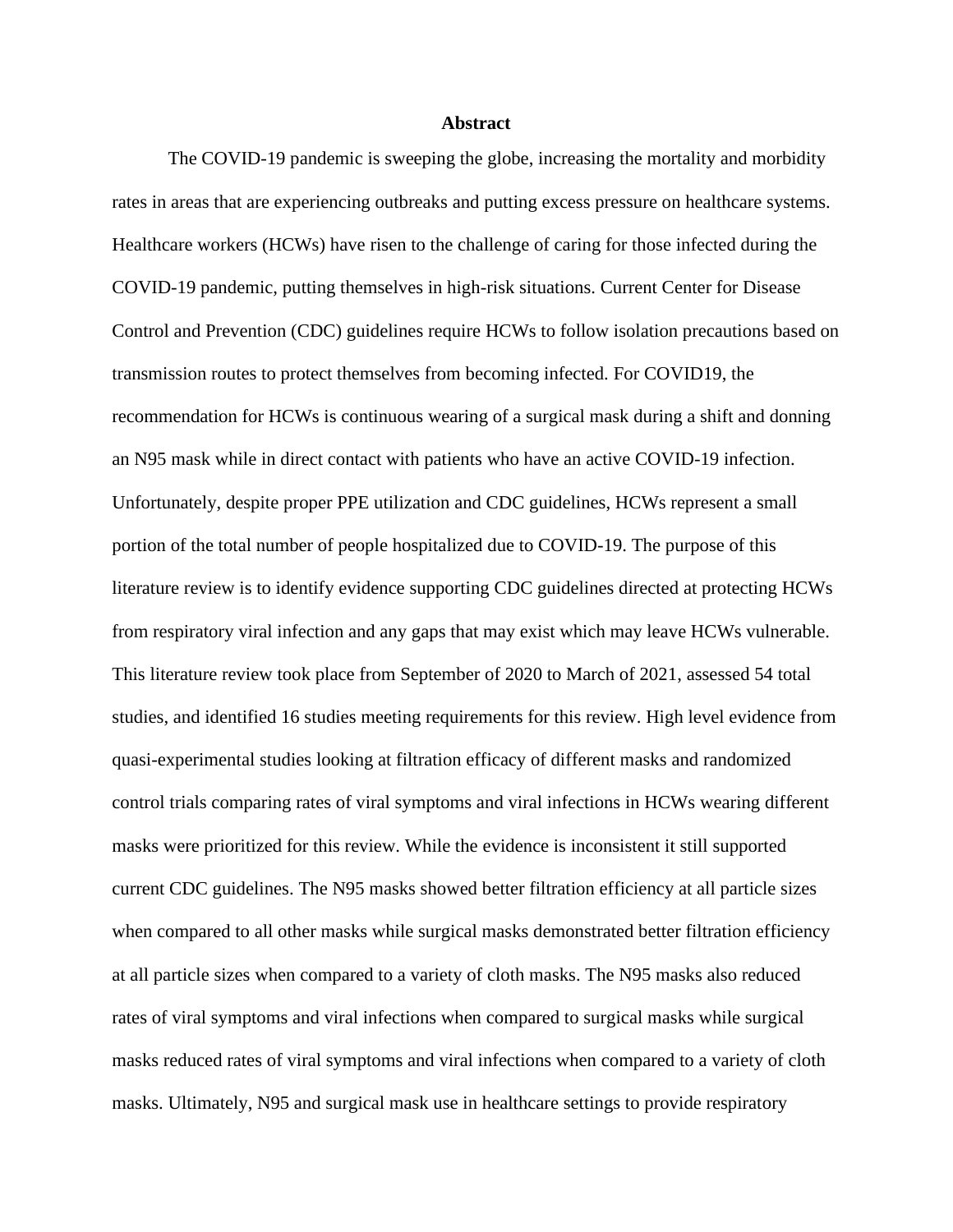protection to HCWs is supported by current evidence while use of cloth masks of a variety of materials in a healthcare setting is grossly ineffective at providing respiratory protection for HCWs. This review recommends enhancing current CDC transmission-based precaution guidelines by including requirements for patients to don surgical masks while under investigation for respiratory viral infections or with active respiratory viral infections. Including language within the guidelines to require HCWs to don N95 masks during identified aerosol generating procedures is also recommended to maximize protection against small respiratory aerosols. Ongoing HCW education regarding the effectiveness of masks and the current evidence supporting mask use in different situations is also recommended. Lastly, ongoing research into the effectiveness of masks, targeted mask us, and the impact of fit testing N95 masks is highly recommended.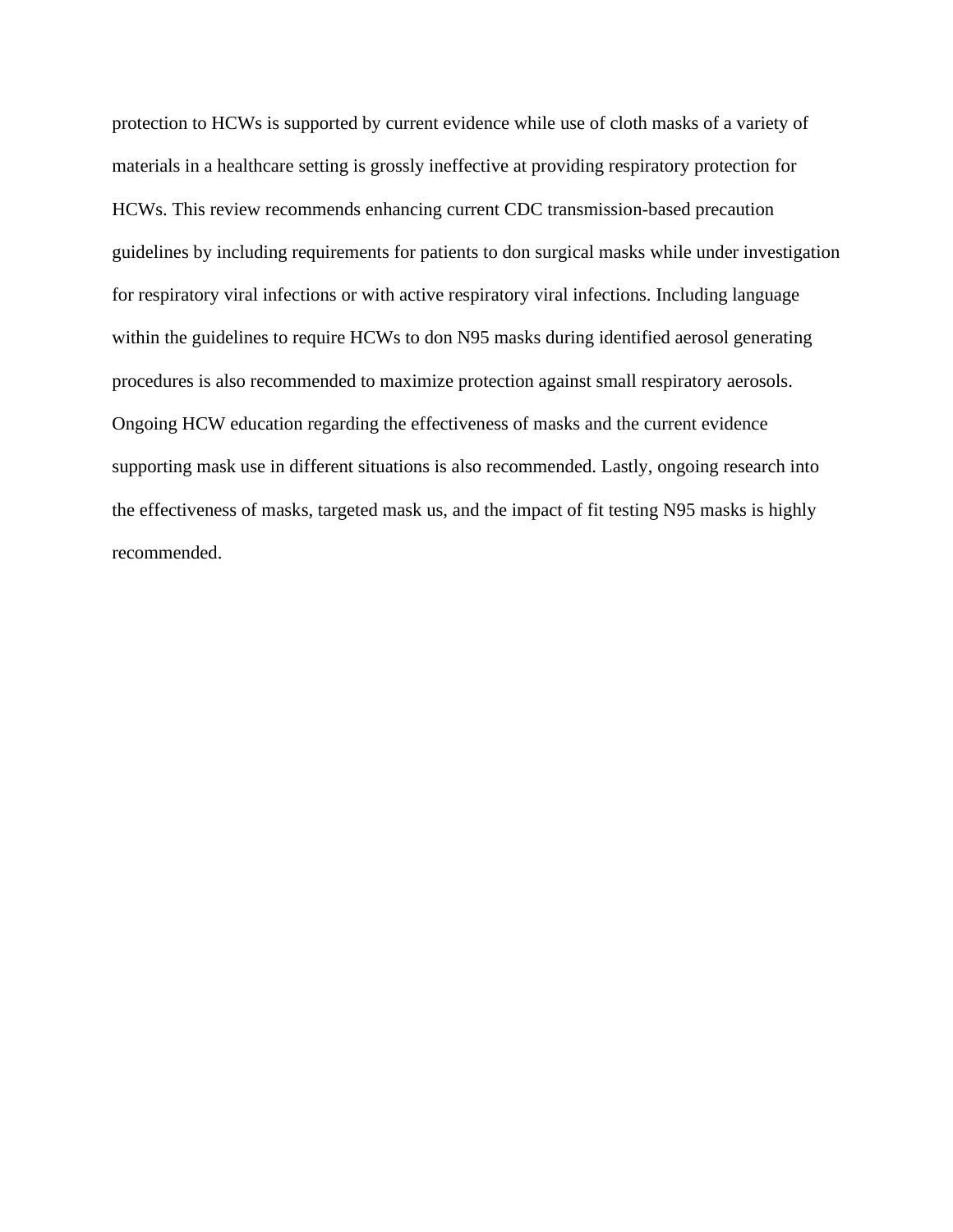# TABLE OF CONTENTS

| a.                                                                  |
|---------------------------------------------------------------------|
| $h_{\cdot}$                                                         |
| Smaller Particles Reduce Filtration Efficiency 13<br>$\mathbf{c}$ . |
|                                                                     |
|                                                                     |
|                                                                     |
| A. Johns Hopkins Nursing Evidence-Based Practice Model 18           |
| IV. CONCLUSIONS, RECOMMENDATIONS, IMPLICATIONS FOR NURSING 19       |
|                                                                     |
|                                                                     |
|                                                                     |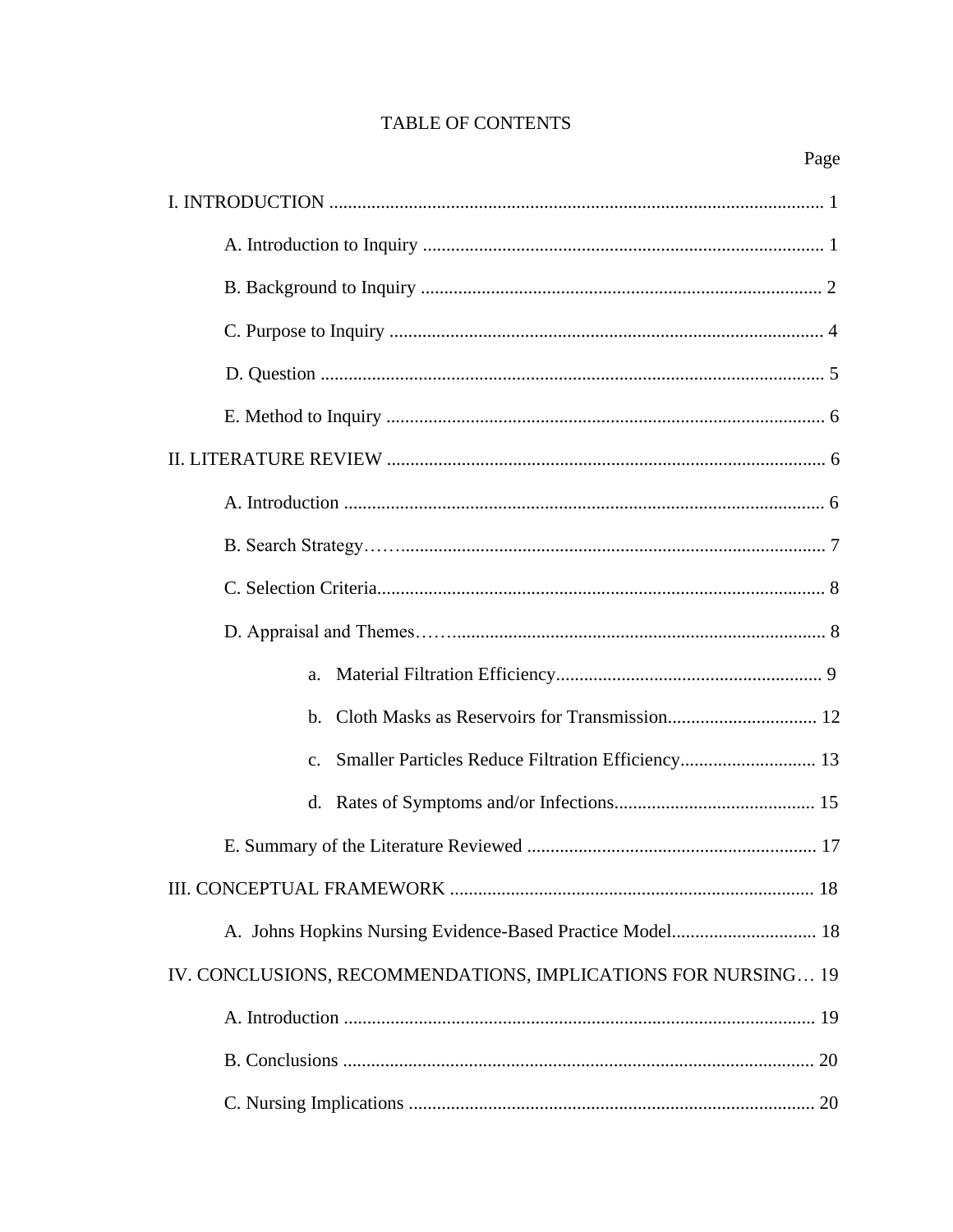| <b>APPENDIX A</b> |                                                   |  |
|-------------------|---------------------------------------------------|--|
| <b>APPENDIX B</b> |                                                   |  |
| <b>APPENDIX C</b> | ACKLEY, SWAN, LADWIG, ANDTUCKER'S (2008) LEVEL OF |  |
|                   |                                                   |  |
| <b>APPENDIX D</b> |                                                   |  |
| <b>APPENDIX E</b> |                                                   |  |
| APPENDIX F        | JOHN HOPKINS NURSING EVIDENCE-BASED PRACTICE      |  |
|                   |                                                   |  |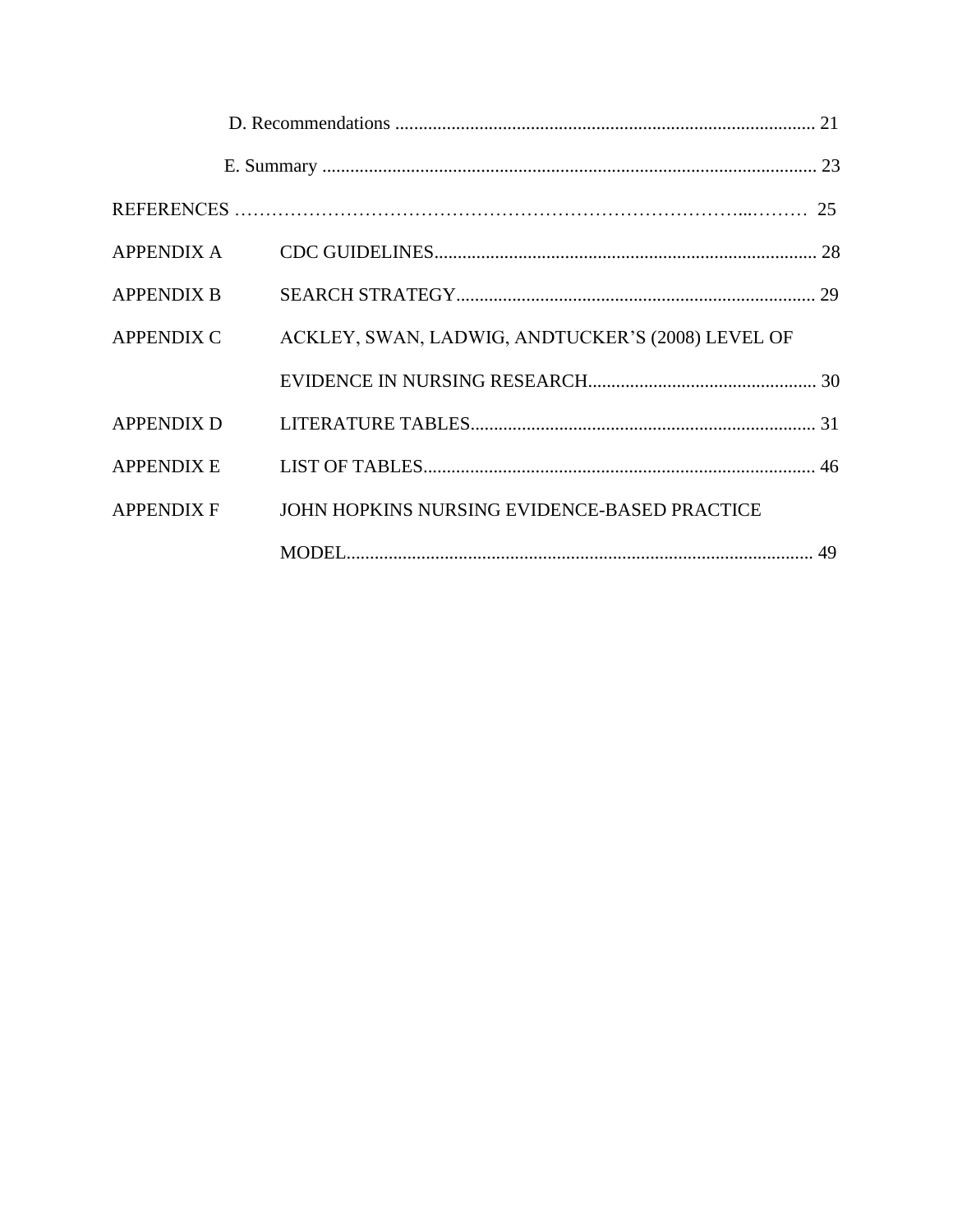#### **Introduction**

#### **Introduction to Inquiry**

The SARS-CoV-2 pandemic that has swept through the global population since the end of 2019 has pressured healthcare systems across the planet, including in the United States. This pressure has drawn the attention of the public to the imperfections that plague the current system more than ever: lack of financial support, poor preparation to properly care for the communities they serve during surges in number of people requiring care, and an inability to provide healthcare workers (HCWs) the resources they need to stay protected from work-related organisms. The spotlight has never shown more brightly on the significance of personal protective equipment (PPE; Cohen & Rodgers, 2020). One of the essential pieces of PPE for protection from respiratory pathogens is the face mask. The topic of face masks has reignited an old controversy that has roots going back to the turn of the  $20<sup>th</sup>$  century when face coverings were first suggested by Johannes von Mikulicz (Matuschek et al., 2020). During this time period, research into the possibility that germs were being spread by the respiratory system became popular, and von Mikulicz was the first to suggest using a single gauze over the mouth in the operating room. This idea was met with harsh criticism from established surgeons, referencing their years of experience to denounce the use of these gauze masks as unnecessary and uncomfortable. Nurses started wearing masks and gauze face coverings well before surgeons did. In the 1940's, washable and sterilizable face coverings started to gain acceptance internationally (Matuschek et al., 2020). Hospitals began developing their own policies and practices in terms of infection prevention and it was not until 30 years later when the Centers for Disease Control (CDC) and Prevention made official recommendations on the use of face masks for HCWs. The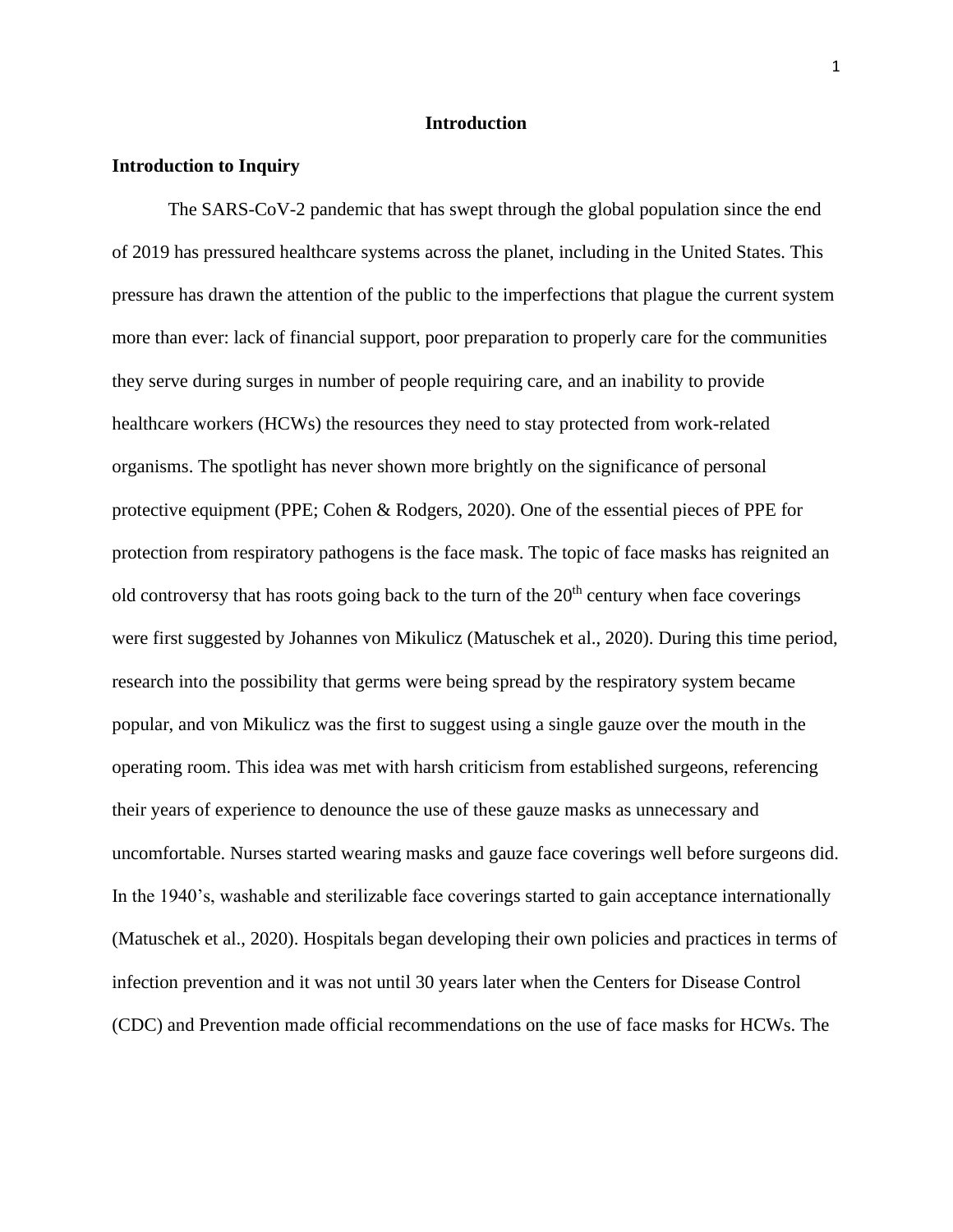CDC recommendations helped standardize isolation and infection prevention guidelines across American health care systems to protect HCWs from viral infections.

### **Background to Inquiry**

Viral respiratory tract infections are one of the leading causes of mortality and morbidity worldwide and are responsible for an enormous economic and disease burden (Kutter et al., 2017). Pandemics are large-scale outbreaks of infectious disease, typically with a viral etiology, that has spread over several countries or continents, usually affecting a large number of people (CDC, 2012). Pandemics are responsible for increasing the mortality and morbidity rates in areas that are experiencing outbreaks (Madhav et al., 2017) Due to increased global travel and integration of people between different countries, the risk for viral pandemics is on the rise. Outbreaks and pandemics occur when a host who is infected with a virus spreads the virus to other hosts, unimpeded.

The chain of infection spread includes a source, a susceptible person, and transmission (CDC, 2016). The source of infection is the infectious agent, such as a virus or bacteria. Viruses are unique microorganisms as they are subcellular and thus rely heavily on host cells for survival and replication (Baron et al., 1996). The makeup of the virus is uncomplicated at first glance, consisting of either RNA or DNA strands and a protein coating that provides the virus with protection. This protein membrane also allows the virus to attach to the membrane of a host cell (Baron et al., 1996). Once attached, the virus utilizes the host cells own machinery for energy and replication, allowing the virus to spread and infect other host cells (Baron et al., 1996). Sources may be found in a variety of people within the healthcare setting, including patients, HCWs, or visitors.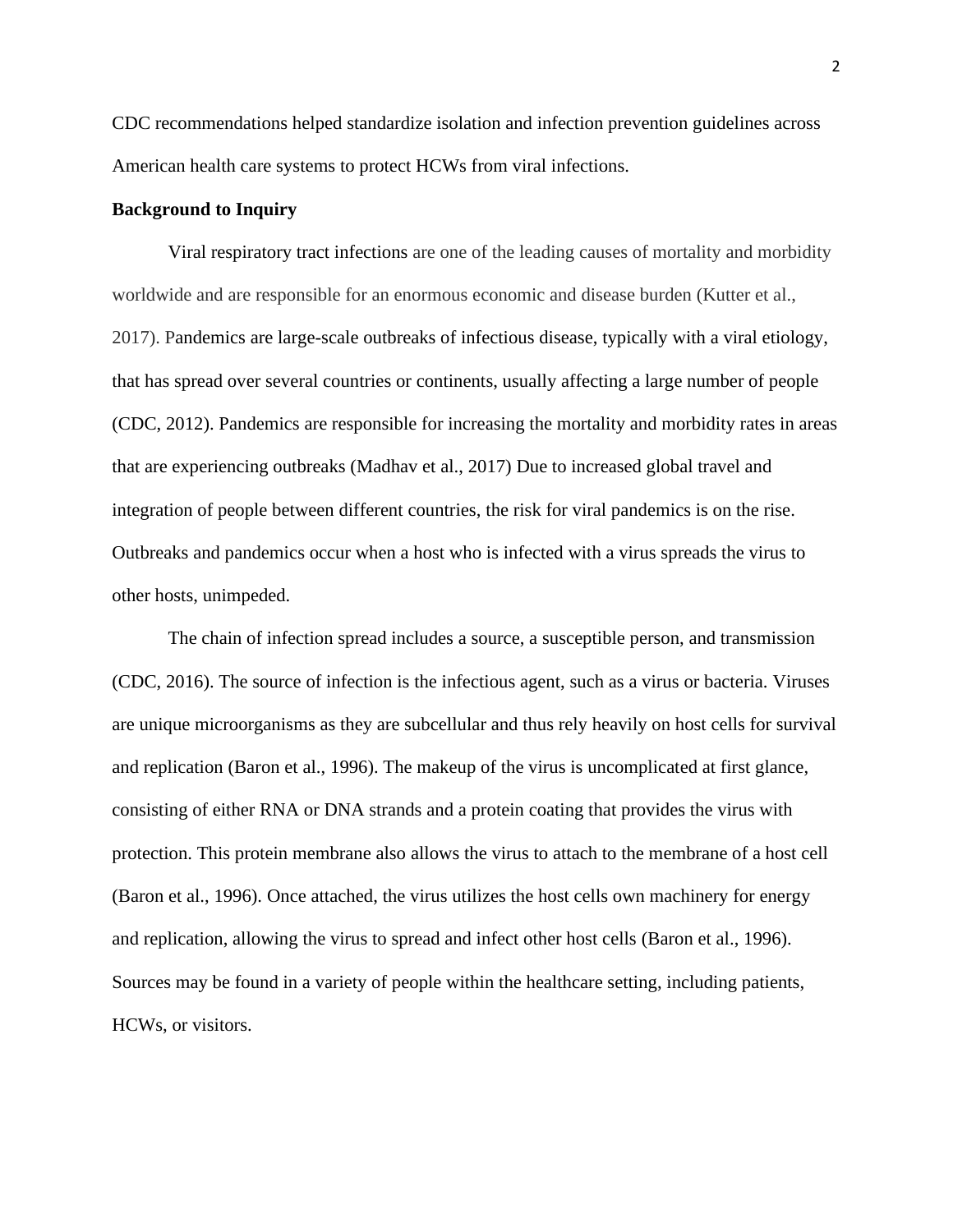For an infection to occur, a source must enter a susceptible individual's body, invade tissues, and begin to multiply, causing a system reaction from the host (CDC, 2016). People who are stressed or acutely ill may become more susceptible to infection. People who are taking medications which compromise the immune system such as steroids and cancer fighting drugs will be more susceptible. Other people who may have increased susceptibility include those who have been admitted into the hospital and require invasive lines such as central venous or foley catheters (CDC, 2016).

Sources of infection cannot independently move themselves, therefore they must rely on other methods to move from one susceptible person to another. The transmission of a virus between hosts occurs via several routes and is impacted by a multitude of external variables to (Kutter et al., 2017). The first route of viral transmission includes contact transmission, which either occurs directly from individual to individual or indirectly from a contaminated object to an individual, also known as a fomite. The second route of viral transmission is through the air, either in droplets or via aerosols. Droplets are typically larger than five micrometers and travel short distances, usually less than one meter. Droplets are dispersed from infected individuals by coughing and sneezing. Viral transmission occurs when these droplets are deposited on the mucous membranes and the upper respiratory tract of non-infected individuals. Aerosols are smaller particles, less than five micrometers, and are dispersed over larger distances, greater than one meter, and also linger in the air for a significant amount of time (Kutter et al., 2017). Viral transmission occurs when these aerosols are inhaled by non-infected individuals and become deposited along the respiratory tract.

Many of the more common viruses seen in the hospital setting are transmitted via multiple routes. Rhinovirus, for example, appears to be infective by inhalation of aerosols and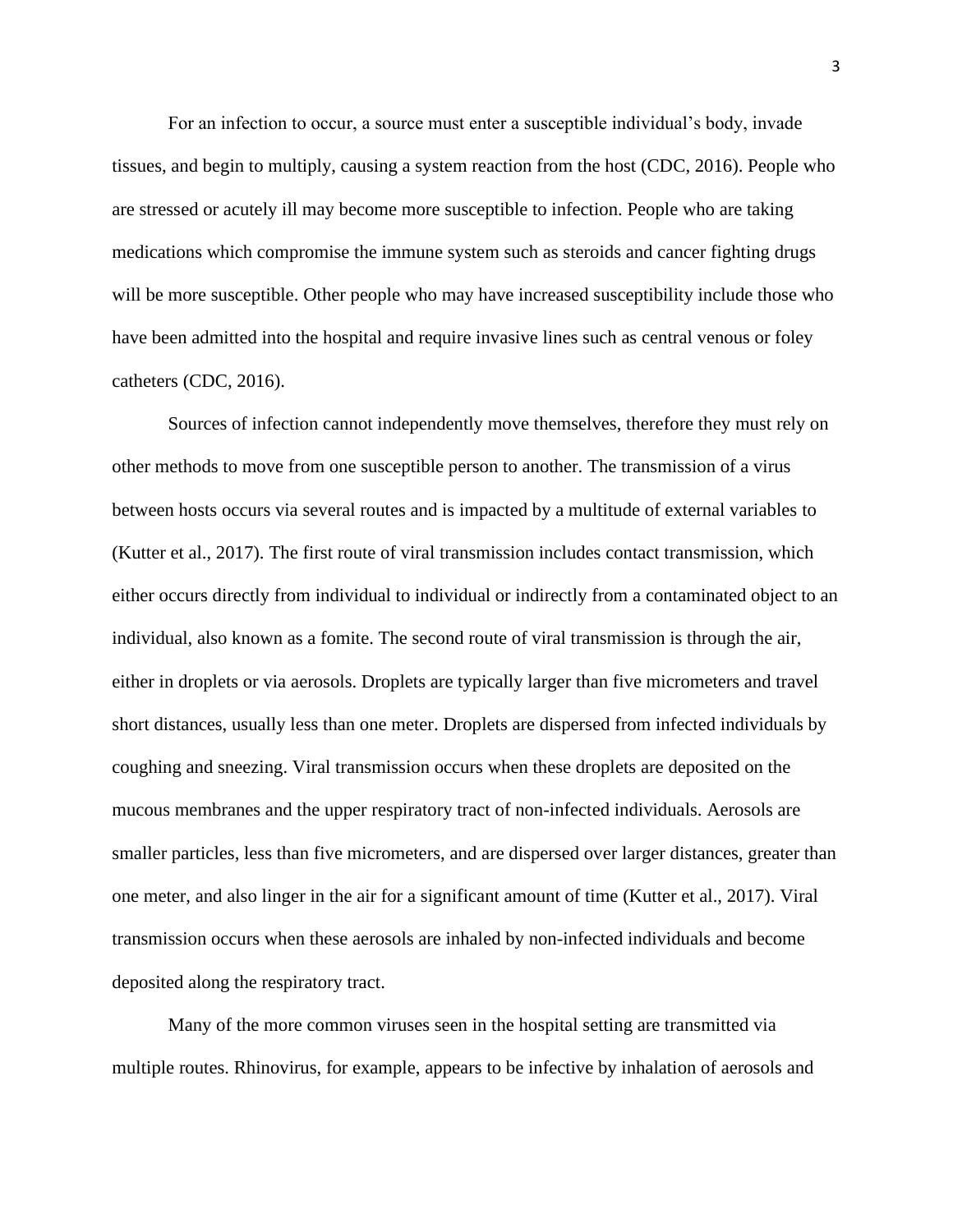from contact with fomites, but not infective from sneezes or coughs (Kutter et al., 2017). The transmission of influenza A, long thought to be strictly via droplets, has become a hot topic in recent years as more studies have discovered influenza RNA in aerosols more than one meter away from infected individuals. Prior to the onset of the current SARS-COV-2 pandemic, beta coronaviruses such as SARS-COV-1 spread rapidly in hospitals via severely ill patients undergoing aerosol-generating procedures such as intubation, positive pressure ventilation, and nebulizer administration. However, surfaces in infected patient's rooms routinely tested positive for the virus and observation studies found close proximity to infected individuals to be a risk factor for infection, suggesting droplet transmission. The transmission of a virus from individual to individual is complex and infections may occur due to multiple different routes. It is essential to understand the complex nature of viral transmission in order to protect HCWs from viral infections. Findings of previous studies have been conflicting regarding the effectiveness of current guidelines.

#### **Purpose of Inquiry**

The CDC released its first manual on infection prevention and isolation recommendations for hospitals in 1970 (Segal, 2016). The recommendations were simple at first, focusing on protective gowns and gloves for HCWs high risk exposure situations and was quickly adopted by 93% of US hospitals. Facemasks were not included in the CDC recommendations until updated guidelines were released in 1985 over the concern of mucous membrane exposure to the blood borne pathogen human immunodeficiency virus (HIV; Segal, 2016). The National Institute of Occupational Health and Safety, NIOSH, is a subgroup within the CDC and was founded in 1970 to help ensure safe and healthful working conditions by providing research, information, education, and training in the field. NIOSH is responsible for conducting research and making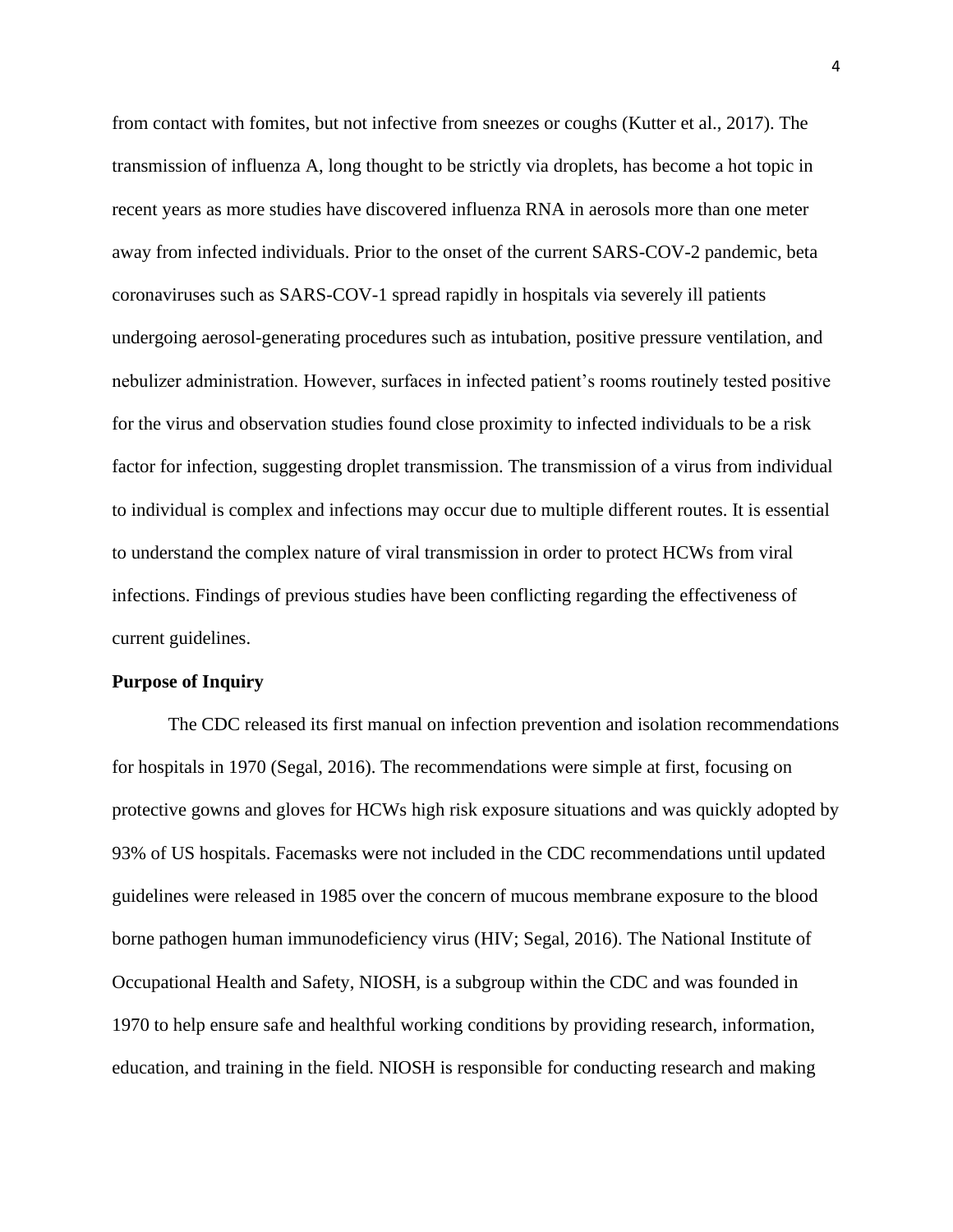recommendations for the prevention of work-related injury and illness and has been integral in the CDC's development of respiratory protection guidelines for HCWs (CDC, 2018a). In 2007, the CDC issued new guidelines regarding isolation precautions in an ongoing effort to prevent the spread of contagious pathogens in healthcare settings (CDC, 2019). These new guidelines focused on transmission-based precautions and created the three primary isolation precautions widely used today: contact, droplet, and airborne isolation; see table 1.

Contact isolation guidelines are designed to protect HCWs from pathogens which are spread through direct person-to-person contact or exchange of body fluids and do not pertain to respiratory protection of HCWs and is therefore not included in this review. Droplet and airborne isolation precautions were created as respiratory protection for HCWs (CDC, 2019).

Droplet isolation guidelines are designed to protect HCWs from pathogens which are spread through close contact with larger respiratory secretions. Patients in droplet precautions are provided with private rooms and require HCWs to wear an isolation gown and wear a surgical mask with a shield for eye protection upon entering the patient's room. The surgical mask provides protection against larger droplets and does not effectively filter smaller particles such as fumes or vapors (CDC, 2018b). Some pathogens which can be spread via droplets include influenza, meningitis, or the mumps (CDC, 2019).

Airborne isolation guidelines are designed to protect HCWs from pathogens which are contained in smaller aerosols and remain suspended in the air for larger distances and longer periods of time. Airborne precautions include placing patients in a private room with special air handling and ventilation, cycling the air at least six times per hour through a HEPA filtration system. Healthcare personnel are also required to be trained and fit-tested for N95 mask or respirator use while caring for patients in airborne precautions. The N95 is a mask designed to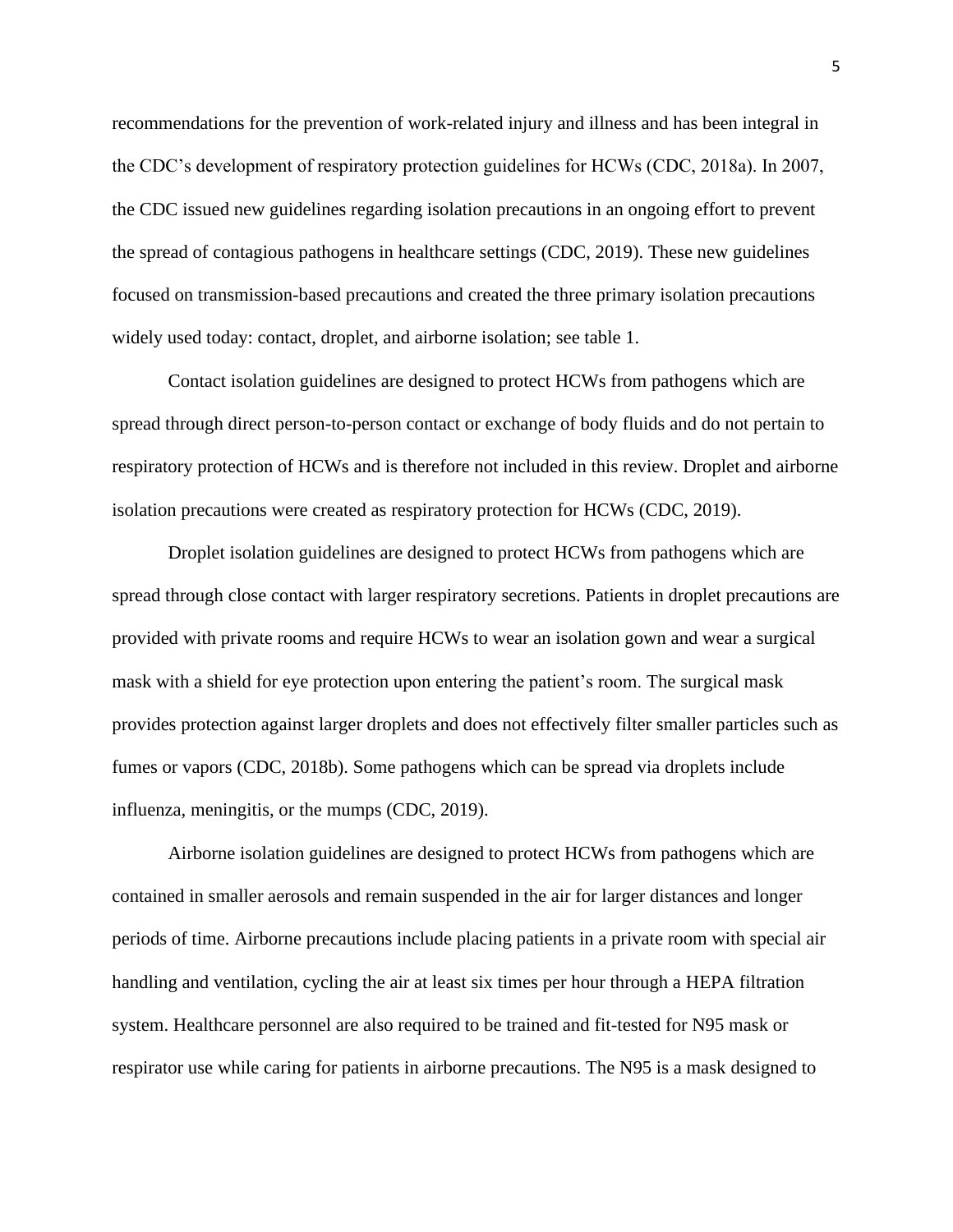protect the HCW from inhaling airborne particles such as vapors, and infectious agents associated with inhaling small and large droplets (CDC, 2018b). Examples of pathogens which can be spread through the airborne route include varicella virus, smallpox, measles, and SARS-COV-1 (CDC, 2019).

#### **Question**

The guidelines put forth by the CDC are routinely evaluated and updated based on the current available evidence. The current guidelines have been in place since 2007. The COVID-19 pandemic has created a public controversy over masking in the community setting. However, HCW's represent 6% of the total number of people hospitalized due to COVID-19 despite proper PPE utilization (Kambhampati, 2020). This data suggests a critical need to evaluate the effectiveness of the current masking guidelines. In HCWs caring for hospitalized adult patients with upper respiratory viral infections under respiratory precautions, does wearing N95 masks decrease rates of acquired infections in HCWs when compared to surgical masks or cloth face coverings?

#### **Method to Inquiry**

An integrative literature review process was utilized to discover evidence necessary to answer the clinical question which is the focus of this project. This method of inquiry requires a comprehensive review of studies and research within the current literature to evaluate the strength of evidence supporting the current guidelines, gaps in the current evidence that are open for further research, and any potential areas with weak evidence that would necessitate updates to the guidelines.

### **Literature Review**

#### **Introduction**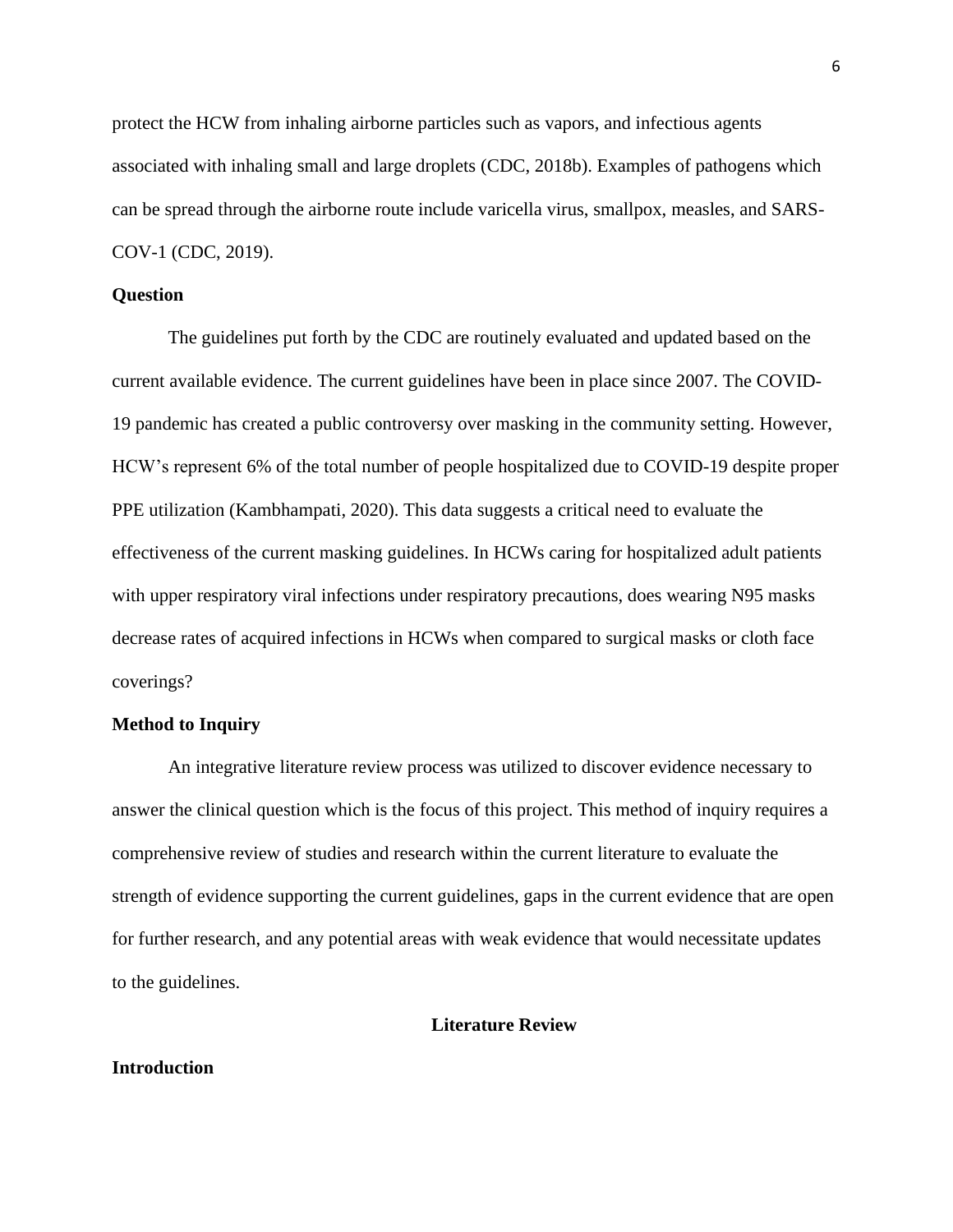The primary search for this literature review took place between September and December of 2020. Several investigative strategies emerged from the primary search, driving a secondary search which took place from January to February of 2021. One of the investigative strategies found throughout multiple studies focused on material analysis; comparing the filtration efficiency between materials commonly used to make commercial or homemade face masks to healthcare quality face masks such as surgical masks and N95s. A second investigative strategy was derived from studies focused on comparing the presence of symptoms or laboratory confirmed viral illness in HCWs after wearing a variety of face masks.

Several themes became apparent while studies were reviewed. The first theme that emerged indicated that cloth masks were significantly less effective at particle filtration than surgical masks and surgical masks were significantly less effective at particle filtration than N95 masks. Another theme present within the literature is that cloth masks may actually become a reservoir for viral transmission, particularly if worn for a longer duration of time. A third theme noted in the studies provided evidence that the smaller the particle, the higher rates of particle penetration throughout all mask types. A final theme identified N95 respirators as being significantly more effective than surgical masks at preventing respiratory illness in HCWs while cloth masks may actually increase the risk of infection.

#### **Search Strategy**

An exhaustive review of current literature was completed, utilizing several search engines during the process (Table 2). Search engines included: Cochrane Library, Google Scholar, PubMed, and CINAHL. Guiding the review were several key words including respiratory protection, masks, healthcare workers, and viral transmission. During the secondary search period a higher focus was placed on the key word "filtration" to cue in on studies researching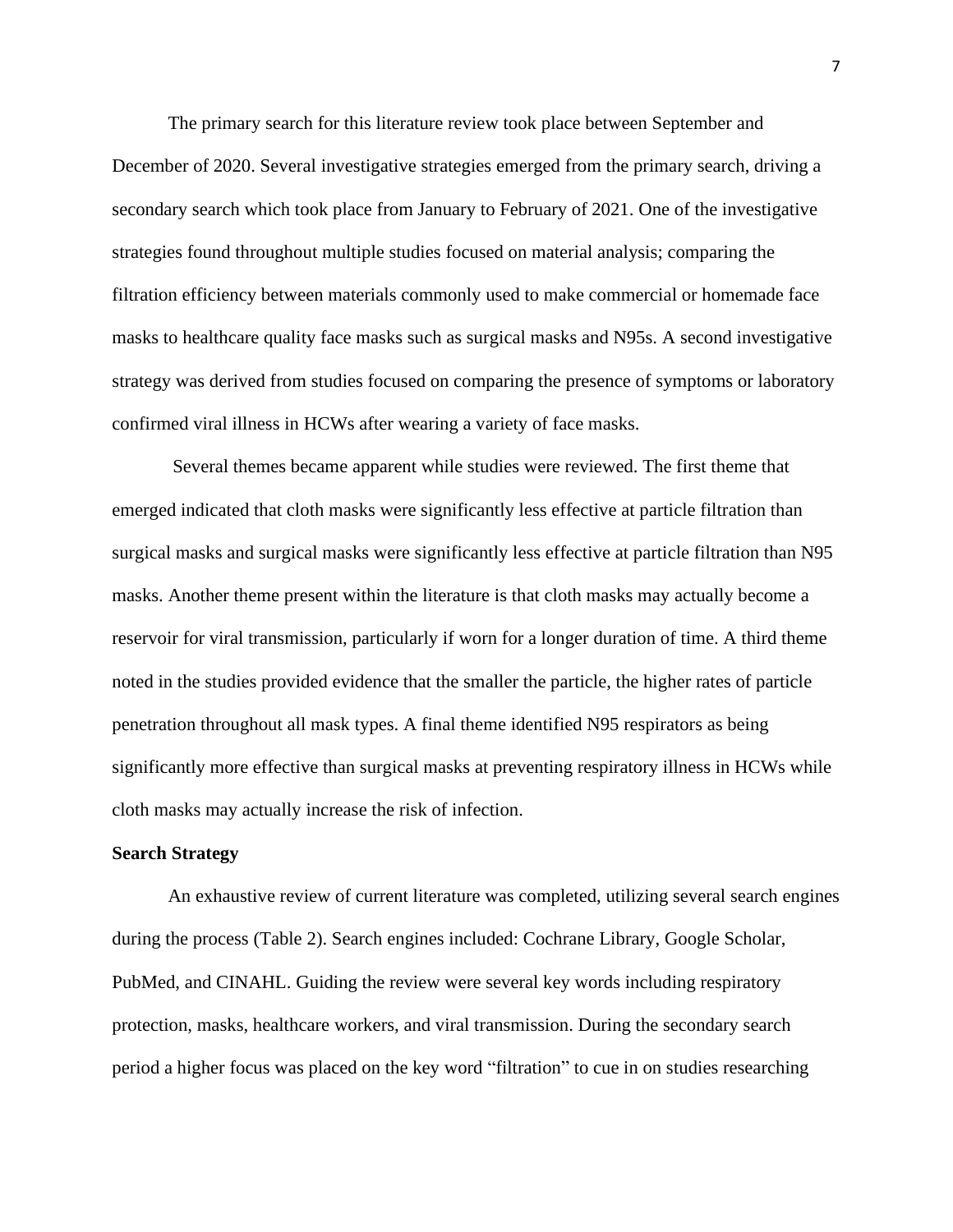fabric filtration rates. For this search, comparison of common fabrics to medical grade masks was crucial to understand how current medical grade masks compare to homemade masks. The reference list for selected studies were also utilized as a resource to identify similar studies focused on masks and respiratory protection for HCWs. Multiple studies were excluded during the search for not meeting the strict criteria of this literature review. Studies which did not focus on HCWs were excluded. Studies which did not emphasize viral respiratory illness were also excluded.

#### **Selection Criteria**

Selection criteria required studies to be within the last 15 years, from 2005 to 2020. The initial search prioritized Randomized Control Trials (RCTs) based on Ackley, Swan, Ladwig, and Tucker's Level of Evidence (Table 3; 2018), categorizing such studies as providing a high level of evidence (level II). The secondary search yielded multiple quasi-experimental studies, which are considered to be level III evidence and were selected based on their focus on smaller respiratory particles and whether or not there were comparisons to medical grade masks within the study. Abstracts were reviewed to determine if studies met criteria for inclusion, including study type and study purpose. The level of evidence associated with the selected studies includes: eight RCTs (level II), seven quasi-experimental (level III).

#### **Appraisal and Themes**

Appraisal of the identified literature was completed. Initial focus was on the comparison of filtration efficiency between materials commonly used to make homemade masks and medical grade. Next, the literature appraisal focused on the real-world application of mask filtration efficiency. These studies compared and analyzed rates of symptoms and confirmed viral illness in HCWs who wore different face masks. Appraisal of selected studies included identifying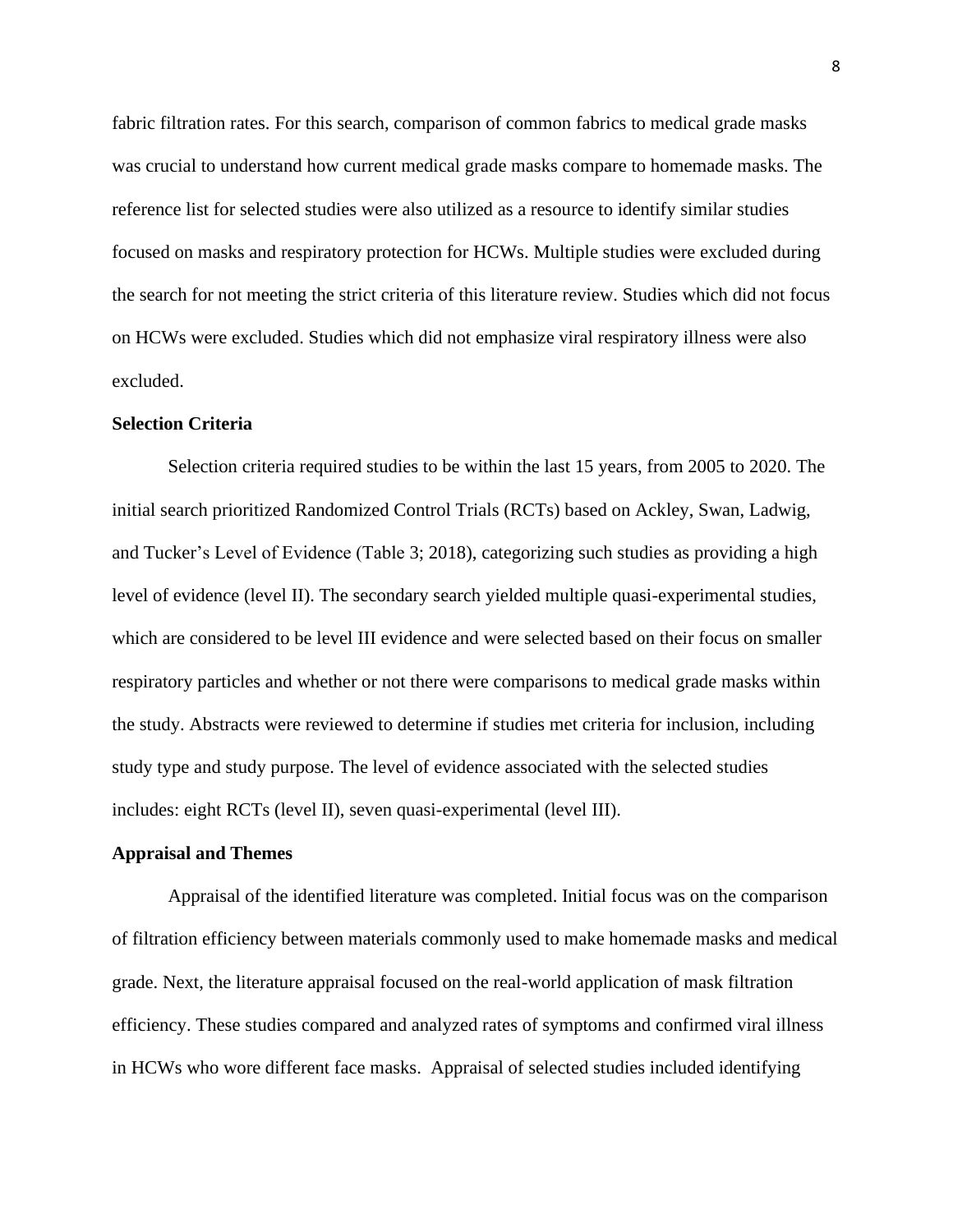significant statistical power (greater than 80%) and adherence to mask wearing guidelines per study methodology.

Several themes became apparent while studies were reviewed. The first theme that emerged indicated that cloth masks were significantly less effective at particle filtration than surgical masks and surgical masks were significantly less effective at particle filtration than N95 masks. Another theme present within the literature is that cloth masks may actually become a reservoir for viral transmission, particularly if worn for a longer duration of time. A third theme noted in the studies provided evidence that the smaller the particle, the higher rates of particle penetration throughout all mask types. A final theme identified N95 respirators as being significantly more effective than surgical masks at preventing respiratory illness in HCWs while cloth masks may actually increase the risk of infection.

### *Material Filtration Efficiency*

One strategy used to determine the utility of face masks as protection against viral respiratory illnesses in HCWs was to determine the filtration efficiency of the varying types of materials commonly used to make commercial and homemade masks. The first theme identified from the evidence indicated that N95 masks provided better filtration of particles than surgical masks while surgical mask provided better filtration of particles than the materials used for commercial and homemade masks (Asadi et al., 2020; Davies et al., 2013; Lee et al., 2008; Milton et al., 2013; Rengasamy et al., 2010; Zuo et al., 2013). This theme helped to clarify how well different materials filtered out small particles.

 Each RCT used a variety of mask materials for their experiment. Davies et al. (2013) and Rengasamy et al. (2010) experimented with various materials ranging from 100% cotton T-shirts to towels and compared filter efficiency with surgical masks (Davies) and N95 masks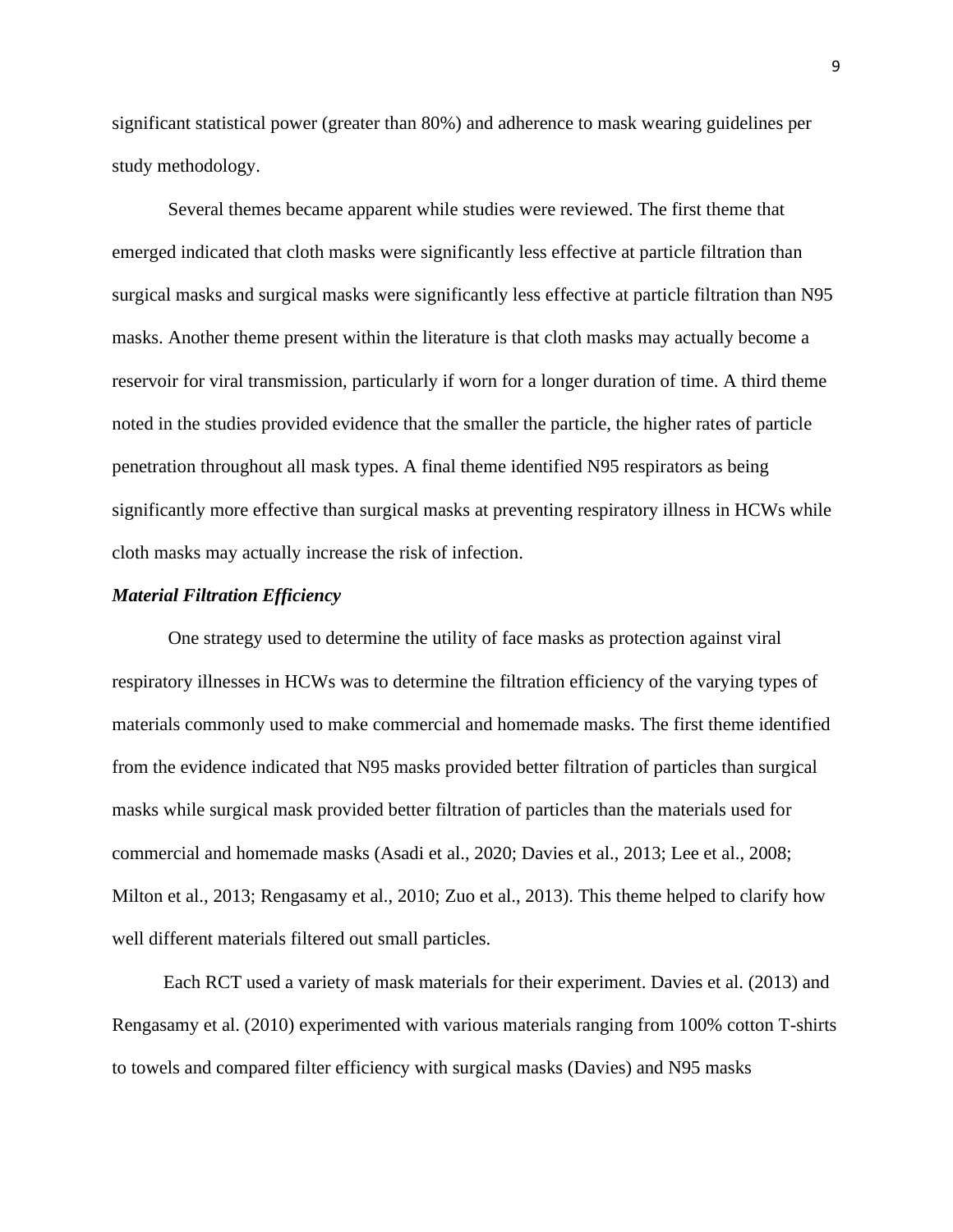(Rengasamay, 2010; Table 5). Asadi et al. focused primarily on masks made from 100% cotton T- shirts and paper towels while comparing their filter efficiency with several models of surgical masks and vented vs. unvented N95 masks (Table 5). The filtration efficiency of common mask material was higher in the Davies et al. study when compared to the penetration rates of common mask material in Rengasamy et al. The Davies et al. and Rengasamy et al. studies indicated a significant difference in particle penetration when common mask materials were compared to N95 masks and surgical masks. This information is visually demonstrated in table 6a which compares particle penetration between mask types and shows that the N95 mask and surgical masks are better at filtration than common mask materials.

Each research study utilized similar methods to obtain their data, utilizing an apparatus which pushes nebulized aerosols through a desired mask material in an environmentally controlled setting. Filter efficiency was determined by testing particle quantity prior to the aerosols hitting the mask and again after the aerosols pass through the mask. Researchers used this information to determine either a filtration efficiency rate (Davies et al.) or a particle penetration rate (Rengasamy et al., 2010; Asadi et al., 2020). While these results have opposing perspectives, they both ultimately provide the same information regarding the effectiveness of the mask at blocking particles. Asadi et al. (2020) used similar methods to test masks. However, filter efficiency was measured by comparing rates as particles per second which penetrated the material rather than a percentage of particles which penetrate the mask. Asadi et al. showed an increase of 384% of particle emission when a single layer mask made from a 100% cotton Tshirt was worn but particle emission rates were significantly reduced when wearing an N95 or surgical mask. Asadi et al. also investigated the impact specific activities had on particle emission and discovered that particle emission rates were still reduced while wearing either an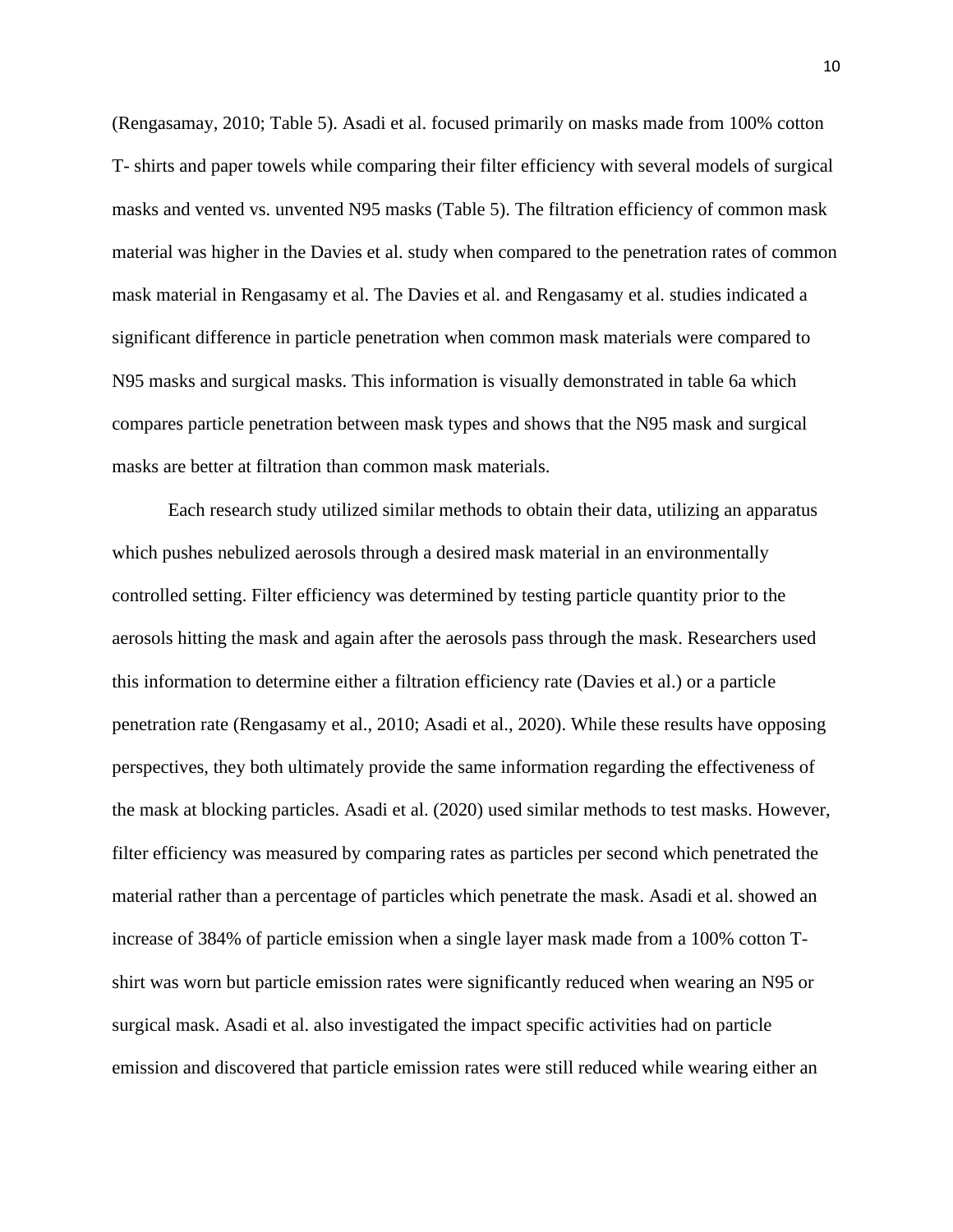N95 or surgical mask while talking, coughing, or chewing gum. However, particle emission rates increased while wearing a single layer mask made from a 100% cotton T-shirt and performing tasks such as talking, coughing, or chewing gum. All three studies concluded that masks made from commonly found fabric material are significantly inferior at filtering particles when compared to healthcare quality surgical and N95 masks.

Since CDC guidelines restrict mask use in healthcare settings to either N95 masks or surgical masks for direct patient care, Lee et al. (2008) and Zuo et al. (2013) prioritized comparing the filtration efficiency of masks, see table 5. These two studies used differing methodology to compare the effectiveness of N95 and surgical masks at filtering out particles. Lee et al. utilized an apparatus that size selectively measures the concentration of particles in a preset range. The size range for this study was from  $0.04 \mu m$  to  $1.26 \mu m$ , representing the average size of airborne viruses. Zuo et al. used a similar methodology to the Lee et al. study, measuring both small and large particles on the inside and the outside of the masks and determining the rate of particle penetration to determine filtration efficiency. Both of these studies provide evidence which supports N95 masks as providing superior filtration efficiency when compared to surgical masks.

Yet another study sought to investigate surgical mask filtration efficacy by detecting the RNA of influenza that pass through the mask to determine effectiveness as viral source control (Milton et al., 2013). Study data suggests that surgical masks nearly eliminated viral RNA detection overall with a significant 3.4-fold reduction of viral copy number in the exhaled aerosols (Milton et al., 2013). This evidence helps support the use of surgical masks as respiratory protection for HCWs.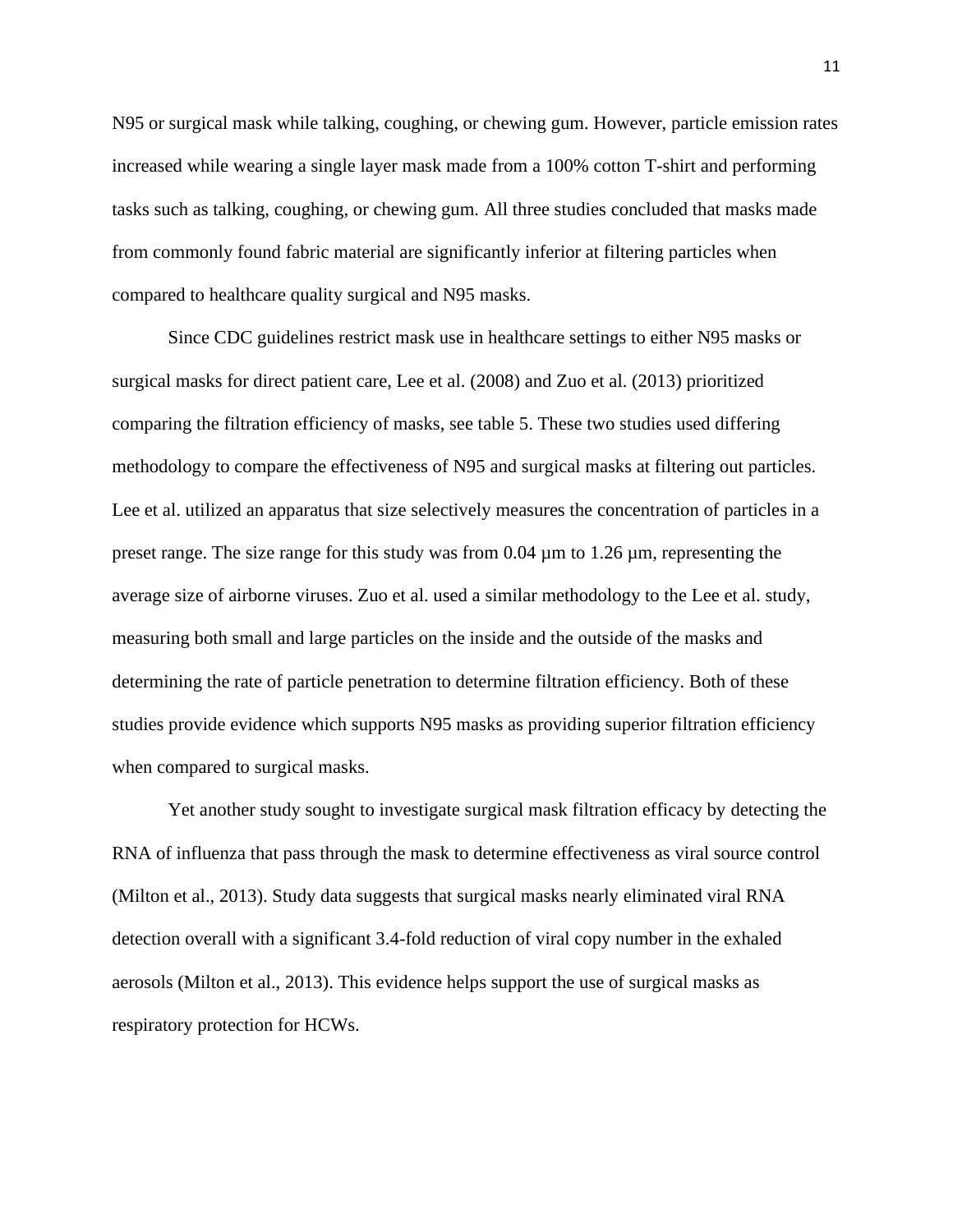The underlying theme that N95 mask material provides better filtration of particle penetration than surgical masks while surgical mask material provides better filtration of particle penetration than masks made from an assortment of common materials is strongly supported by the evidence (Table 5; Asadi et al., 2020; Davies et al., 2013; Lee et al., 2008; Rengasamy et al., 2010; Zuo et al., 2013). However, surgical masks have been shown to provide significant protection against infectious viral copies despite being less efficient than the N95 counterpart (Milton et al., 2013). This strong evidence should be considered while creating guidelines to support respiratory protection for HCWs and encourage an approach leaning heavily towards N95 mask use during high-risk exposure events, surgical masks during standard risk exposure events, and masks made from cloth or other common fabric material as a last approach to protect HCWs.

#### *Cloth Masks as Reservoirs for Viral Transmission*

One interesting theme identified in the current literature on filtration efficiency of various mask types was that cotton masks may actually be reservoirs for viral transmission. One focus of the Parlin et al. (2020) study was identifying whether common mask making materials were hydrophilic ("loves water") or hydrophobic ("dislikes water"). The methodology of this portion of the study included depositing water droplets on the surface of different mask materials and measuring the contact angle. Assuming a hydrophilic state, the material would absorb the droplet thereby reducing the contact angle away from 90 degrees. In contrast, assuming a hydrophobic state, the material would not absorb the droplet, increasing the contract angle of the droplet towards 90 degrees. The Parlin et al. study provides evidence that popular mask material such as cotton and polyester are hydrophilic with rapid changes in droplet contact angle away from 90 degrees indicating near instant absorption. This evidence should be considered in mask selection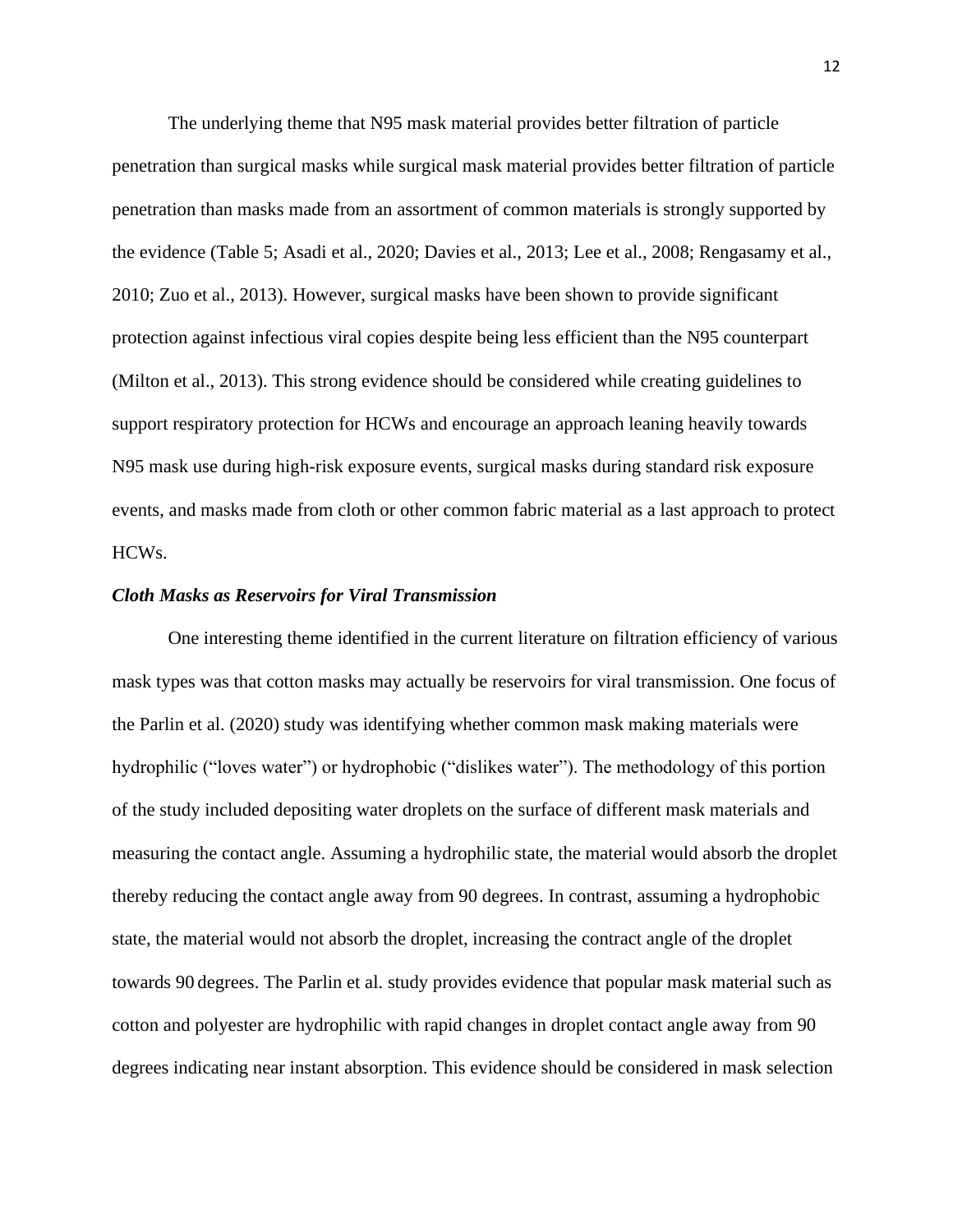for HCWs as viral particles are transported via moisture-based aerosols and droplets, indicating that masks made from cotton and polyester fabrics would readily absorb viral containing droplets, becoming reservoirs for viruses. As previously discussed, per NIOSH and the CDC, masks are primarily a source control, preventing ill individuals from transmitting pathogens to others. The evidence provided by Parlin et al. calls into question the ability of masks made from cotton and polyester to perform that task sufficiently.

In addition to the evidence showing that masks made from cotton and polyester are reservoirs for viruses, Asadi et al., (2020) investigated the impact specific activities had on particle emission. The Asadi et al. study found that activities such as talking, coughing, and chewing gum increased the shedding of micron-scale particles  $(0.3 \mu m)$  to  $(20 \mu m)$  from cotton and paper towel masks, but no increase in N95 or surgical masks was identified. The researchers then compared these findings to the quantity of particle emission after manually rubbing the mask material together. They discovered a similar increase in particle emission of the same size range in the cotton and paper towel masks but not the N95 or surgical mask (Asadi et al, 2020). These findings indicate that frictional forces play an integral role in particle emission in masks made from cotton or paper towel.

The studies by Parlin et al., 2020 and Asadi et al., 2020 were independently completed and investigated two different properties of masks. Combined, their results provide worrisome evidence concerning the efficacy of non-medical grade N95 or surgical masks. Parlin et al. 2020 demonstrated that cloth masks made from polyester or cotton were hydrophilic and rapidly absorbed moisture into the material. Asadi et al. 2020 demonstrated that this moisture is significantly more likely to shed in non-medical grade N95 or surgical masks due to frictional forces from activities such as rubbing the mask, talking, coughing for chewing gum. There is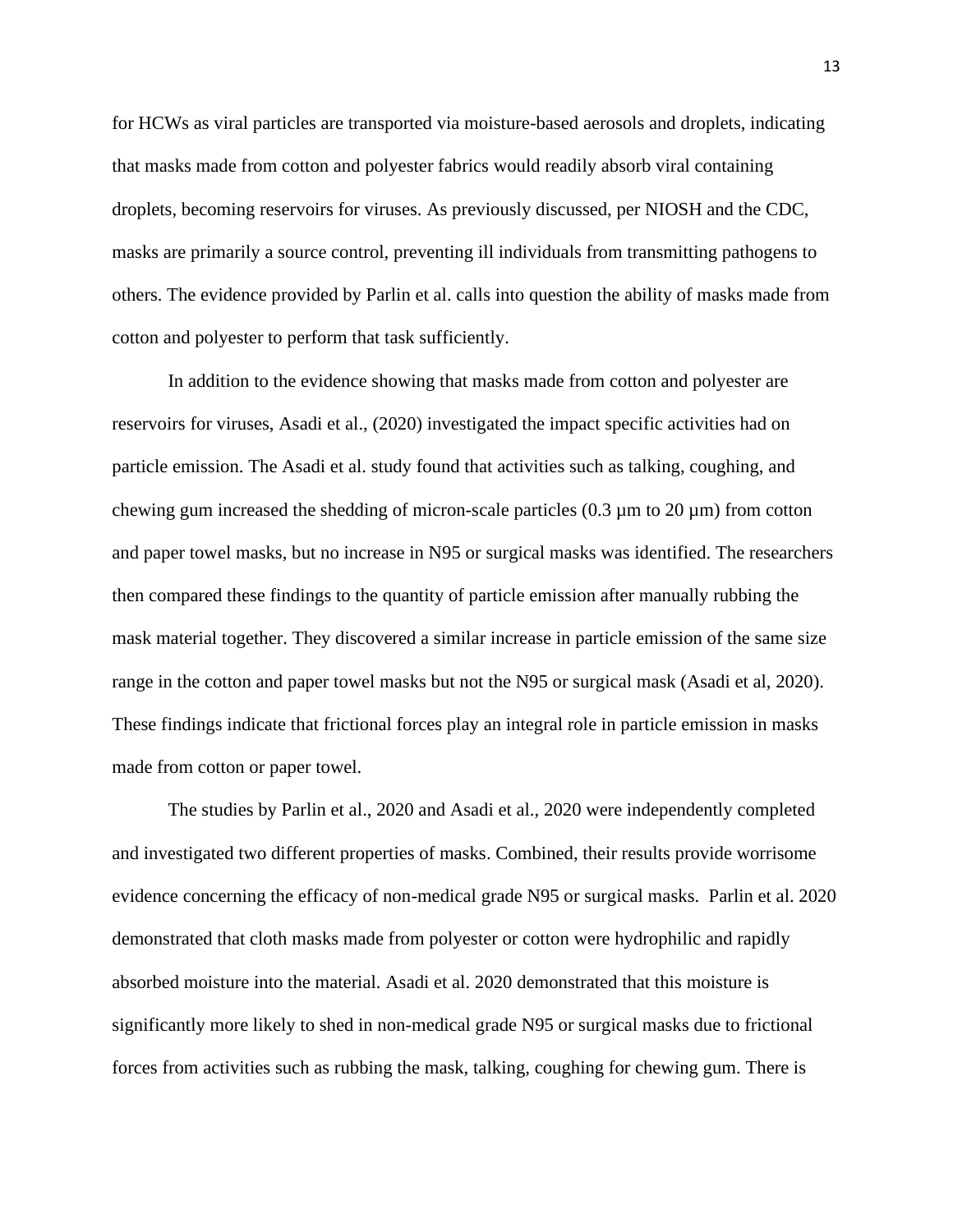strong evidence to support the conclusion that masks made from cotton are reservoirs for viral transmission. For HCWs who regularly perform these basic activities, this evidence supports avoiding cloth masks as a means of high-quality respiratory protection.

#### *Smaller particles Reduce Filtration Efficiency*

Several studies were identified as differentiating filtration efficiency of mask material between large and small particulates (Davies et al., 2013; Lee et al., 2008; Milton et al., 2013; Zuo et al., 2013). Lee et al. and Zuo et al. compared N95 masks with surgical masks and their ability to filter particles within a range of sizes. Lee et al. utilized an electrical low-pressure impactor to measure particle concentration in a size-selective fashion. Particle size for this study ranged from 0.04 µm to 1.26 µm. Zuo et al. used a scanning mobility particle sizer to compare the number of particles upstream from the mask to downstream from the mask using nebulized adenovirus and swine flu virus from a range of sizes from 14 nm to 470 nm. Both of these studies provide evidence which indicates both N95 and surgical masks provide improved protection from larger particles with more particle penetration from smaller particles (Lee et al., 2008; Zuo et al., 2013). Davies et al. (2013) utilized bacteria to simulate viral penetration through masks and analyzed the filtration efficiency. *Bacillus atrophaeus* was used to simulate larger particles and had a size range from 0.95 µm to 1.25 µm while bacteriophage MS2 was used to simulate smaller particles and was 23 nm in size. The study results showed that all mask types, including surgical masks, saw a drop in filtration efficiency with the smaller particle size, suggesting that different viruses may penetrate masks at different rates based on their size (Davies et al., 2013). These three studies provide evidence showing smaller particles penetrate in all mask types at higher rates, lowering mask effectiveness against the smaller range of particles (Table 6b).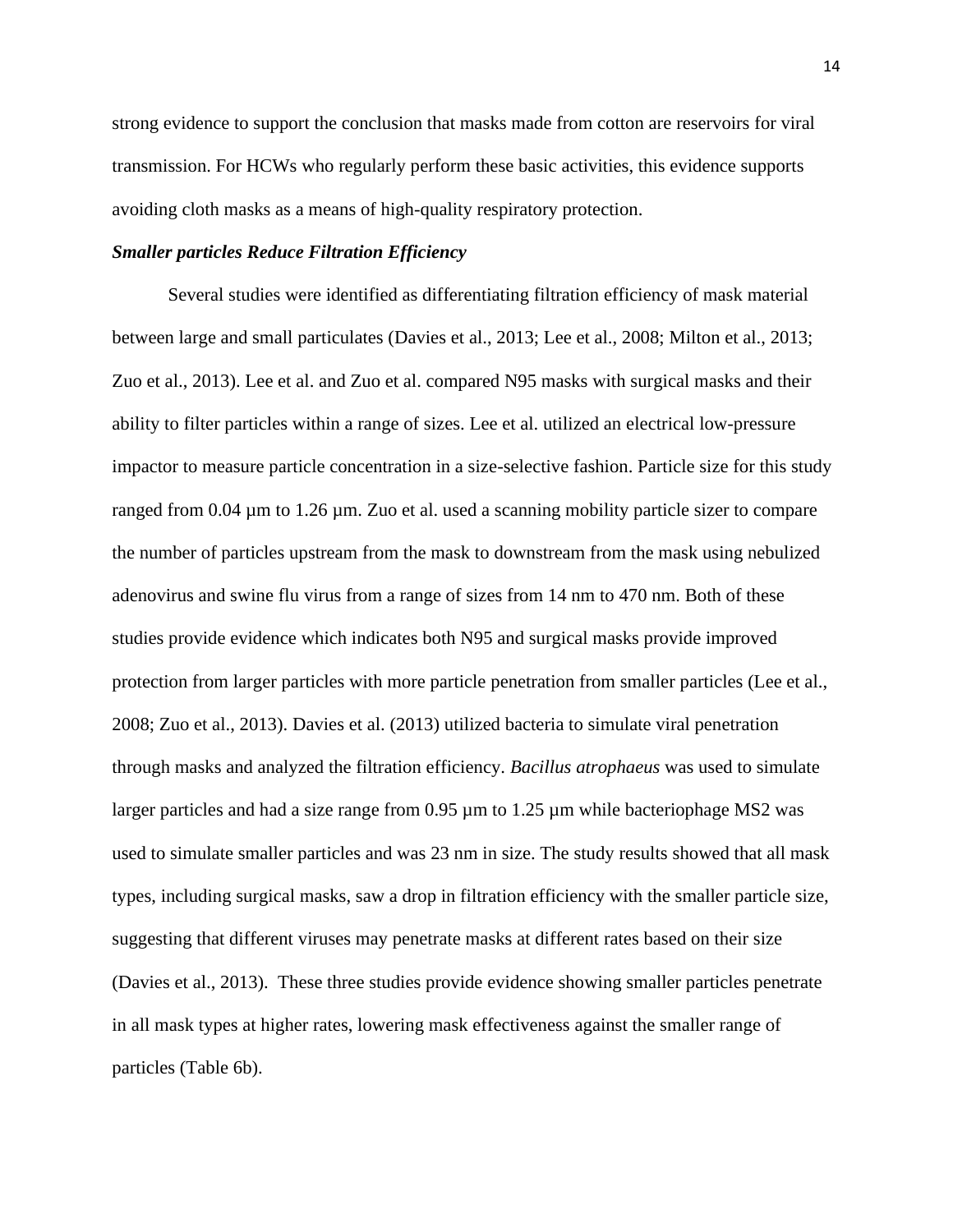Milton et al. (2013) took a different approach on analyzing droplet size and investigated how many infectious viral copies could be found on large versus small aerosols after passing through surgical masks. Utilizing volunteers who had tested positive for influenza, the study analyzed the number of influenza RNA strands there were detectable in droplets larger than  $5 \mu m$ and aerosols smaller than 5 µm. The results showed that there were 8.8 times as many viral copies in the small particle groups compared to the large particle group (Milton et al., 2013). The evidence suggests that surgical masks nearly eliminated viral RNA detection in large particles with a 25-fold reduction in the number of viral copies. Viral copies detected in the fine aerosol fraction saw a 2.8-fold reduction (Milton et al., 2013). This study provides supportive evidence that viruses are present at higher rates in smaller aerosol particles. While surgical masks provided significant protection against droplets of all sizes, there is a significant drop in filtration efficiency as droplet particles get smaller.

When analyzing these studies together, we see strong evidence that masks in general are less efficient at filtering small particles (Davies et al., 2013; Lee et al., 2008; Milton et al., 2013; Zuo et al., 2013) and strong evidence that viral copies are present at higher rates in these smaller particles (Milton et al., 2013). To provide optimal respiratory protection to HCWs, prioritizing masks that maximize filtration efficiency of particle size for each specific organism's size range will be crucial.

#### *Rates of Symptoms and/or Infections*

Another method used to determine the utility of face masks as protection against viral respiratory illnesses in HCWs is to compare and contrast the rates of viral respiratory infections in HCWs who wear different types of masks. Eight relevant randomized control trials were identified as comparing mask type and their ability to reduce a variety of viral respiratory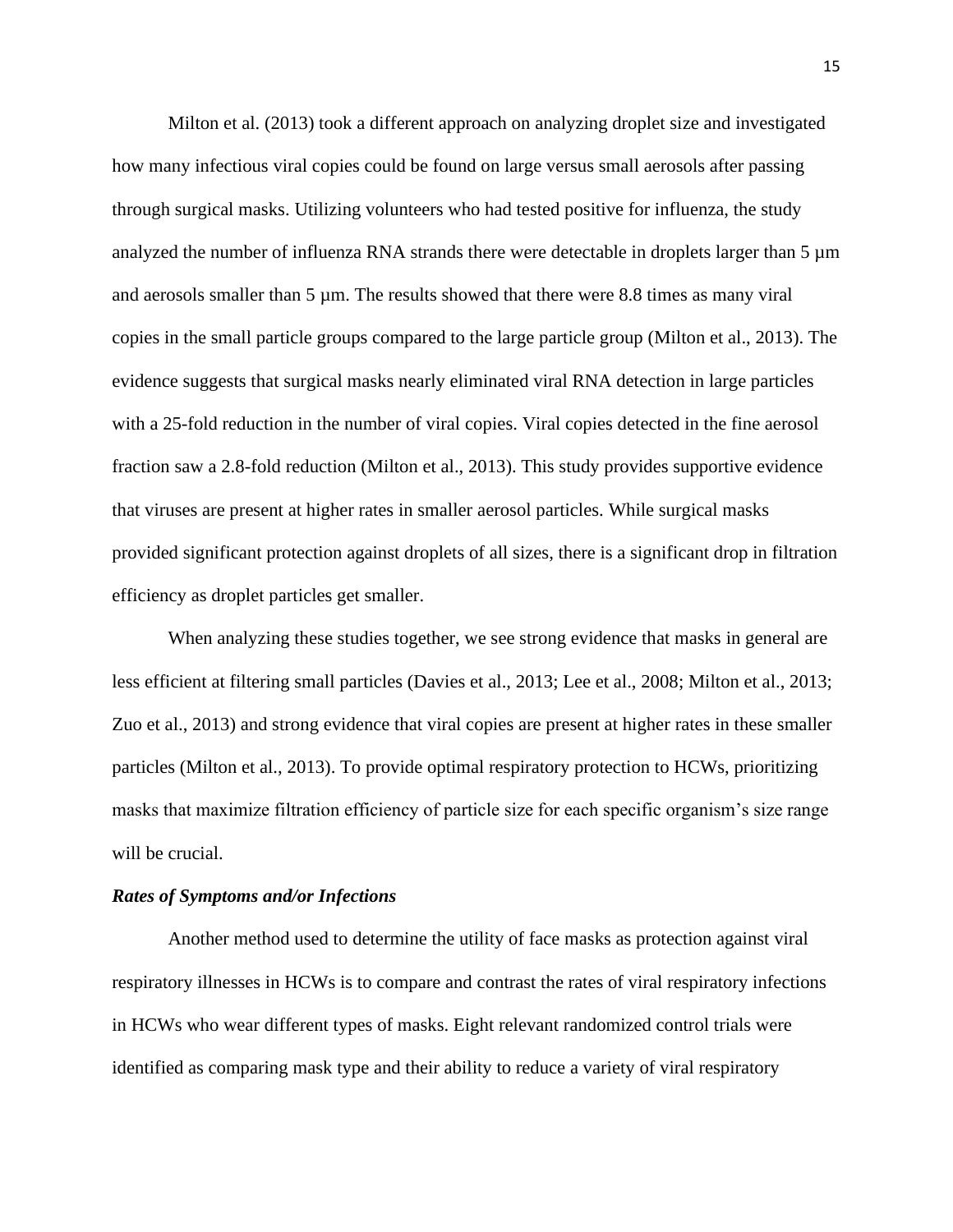illnesses in HCWs. (Jacobs et al., 2009; Loeb et al., 2009; MacIntyre et al., 2011; MacIntyre et al., 2013; MacIntyre et al., 2014; MacIntyre et al., 2015; MacIntyre et al., 2017; Radonovich et al., 2019). These studies generally used similarly defined parameters as primary outcomes. Clinical Respiratory Illness (CRI) was defined as experiencing two respiratory symptoms or one respiratory symptom and one systemic symptom. Influenza like illness (ILI) was defined as fever greater than 38<sup>o</sup>C plus experiencing at least one respiratory symptom. The last two outcomes investigated within these studies were laboratory confirmed viral (LCV) illness. These studies would randomly assign HCWs to wear a specific mask type during their work shift and have the HCWs document specified symptoms and receive regular viral testing.

According to CDC guidelines (CDC, 2019), mask use in healthcare settings is primarily limited to N95 and surgical mask. Thus, a majority of the RCT studies meeting selection criteria for this review focused on comparing these two types of masks (Loeb et al., 2009; MacIntyre et al., 2011; MacIntyre et al., 2013; MacIntyre et al., 2014; MacIntyre et al., 2017; Radonovich et al., 2019). Even though N95 masks were generally better at reducing outcome parameters compared to surgical masks, significant evidence was inconsistent throughout the studies. Most studies only identified one of the four outcome parameters as having a significant reduction in symptom rates or lab confirmed infection fates. Each study identified a different parameter as being significantly reduced. One study saw a significant decrease in ILI with N95 masks compared to surgical masks, but no other parameters saw a significant change (Loeb et al., 2009). Two studies found a significant decrease in LCV infections with N95 masks compared to surgical masks, but no other parameters showed any significant decrease (MacIntyre et al., 2011; MacIntyre et al., 2014). Another study completed by MacIntyre et al., 2013, showed only N95 masks demonstrated a significant difference in CRI rates. Only one study obtained data that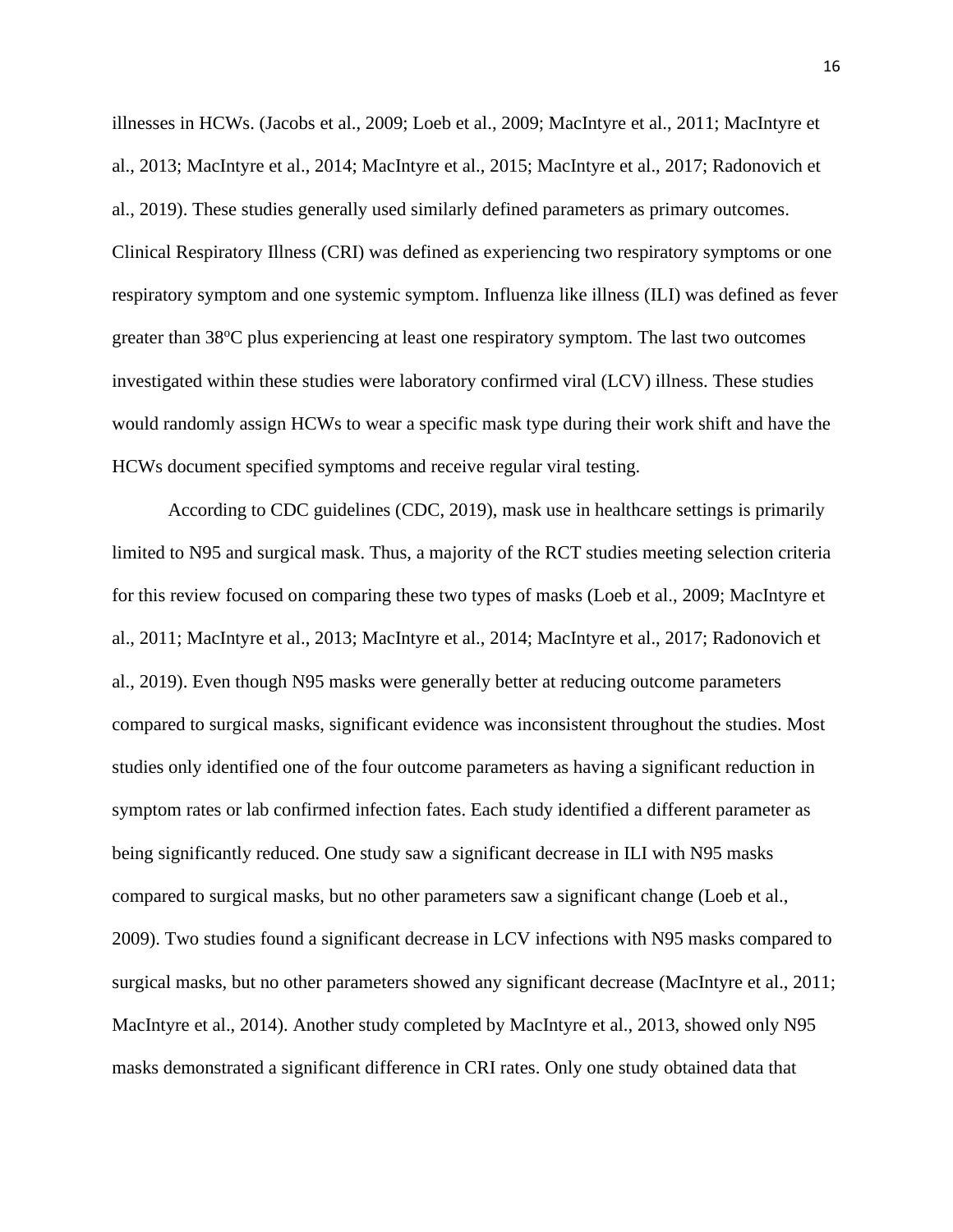showed a significant change in more than one of the primary outcome parameters, demonstrating that the N95 mask helped to significantly reduce the rate of laboratory confirmed viral infections, including influenza A and B (MacIntyre et al. 2017). Table 7 helps visualize the results of these studies and clearly presents the variable findings between each study. The underlying theme between these studies, however, is clearly seen in this table, showing that N95 masks consistently outperform all other masks as protection against respiratory symptoms or respiratory infection rates in HCWs.

Two studies, also included in table 7, met selection criteria for this literature review were unable to find a significant difference between N95 and surgical masks at preventing respiratory symptoms or lab confirmed viral infection (Loeb et al., 2009; Radonovich et al., 2019). These RCT's focused primarily on laboratory confirmed influenza as a primary outcome and utilized two different influenza testing methods. In the Radonovich trial (2019) four separate trials were completed, and each trial was 12 weeks long. None of the trials, either independently or combined, provided significant evidence of the reduction of laboratory confirmed influenza when comparing N95 masks to surgical masks (Table 7; Radonovich et al., 2019). The Loeb et al. trial (2009) strictly compared rates of laboratory confirmed cases of respiratory viral infections between HCWs who wore N95s for their entire shift and HCWs who wore surgical masks for their entire shift. They found that surgical masks were non-inferior to N95 masks at preventing laboratory confirmed respiratory viral infection (RVI) in HCWs (Loeb et al., 2009).

There were three studies which compared medical grade masks to a variety of homemade cloth masks (Jacobs et al., 2009; MacIntyre et al., 2015; MacIntyre et al., 2017). All three trials concluded decisively that cloth masks and homemade masks were significantly inferior as respiratory protection compared to the medical grade masks. Cloth masks were found to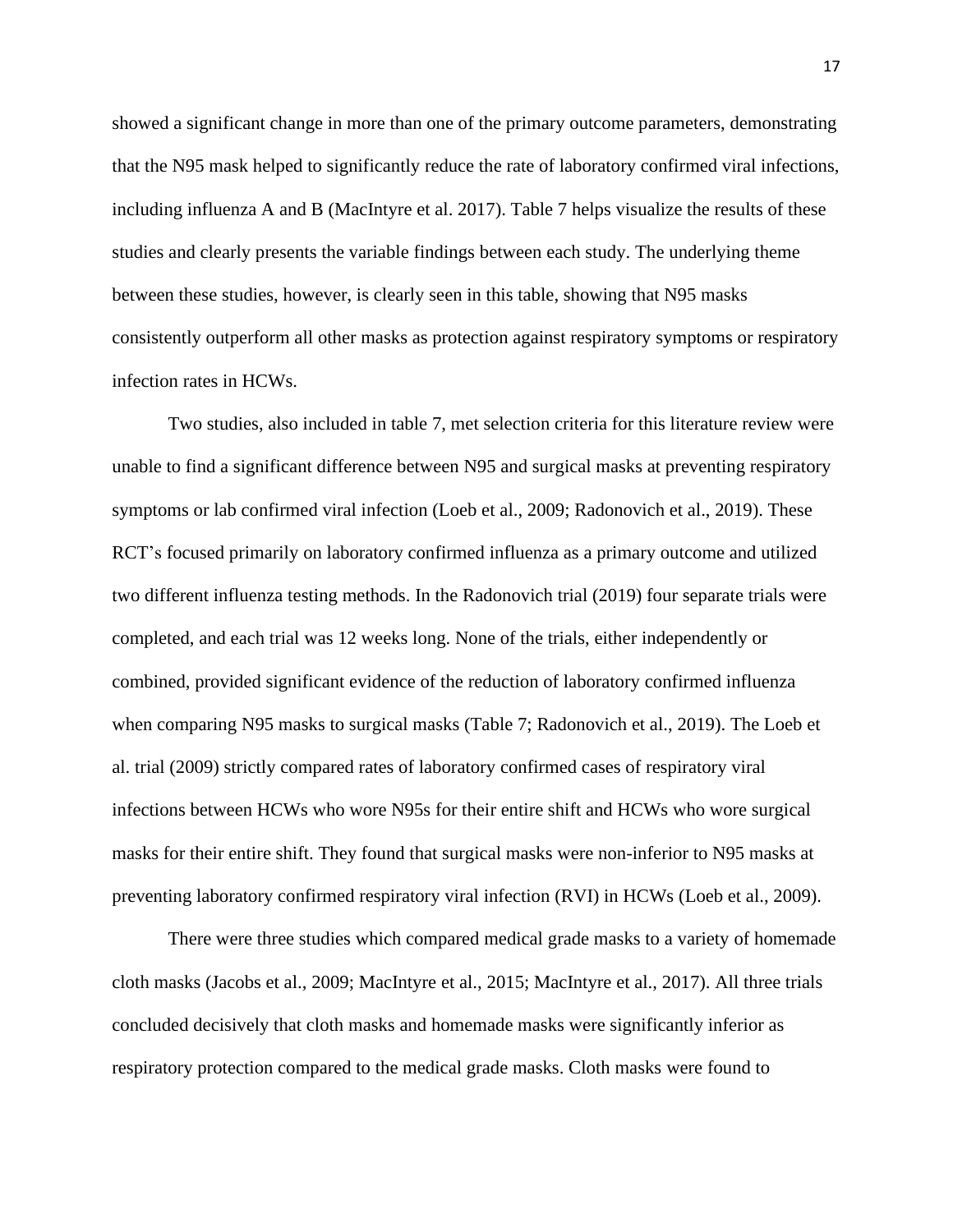significantly increase the rates of respiratory infection in HCWs (MacIntyre et al., 2015). The common theme throughout each of these studies found that use of N95 masks showed an overall trend of protection against respiratory illness but did not definitively provide consistently significant reduction in respiratory illness rates in HCWs. (Jacobs et al., 2009; Loeb et al., 2009; MacIntyre et al., 2011; MacIntyre et al., 2013; MacIntyre et al., 2014; MacIntyre et al., 2015; MacIntyre et al., 2017; Radonovich et al., 2019) See table 7.

Two of the previously mentioned studies simultaneously compared masking to a control arm of participants who either wore no masks (MacIntyre et al., 2011) or followed routine care (MacIntyre et al., 2015). Both studies provide strong evidence that wearing a medical grade N95 or surgical mask throughout a shift helped to provide significant protection against self-reported clinical respiratory illness in HCWs.

#### **Summary of Evidence**

The findings of each of the selected studies were inconsistent. Some found a significant reduction in respiratory symptoms but not in laboratory confirmed viral infection, while others found a significant reduction in laboratory confirmed RVI but not a significant reduction in respiratory symptoms (Jacobs et al., 2009; Loeb et al., 2009; MacIntyre et al., 2011; MacIntyre et al., 2013; MacIntyre et al., 2014; MacIntyre et al., 2015; MacIntyre et al., 2017; Radonovich et al., 2019). The trend amongst results showed potential for protection, though significance was limited. Only half of the studies that compared N95 to surgical masks found a significant difference in laboratory confirmed viral infection with only one of those studies showing a significant reduction in rates of laboratory confirmed influenza infection. One common limitation amongst all reviewed studies was the use of self-reporting as a tool to diagnose respiratory illness. Individuals may be asymptomatic carriers of a virus and may minimize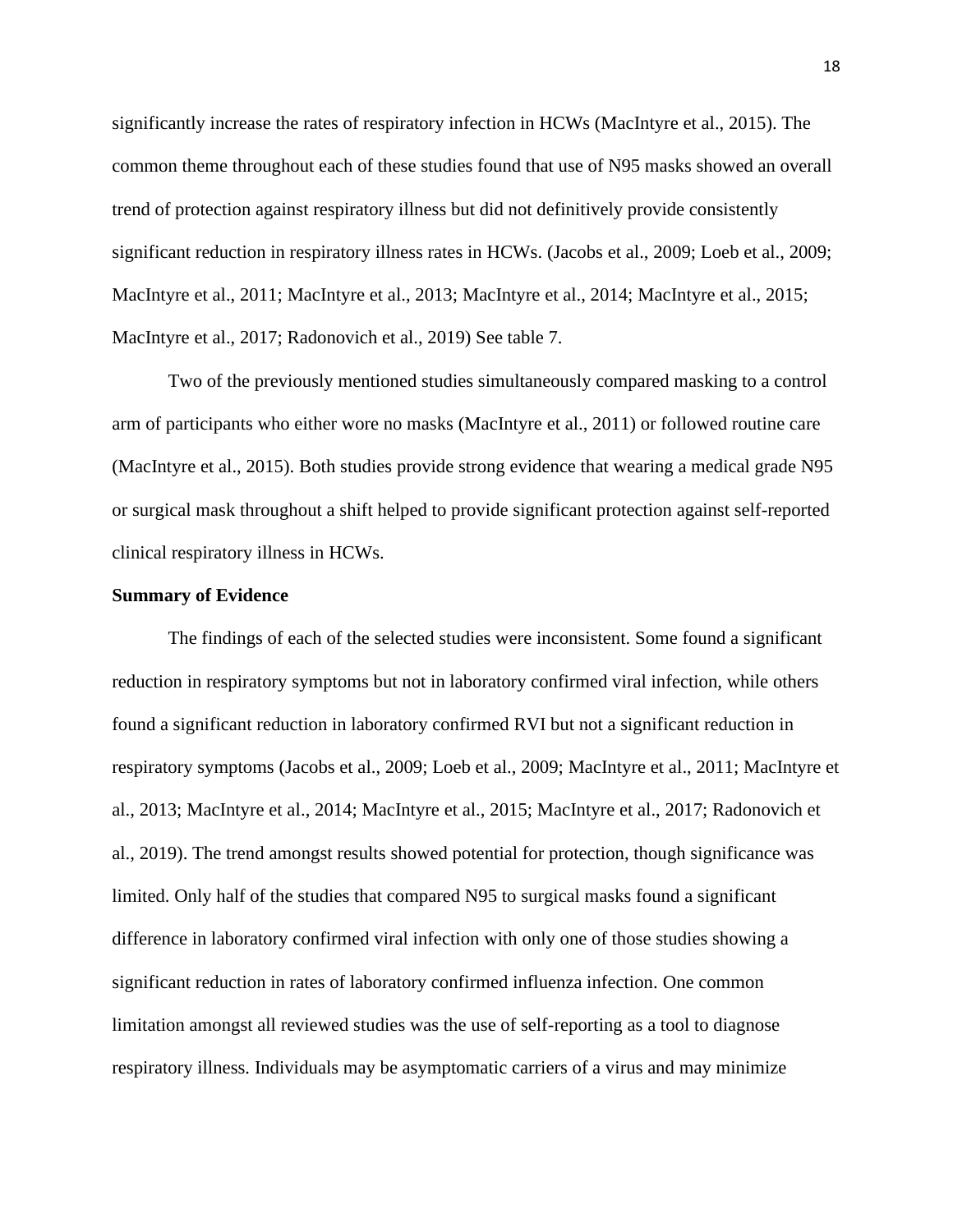symptoms they are experiencing and fail to report. Ultimately, the studies reviewed provided some evidence suggesting the use of an N95 mask over surgical mask throughout the work shift and could help reduce the rates of respiratory illness. Evidence also strongly suggests that wearing a surgical mask or N95 mask throughout the work shift correlated with significant protection against CRI and ILI over cloth masks or not wearing a mask at all.

#### **Conceptual Framework**

A problem-solving approach was utilized when constructing the framework for this literary review investigating the utility of a variety of mask material as respiratory protection for HCWs. The Johns Hopkins Nursing Evidence-Based Practice Model **(**JHNEBP) is a powerful implementation tool designed to meet the needs of HCWs using a straightforward three-step process known as PET: practice question, evidence, and translation (Vera, 2020).

The process begins by asking a practice question. In this initial step, a problem is identified, and an inquiry is defined. For this literature review, the problem identified was that HCWs were still becoming ill during the COVID-19 pandemic despite current droplet and airborne isolation guidelines being practiced. Therefore, an inquiry into the effectiveness of different mask types at providing respiratory protection for HCWs was initiated.

The next step involves researching evidence related to the best practice for the problem in question by performing a literature review, appraising the discovered evidence, and synthesizing data into recommendations. This literature review was able to synthesize the best available evidence into four themes: N95 masks generally provided better protection than surgical masks while both provide significantly better respiratory protection than cloth face coverings or no mask at all, that cloth masks may actually be reservoirs for viral transmission, all masks were less protective against smaller particles, and that cloth masks were not significantly more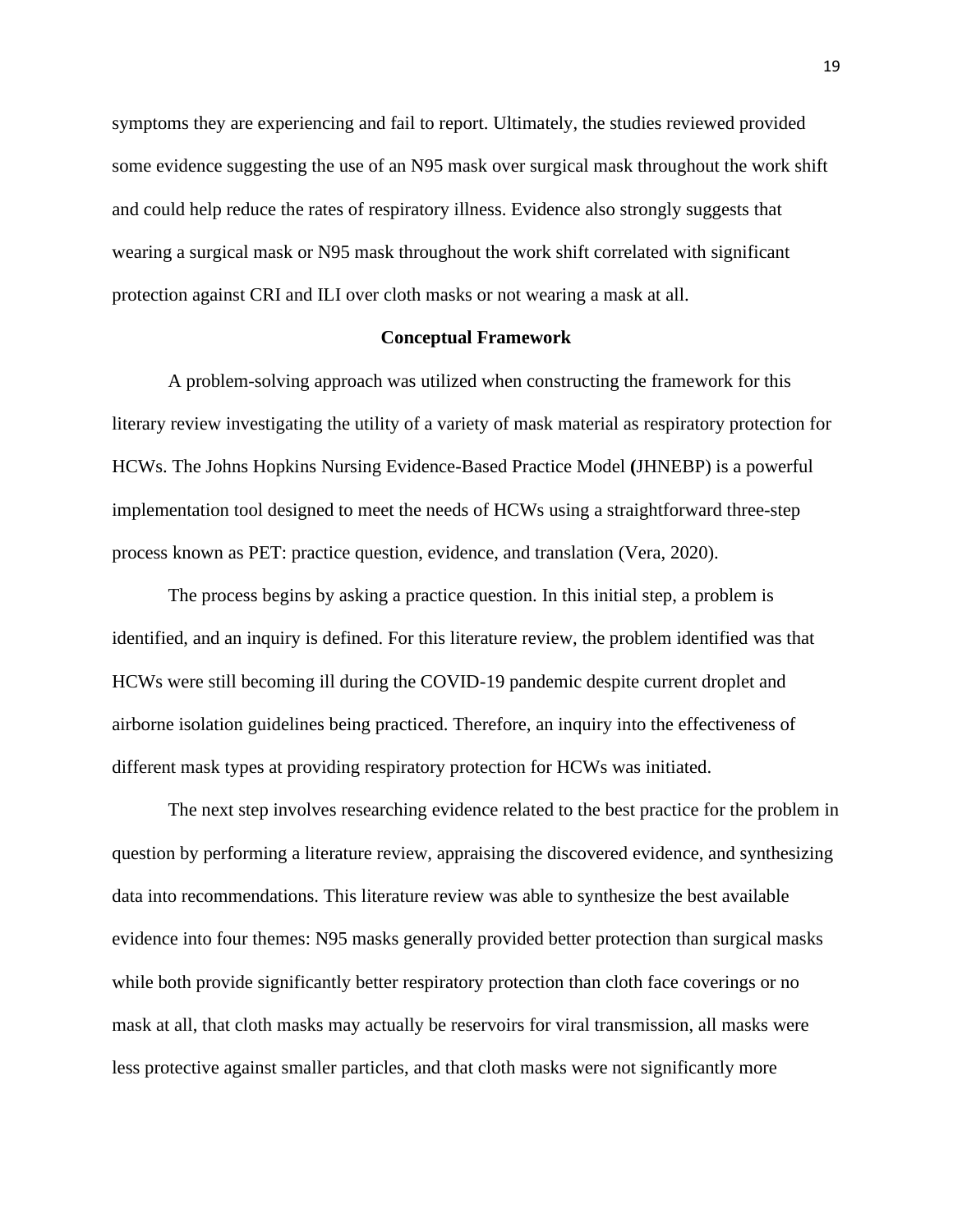effective at reducing viral symptoms or laboratory confirmed infections compared to surgical masks or N95 masks. These four themes provide support for current CDC guidelines requiring HCWs to wear N95 masks for protection in patients under airborne isolation and surgical masks with an eye shield for patients in droplet isolation.

Finally, the recommendations are then translated into an action plan. The current CDC guidelines for isolation based on transmission should continue to be followed based on the current available data. An action plan which could be implemented by hospitals to improve the protection of HCWs would be to require patients suspected of being infected or who are confirmed to have a viral infection to wear a hospital-provided surgical mask throughout their hospitalization.

#### **Conclusions, Recommendations, and Implications for Nursing**

#### **Introduction**

The purpose of this extensive literature review was to critically evaluate the protective capabilities of several types of masks and establish evidentiary support for current CDC respiratory isolation guidelines. This section will conclude the review, discuss practice implications, and provide recommended adjustments to current CDC respiratory isolation guidelines and suggest areas where evidence is lacking, and identify where further research is needed.

#### **Conclusions**

Working in healthcare comes with a risk of exposure to a variety of chemicals and pathogens. It is the ethical responsibility of employers to protect HCWs and institute policies according to current CDC guidelines. The frequency of healthcare worker infections related to the current COVID-19 pandemic calls into question the effectiveness of current guidelines to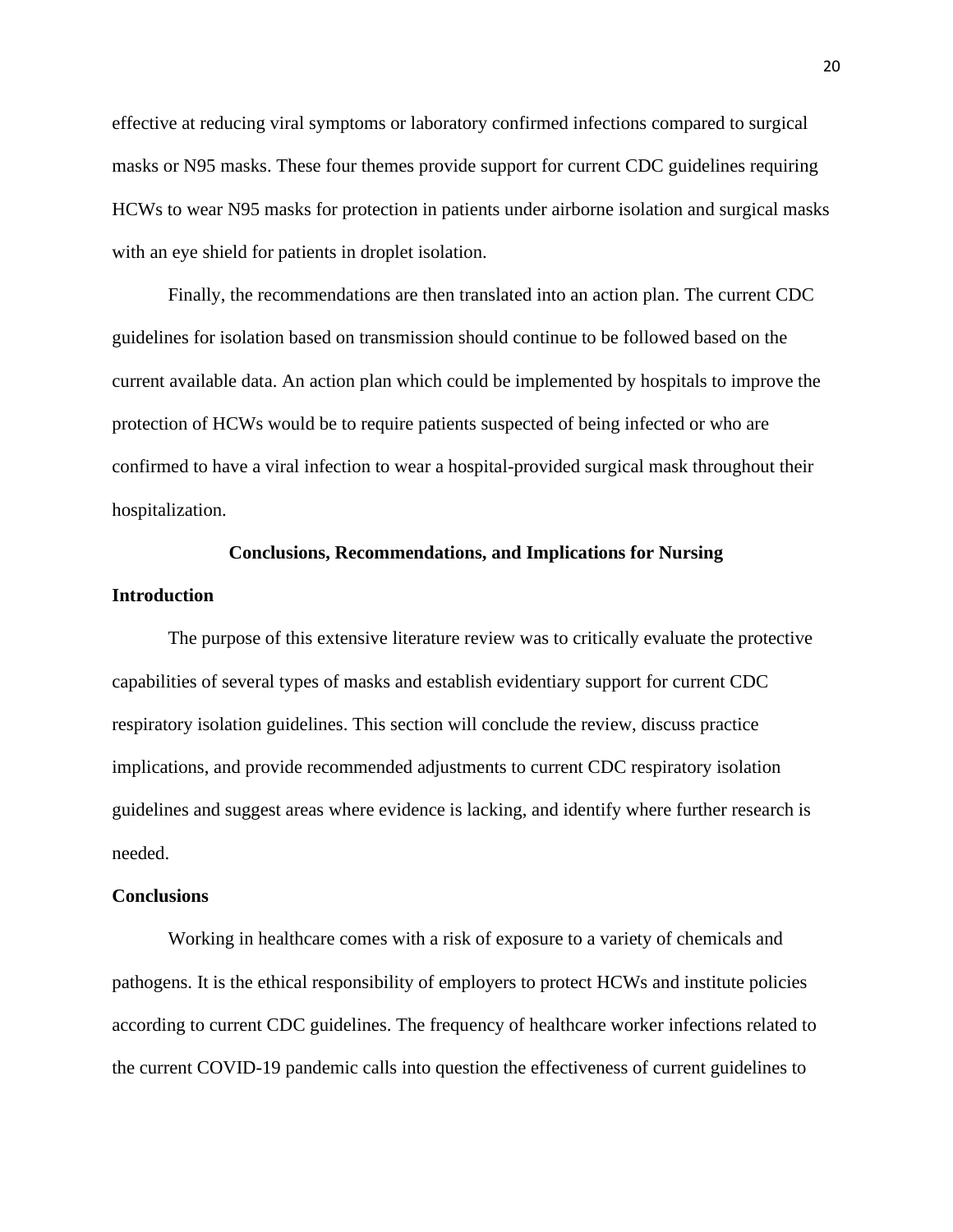optimally protect HCWs from respiratory illness. Ultimately, the literature provides supportive evidence for current CDC respiratory isolation guidelines. In high-risk situations often found in healthcare settings, cloth masks simply will not provide enough protection to HCWs. Cloth masks do not provide consistently significant filtration and could possibly absorb viral laden droplets and aerosolize them due to friction created by jaw movements or simply touching the mask. Both surgical and N95 masks were shown to provide significant protection when compared to cloth masks and wearing no mask at all, supporting their use by HCWs as respiratory protection. The literature also demonstrates a decreasing filtration capacity of masks for smaller particles, supporting the use of the higher filtration of the N95 mask for pathogens spread by smaller, airborne aerosols.

#### **Nursing Implications**

Nurses are at the forefront of healthcare, are involved directly with the patient, and likely at high risk for exposure to pathogens. During the current COVID-19 pandemic, nurses make up the largest demographic of HCW's requiring hospitalization due to COVID-19 infection at 36% (Kambhampati, 2020). In order for our healthcare system to function effectively and meet the needs of the community, we need healthy and protected HCWs. Ongoing surveillance of evidence regarding the effectiveness of PPE such as masks at protecting HCWs is required to maintain the high standards of CDC guidelines. Maintaining hospital policy based on these guidelines and providing yearly and up to date education on isolation practice recommendations will help ensure adherence by HCWs.

#### **Recommendations**

Based on the integrative literature review, an evidence-based project focused on developing policy to protect HCWs from respiratory infection is recommended utilizing the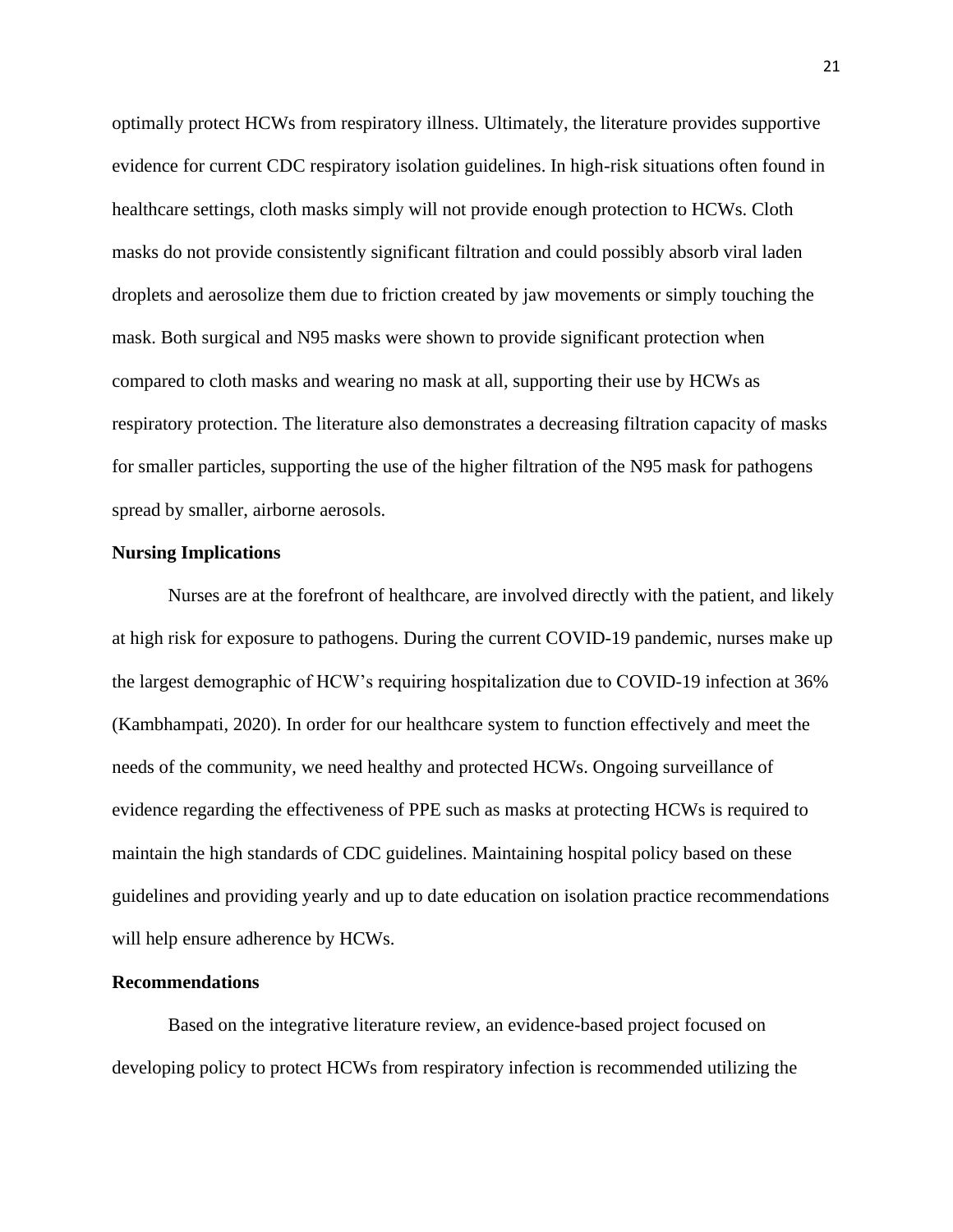JHNEBP model. First, it is recommended that organizations should prioritize infection prevention policy regarding protecting HCWs on current CDC transmission-based isolation guidelines. This mean requiring HCWs to don an N95 mask for patients under airborne isolation and a surgical mask for patients under droplet precautions (CDC, 2019). The evidence also supports creating a policy requiring patients under investigation for RVI to wear a surgical mask. Requiring patients who have tested positive for a viral illness or are experiencing symptoms to wear a mask is not a current CDC recommendation. In order to adequately protect HCWs, source control is vital and requiring patients to wear a mask will improve respiratory protection and reduce HCW infection rates. Another addition to policy focused on protecting HCWs from respiratory protection should require all HCWs participating in an aerosol generating procedure to don an N95 mask. Aerosol generating procedures (AGPs) are procedures which produce smaller airborne particles, creating a high-risk environment for HCWs. The evidence shows that N95 masks provide better protection against these smaller particles when compared to surgical masks or no mask. Therefore, the recommendation is that N95 masks should be the standard PPE to optimize respiratory protection during all AGPs such as bronchoscopy procedures and intubations. Also, cloth masks should not be an acceptable form of respiratory protection in healthcare settings as they could be a reservoir for viral transmission, particularly if worn for long periods of time such as the duration of a HCW shift.

With the current scrutiny over masks and their capabilities to provide protection, ongoing research is recommended to build the body of evidence used to support CDC guidelines. Despite current evidence supporting N95 masks as providing superior protection to surgical masks and cloth masks, some of that data was not statistically significant. (MacIntyre et al., 2017; Radonovich et al., 2019). More studies are needed to clarify these trends and provide statistically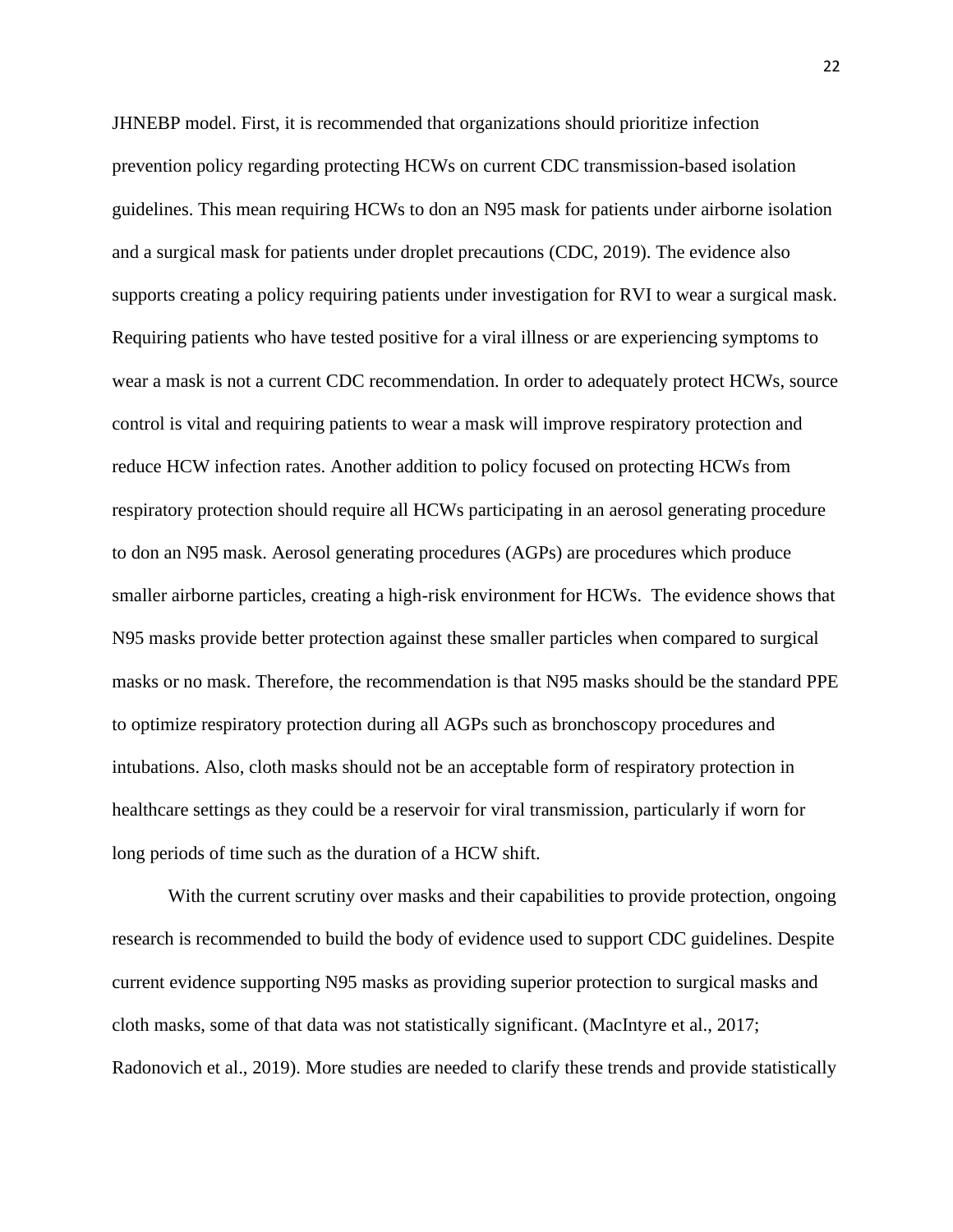significant data is warranted. Lastly, both MacIntyre et al. (2011) and MacIntyre et al. (2014) compared non-fit-tested N95 mask use to fit-tested N95 mask use in HCWs and found no significant difference in RVI rates. While this topic is outside the scope of this review, further research into the impact of fit-testing on the effectiveness of N95's at reducing RVI in HCWs is recommended based on the evidence discovered in this review.

#### **Summary**

Personal protective equipment is vital for the health and safety of HCWs. Guidelines designed to recommend which PPE to use for which situations should be based on current evidence. Current evidence supports the CDC's use of transmission-based isolation as the basis for their guidelines requiring N95 masks for airborne precautions and surgical masks for droplet precautions. However, there does appear to be gaps within the CDC guidelines and addressing those gaps could lead to improved protection for HCWs. Given the decreasing filtration efficiency of masks relative to the decreasing size of virus containing particles, higher level of protection should be required during all aerosol generating procedures such as intubation or bronchoscopies. In addition, masks have been shown to be a better source control. Therefore, patients who are suspected of having a viral infection or who have been confirmed to have a viral infection should be expected to wear a surgical mask when HCWs are present in their hospital room to provide optimal protection for all HCWs. Current CDC guidelines are well established and provide evidence-based recommendations for respiratory protection of HCWs. Ultimately, in HCWs caring for hospitalized adult patients with upper RVIs under respiratory precautions, current evidence provides inconsistent evidence that wearing an N95 mask decreases rates of acquired infections in HCWs when compared to surgical masks. However, both N95 and surgical masks show a significant decrease in rates of acquired infections in HCWs when compared to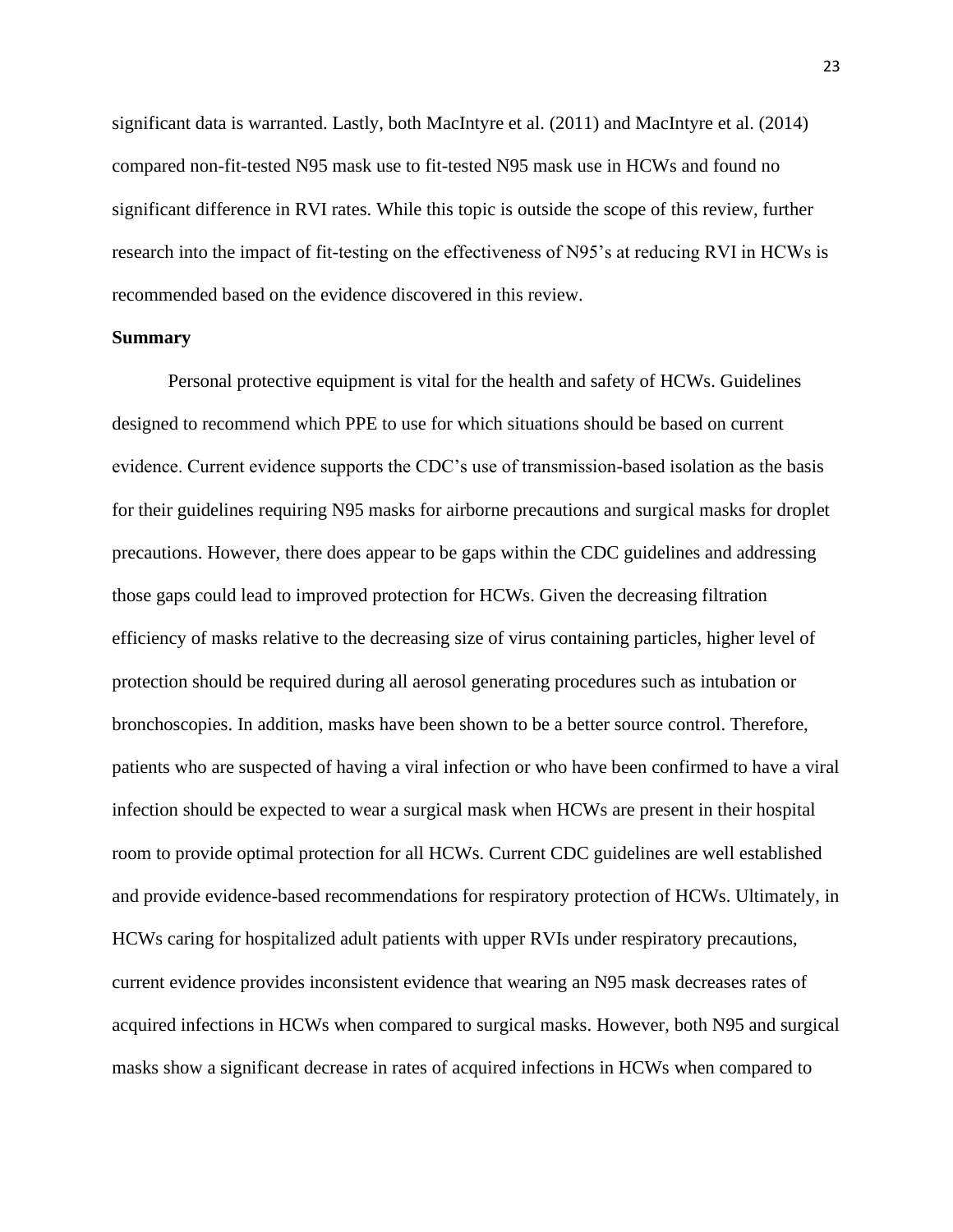cloth masks and no mask at all. In summary, the available evidence supports current CDC guidelines on infection prevention, but incorporating policies requiring virally infected patients to wear surgical masks and requiring all HCWs involved in all AGPs to wear N95 mask could go a long way to reduce viral infection rates in HCWs.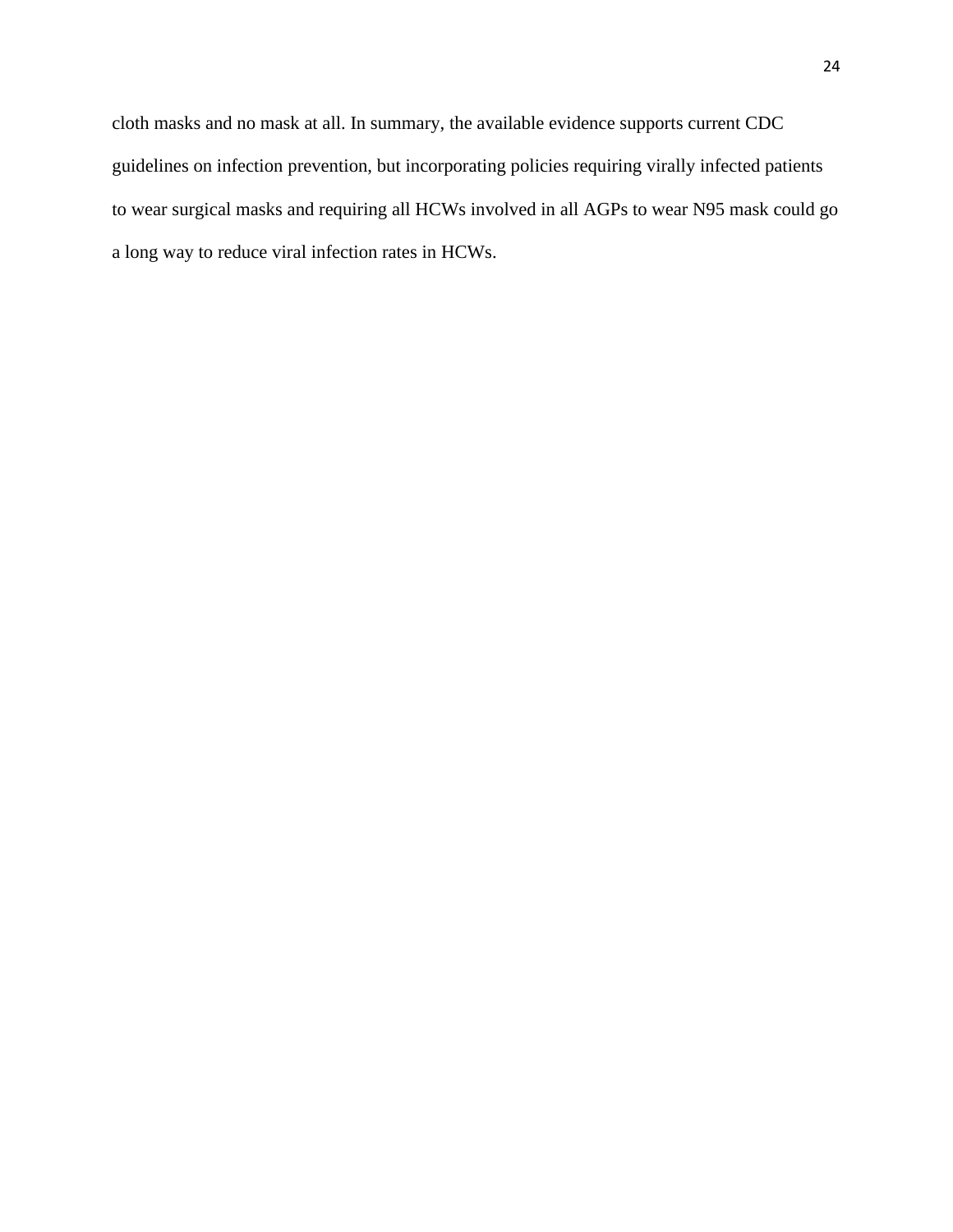#### References

- Ackley, B. J., Swan, B. A., Ladwig, G., & Tucker, S. (2008). *Evidence-based nursing care guidelines: Medical-surgical intervention.* St. Louis, MO: Mosby Elsevier.
- Asadi, S., Cappa, C., Barreda, S., Wexler, A., Bouvier, N., & Ristenpart, W. (2020, September 24). *Efficacy of masks and face coverings in controlling outward aerosol particle emission from expiratory activities*. Nature. https://www.nature.com/scientificreports
- Baron, S., Dianzani, F., and Albrecht, T. (1996). Virology. *Medical Microbiology* (4th ed.) section. University of Texas Medical Branch at Galveston. https://www.ncbi.nlm.nih.gov/books/NBK8098/
- Centers for Disease Control. (2012). *Principles of epidemiology.* Centers for Disease Control and Prevention. https://www.cdc.gov/csels/dsepd/ss1978/lesson1/section11.html
- Center for Disease Control. (2016). *How infections spread.* Center for Disease Control and Prevention. https://www.cdc.gov/infectioncontrol/spread/index.html
- Center for Disease Control. (2018a). *CDC: About NIOSH*. Centers for Disease Control and Prevention. https://www.cdc.gov/niosh/about/default.html
- Center for Disease Control. (2018b). *Use of respirators and surgical masks for protection*. Centers for Disease Control and Prevention.

https://www.cdc.gov/niosh/topics/healthcarehsps/respiratory.html

Center for Disease Control. (2019). *Precautions to prevent transmission of infectious agents.* Center for Disease Control and Prevention.

https://www.cdc.gov/infectioncontrol/guidelines/isolation/precautions.html#IIIb

Center for Disease Control. (2020). *Healthcare workers*. Centers for Disease Control and Prevention. https://www.cdc.gov/coronavirus/2019-ncov/hcp/using-ppe.html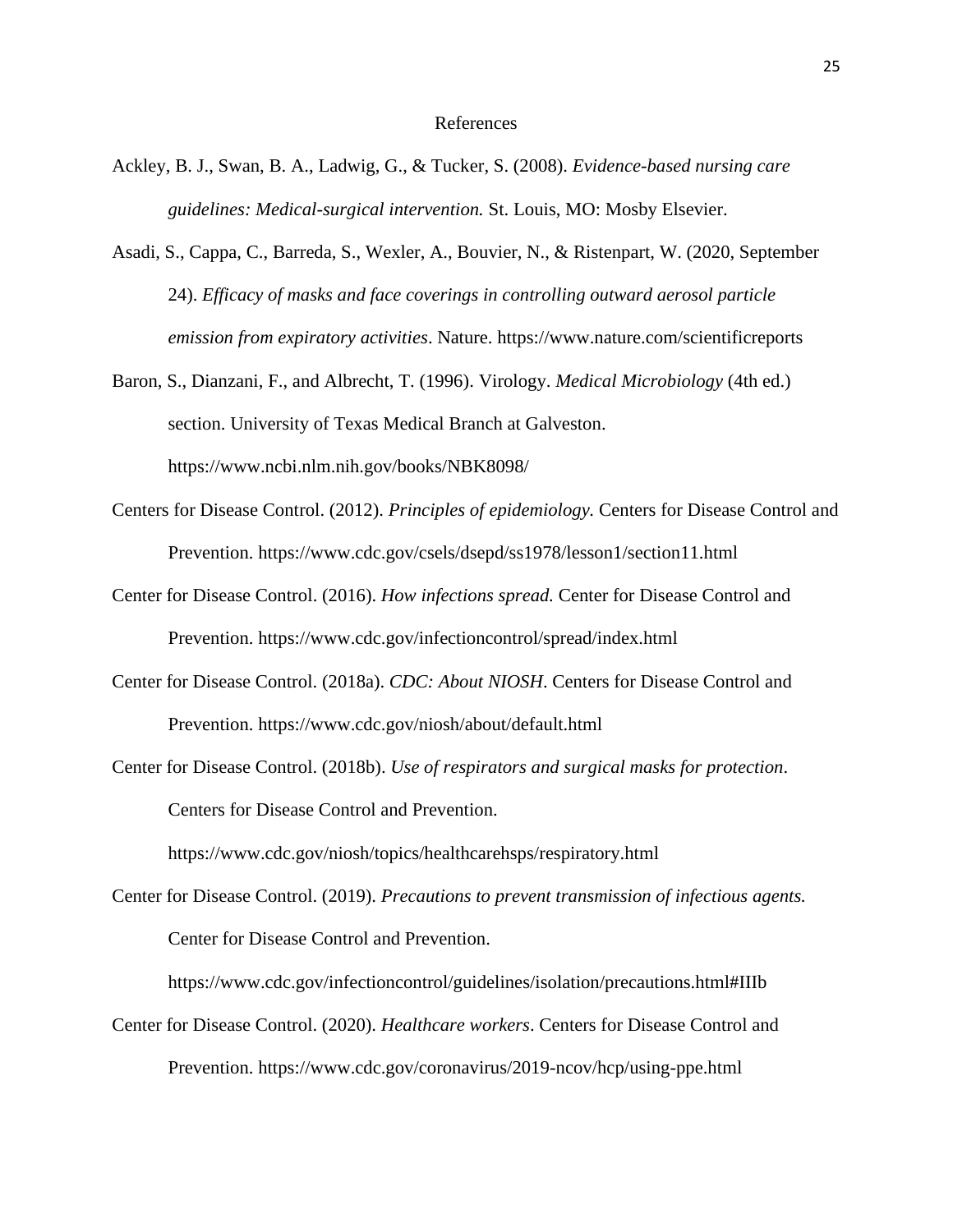- Cohen, J., & Rodgers, Y. (2020). Contributing factors to personal protective equipment shortages during the COVID-19 pandemic. *Preventive medicine*, *141*, 106263. https://doi.org/10.1016/j.ypmed.2020.106263
- Kambhampati, A. K. (2020, October 29). *COVID-19–Associated hospitalizations among healthcare workers*. Centers for Disease Control and Prevention. https://www.cdc.gov/mmwr/volumes/69/wr/mm6943e3.htm?s\_cid=mm6943e3\_w
- Kutter, J., Spronken, M., Fraaij, P., Fouchier, R., & Herfst, S. (2017) *Transmission routes of respiratory viruses among humans.* ScienceDirect. https://linkinghub.elsevier.com/retrieve/pii/S1879625717301773
- MacIntyre, R. C., Chughtai, A., & Seale, H. (2014, November 1). *Respiratory protection for healthcare workers treating Ebola virus disease (EVD): Are facemasks sufficient to meet occupational health and safety obligations?* ScienceDirect.

https://www.sciencedirect.com/science/article/pii/S002074891400234X?via%3Dihub

- MacIntyre, R. C. (2015, April 1). *A cluster randomized trial of cloth masks compared with medical masks in healthcare workers*. British Medical Journal Open. https://bmjopen.bmj.com/content/5/4/e006577
- Madhav, N., Oppenheim, B., Gallivan, M., Mulembakani, P., Rubin, E., and Wolfe, N. (2018). *Pandemics: Risks, impacts, and mitigation.* In Jamison DT, Gelband H, Horton S (Eds), Disease control priorities: Improving health and reducing poverty. (3rd ed., ch. 17). The International Bank for Reconstruction and Development. https://www.ncbi.nlm.nih.gov/books/NBK525302/ doi: 10.1596/978-1-4648-0527- 1\_ch17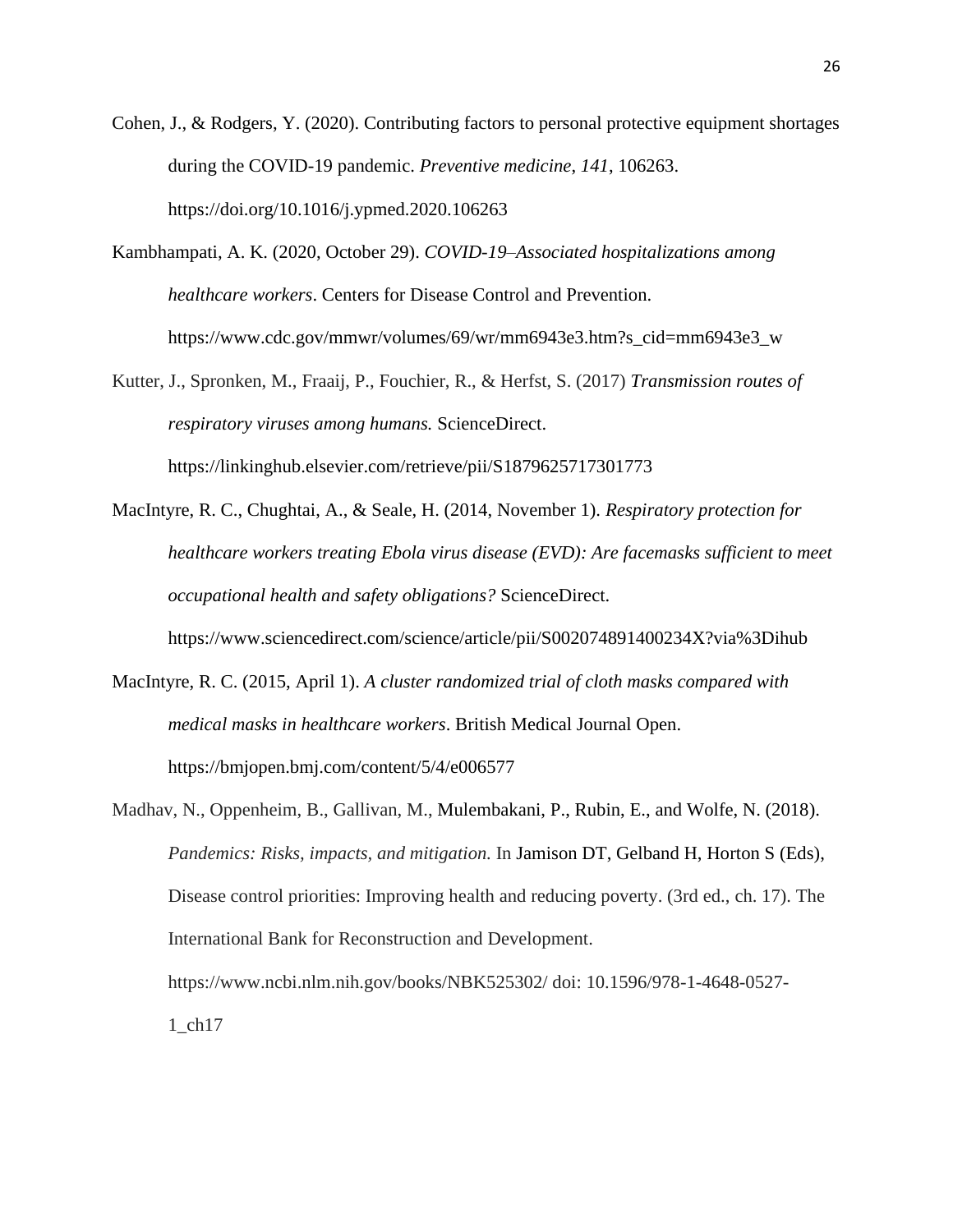Matuschek, C., Moll, F., Fangerau, H., Fischer, J. C., Zänker, K., van Griensven, M., Schneider, M., Kindgen-Milles, D., Knoefel, W. T., Lichtenberg, A., Tamaskovics, B., Djiepmo-Njanang, F. J., Budach, W., Corradini, S., Häussinger, D., Feldt, T., Jensen, B., Pelka, R., Orth, K., Peiper, M. Haussmann, J. (2020). The history and value of face masks. *European Journal of Medical Research*, *25*(1), 23. https://doi.org/10.1186/s40001-020-00423-4

Offeddu, V., Yung, C., Low, M., & Tam, C. (2017, December 1). *Effectiveness of Masks and Respirators against respiratory infections in healthcare workers: A systematic review and meta-analysis*. PubMed Central (PMC).

https://www.ncbi.nlm.nih.gov/pmc/articles/PMC7108111/

- Segal, P. (2016). *The role of personal protective equipment in infection prevention history. Infection Control Today*. https://www.infectioncontroltoday.com/view/role-personalprotective-equipment-infection-prevention-history
- Vera, D. (2020, May 28). *EBP models and tools*. Johns Hopkins Medicine. https://www.hopkinsmedicine.org/evidence-based-practice/ijhn\_2017\_ebp.html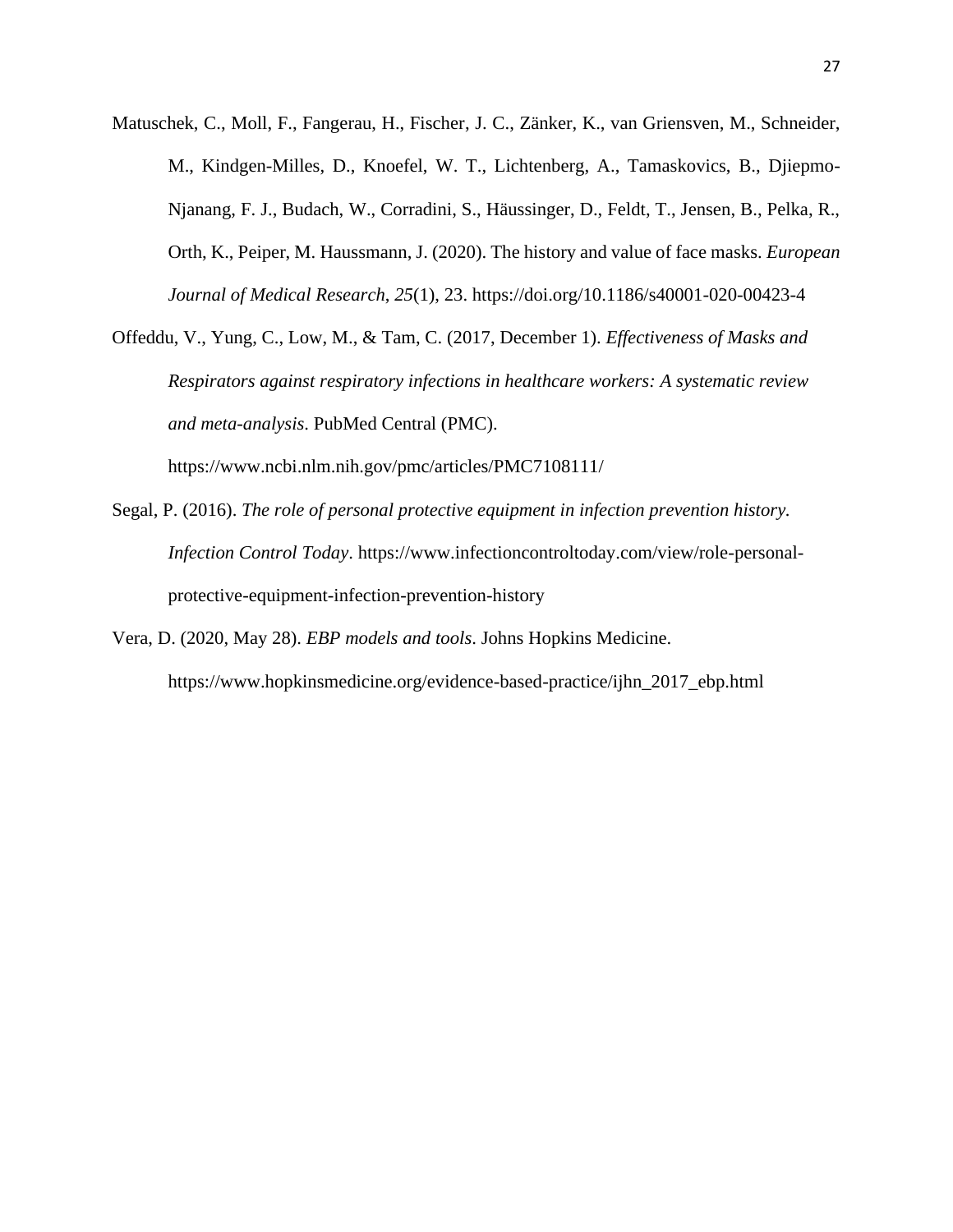### APPENDIX A

Table 1

*CDC Guidelines: Transmission Based Isolation Precautions.* 



(CDC, 2019)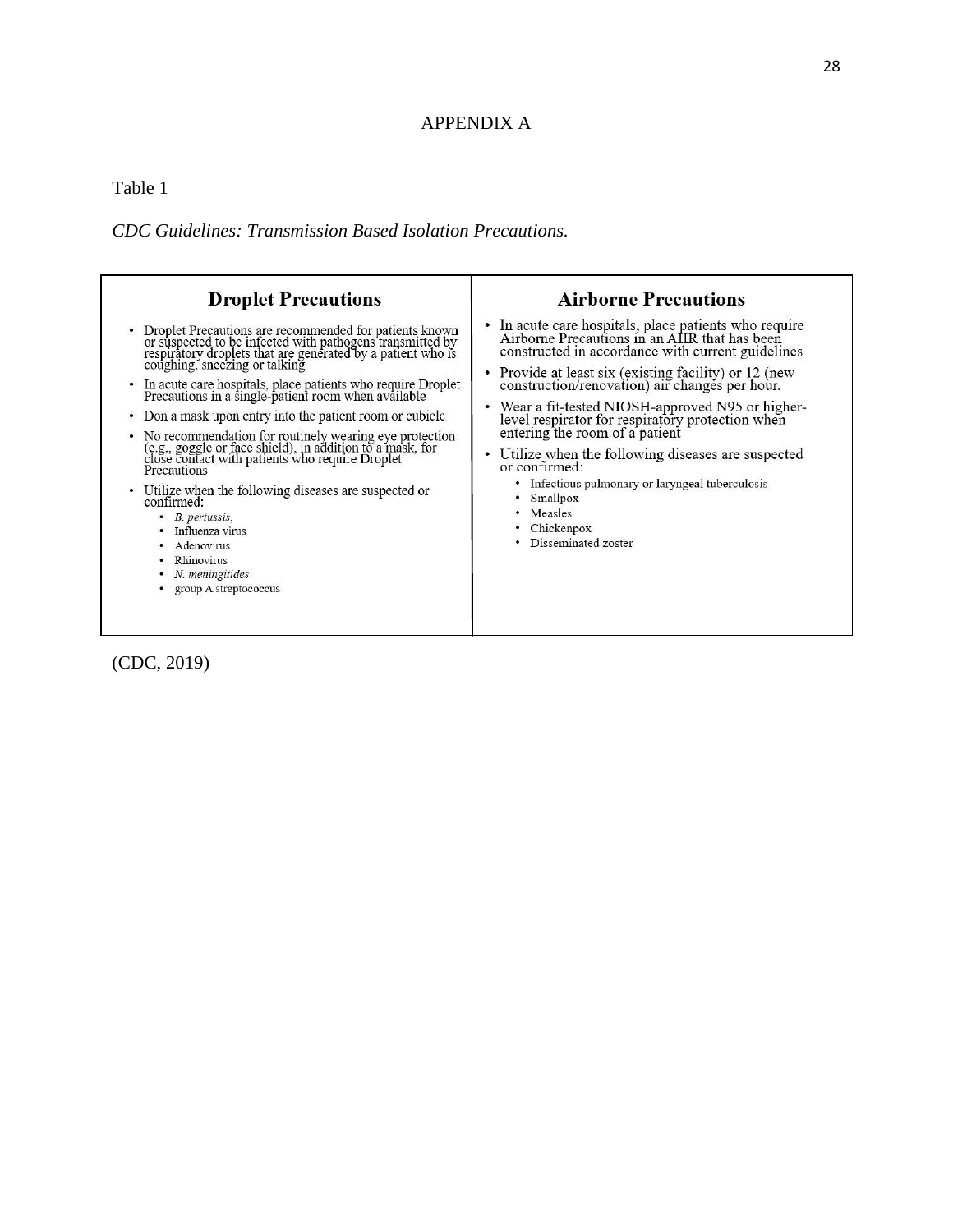# APPENDIX B

# Table 2

# *Databases Searched and Data Abstraction*

| Date of |                                                     | Database<br>Keyword Used   |        | Number of Hits |                |  |  |
|---------|-----------------------------------------------------|----------------------------|--------|----------------|----------------|--|--|
| Search  |                                                     |                            | Listed | Reviewed       | Used           |  |  |
| 9/20    | Masks, Healthcare Worker                            | Cochrane Library           | 7      | $\theta$       | $\theta$       |  |  |
| 9/20    | Masks, Healthcare Worker                            | PubMed                     | 1885   | 8              | 3              |  |  |
| 10/30   | Mask, Respiratory Illness                           | <b>CINAHL</b>              | 173    | 12             | $\overline{4}$ |  |  |
| 10/30   | Masks, Respiratory Illness                          | Academic Search<br>Premier | 360    | 3              |                |  |  |
| 11/6    | Viral Transmission, Protection                      | <b>CINAHL</b>              | 1411   | 10             | $\overline{0}$ |  |  |
| 11/6    | Respiratory, Medical Mask                           | <b>CINAHL</b>              | 412    | 3              | 2              |  |  |
| 12/14   | Respiratory Protection,<br><b>Healthcare Worker</b> | Google Scholar             | 138000 | 6              | $\overline{2}$ |  |  |
| 12/14   | Respiratory Protection,<br><b>Healthcare Worker</b> | <b>CINAHL</b>              | 205    | $\overline{2}$ | 1              |  |  |
| 2/22    | Masks, filtration                                   | PubMed                     | 542    | 10             | 2              |  |  |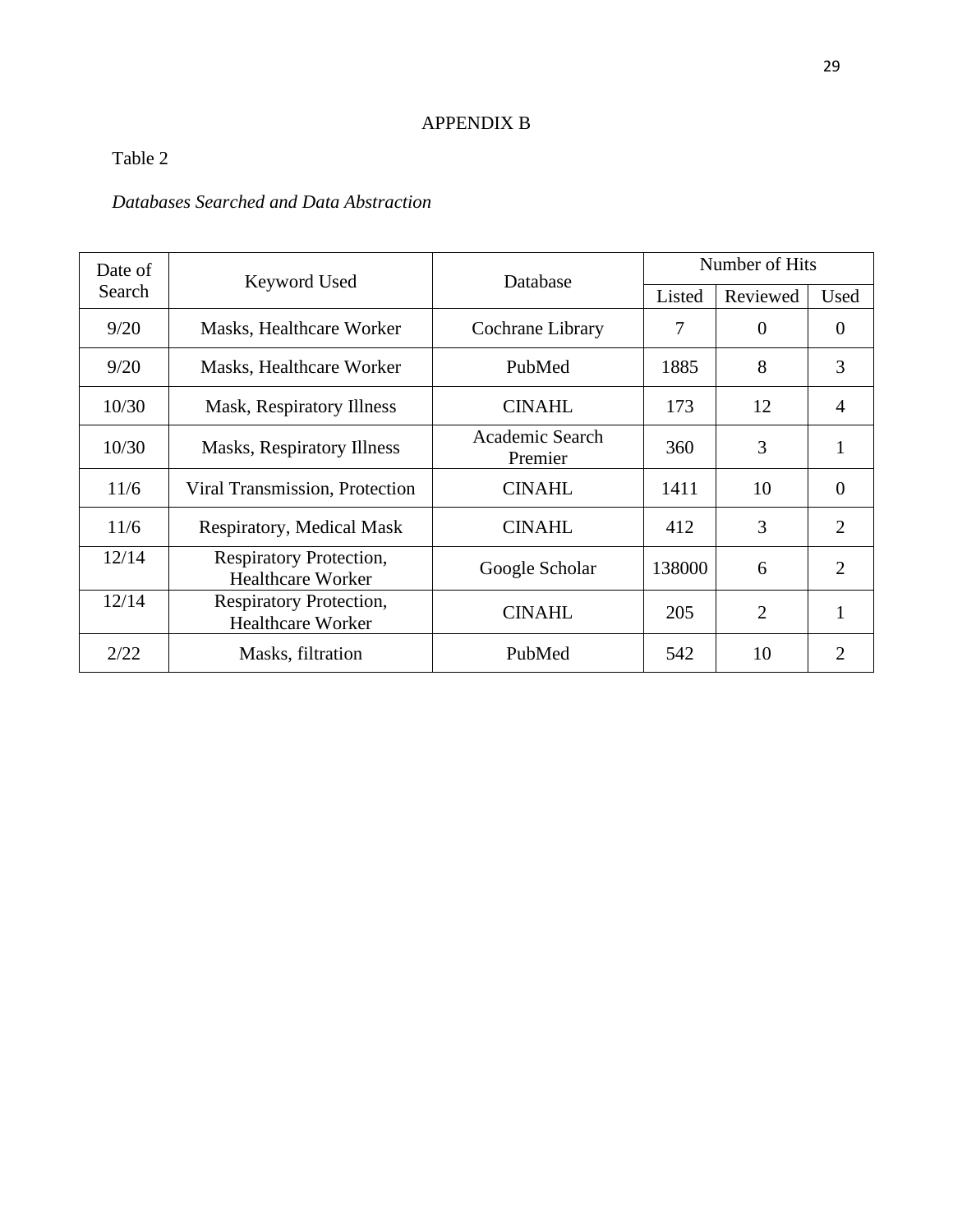# APPENDIX C

# Table 3

### *Levels of Evidence*

| Level I   | Evidence from a systematic review or meta-analysis of all relevant RCTs<br>(randomized controlled trial) or evidence-based clinical practice guidelines<br>based on systematic reviews of RCTs or three or more RCTs of good quality that<br>have similar results. |
|-----------|--------------------------------------------------------------------------------------------------------------------------------------------------------------------------------------------------------------------------------------------------------------------|
| Level II  | Evidence obtained from at least one well-designed RCT                                                                                                                                                                                                              |
| Level III | Evidence obtained from well-designed controlled trials without randomization                                                                                                                                                                                       |
|           | (i.e. quasi-experimental).                                                                                                                                                                                                                                         |
| Level IV  | Evidence from well-designed case-control or cohort studies.                                                                                                                                                                                                        |
| Level V   | Evidence from systematic reviews of descriptive and qualitative studies (meta-                                                                                                                                                                                     |
|           | synthesis).                                                                                                                                                                                                                                                        |
| Level VI  | Evidence from a single descriptive or qualitative study.                                                                                                                                                                                                           |
| Level VII | Evidence from the opinion of authorities and/or reports of expert committees.                                                                                                                                                                                      |

(Ackley et al., 2008)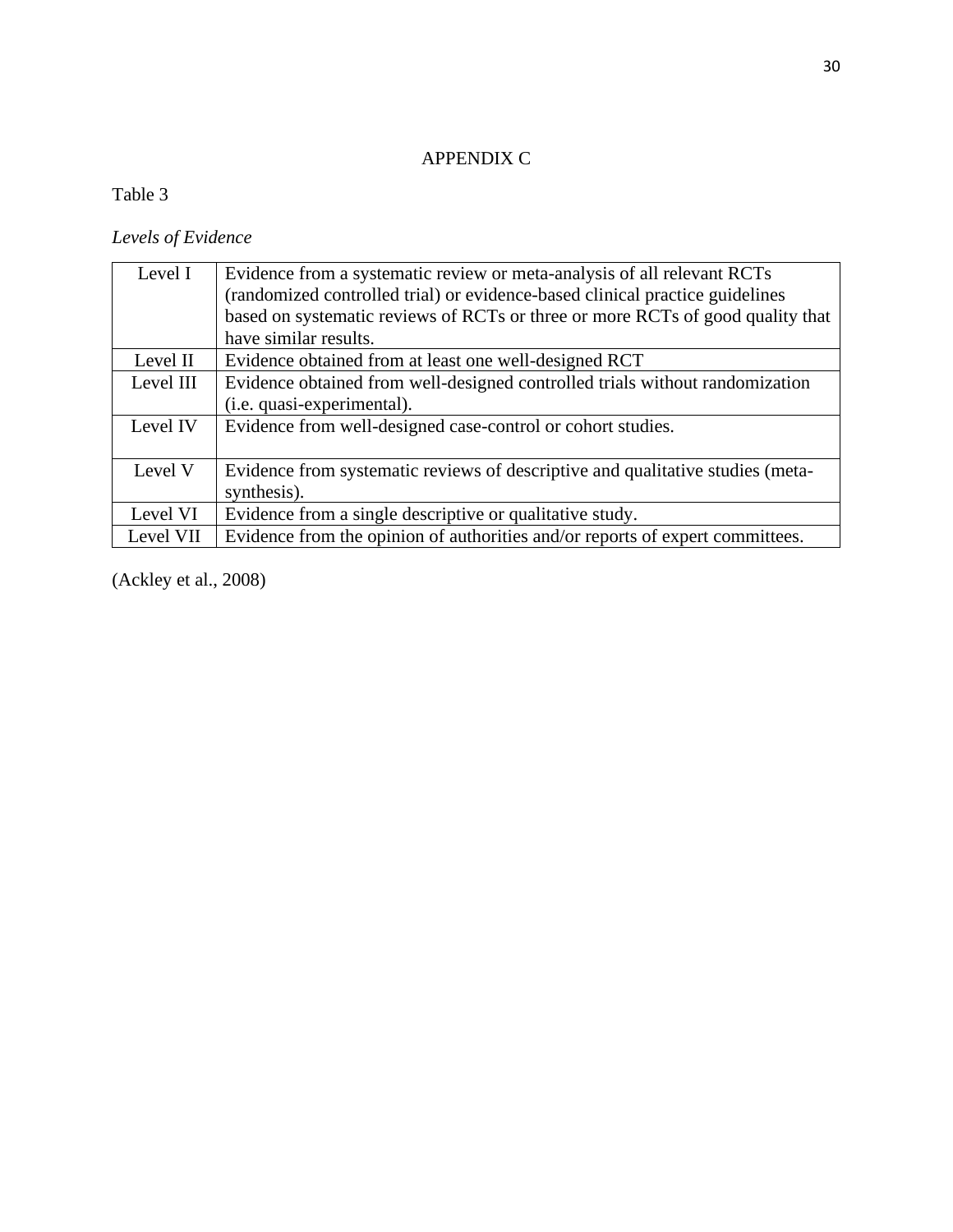# APPENDIX D

# Table 4

# *Literature Tables: Effectiveness of Masks at Preventing Respiratory Illness in Healthcare Workers*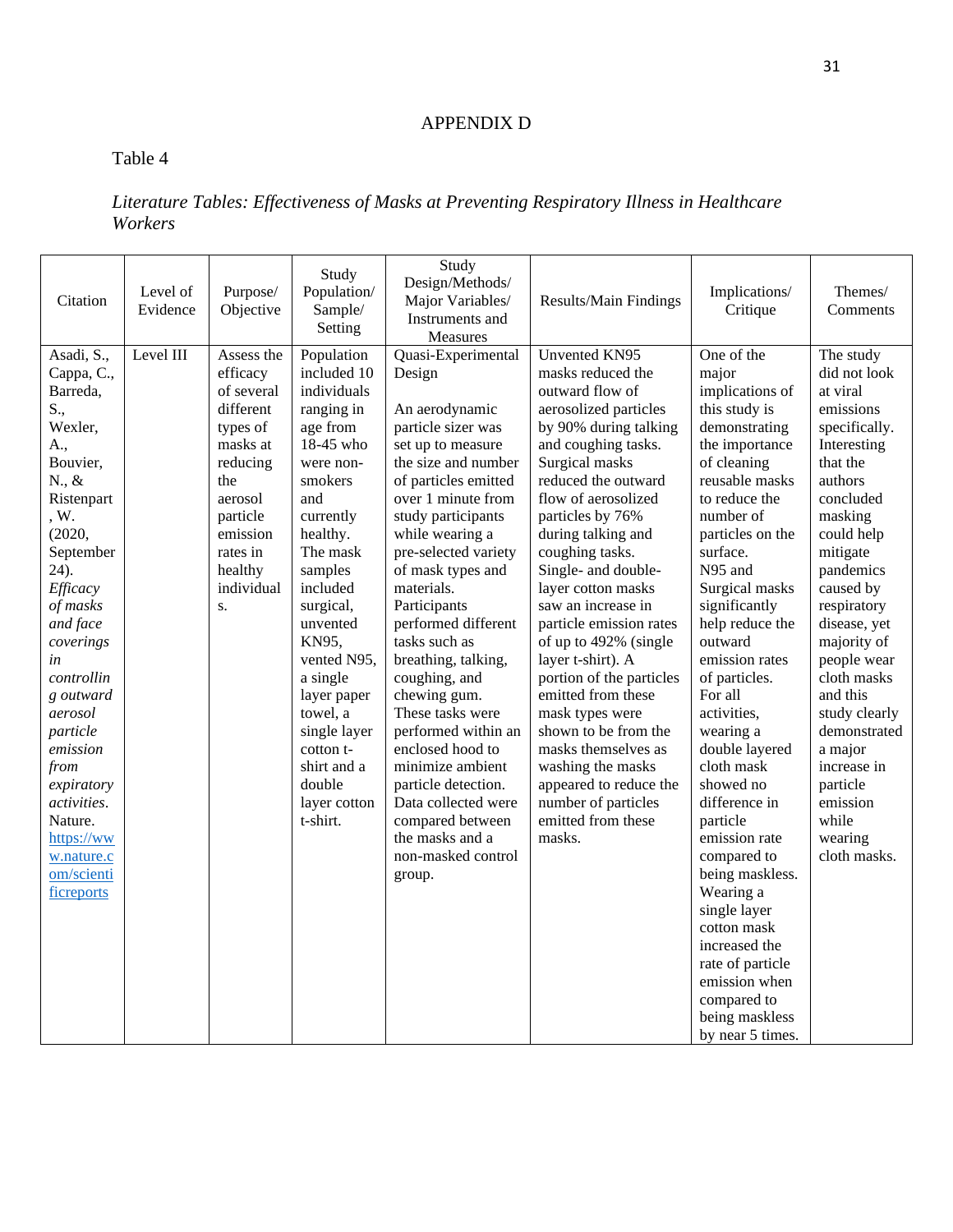| Citation                                                                                                                                                                                                                                                                                                                                                                                                                                          | Level of<br>Evidence | Purpose/<br>Objective                                                                                                                          | Study<br>Population/<br>Sample/Setting                                                                                                                                                | Study<br>Design/Methods/Major<br>Variables/Instruments<br>and Measures                                                                                                                                                                                                                                                                                                                                                                                                                                                                                                                                                                                                                                                                                                                                                                                                                                                                                                                | Results/Main<br>Findings                                                                                                                                                                                                                                                                                                                                                                                                                                                                                                                  | Implications/<br>Critique                                                                                                                                                                                                                                                                                                                                     | Themes/<br>Comments                                                                                                                                                                                                                             |
|---------------------------------------------------------------------------------------------------------------------------------------------------------------------------------------------------------------------------------------------------------------------------------------------------------------------------------------------------------------------------------------------------------------------------------------------------|----------------------|------------------------------------------------------------------------------------------------------------------------------------------------|---------------------------------------------------------------------------------------------------------------------------------------------------------------------------------------|---------------------------------------------------------------------------------------------------------------------------------------------------------------------------------------------------------------------------------------------------------------------------------------------------------------------------------------------------------------------------------------------------------------------------------------------------------------------------------------------------------------------------------------------------------------------------------------------------------------------------------------------------------------------------------------------------------------------------------------------------------------------------------------------------------------------------------------------------------------------------------------------------------------------------------------------------------------------------------------|-------------------------------------------------------------------------------------------------------------------------------------------------------------------------------------------------------------------------------------------------------------------------------------------------------------------------------------------------------------------------------------------------------------------------------------------------------------------------------------------------------------------------------------------|---------------------------------------------------------------------------------------------------------------------------------------------------------------------------------------------------------------------------------------------------------------------------------------------------------------------------------------------------------------|-------------------------------------------------------------------------------------------------------------------------------------------------------------------------------------------------------------------------------------------------|
| Davies,<br>A.,<br>Thomps<br>on, K.<br>A., Giri,<br>K.,<br>Kafatos,<br>G.,<br>Walker,<br>$J_{\cdot}, \&$<br>Bennett,<br>A.<br>(2013,<br>August<br>$1$ ).<br><b>Testing</b><br>the<br>Efficacy<br>$\circ f$<br>Homem<br>ade<br>Masks:<br>Would<br><b>They</b><br>Protect<br>in an<br>Influenz<br>$\mathfrak a$<br>Pandem<br>ic?<br>PubMed<br>Central<br>(PMC).<br>https://<br>www.nc<br>bi.nlm.n<br>ih.gov/p<br>mc/artic<br>les/PM<br>C71086<br>46/ | Level III            | To<br>analyze<br>whether<br>improvise<br>d masks<br>could<br>provide<br>any<br>protection<br>to<br>others<br>from those<br>who are<br>infected | Study sample<br>included<br>several<br>materials which<br>could be used<br>to make masks:<br>100% cotton<br>Scarf<br>Towel<br>Pillowcase<br>Cotton mix<br>Linen<br>Silk<br>Vacuum bag | Quasi-Experimental<br>Design<br>Surgical masks were<br>used as the control.<br>Volunteers coughed<br>using a homemade<br>mask, a surgical mask,<br>and no mask.<br>A Henderson apparatus<br>was used to deliver a<br>test aerosol across each<br>material selected for<br>this experiment.<br>Downstream air was<br>tested prior to passing<br>through the filter. Air<br>that had passed through<br>the filter material was<br>tested for<br>microorganisms.<br><b>Filtration Efficiency</b><br>was calculated be<br>comparing colony<br>forming unites before<br>and after passing<br>through the material.<br><b>Bacillus</b> atrophaeus<br>(larger) and<br>Bacteriophage MS2<br>(smaller) were used to<br>simulate viral particles<br>as they cover the range<br>of size of typical<br>influenza particles.<br>Pearson x2 test was<br>used to compare the<br>proportion of particles<br>greater<br>than 4.7mm in diameter<br>with particles less than<br>$4.7$ mm in<br>diameter. | The filtration<br>efficiency for<br>bacteriophage<br>MS2 was<br>10% lower<br>than for<br><b>Bacillus</b><br>atrophaeus.<br>The surgical<br>mask showed<br>higher<br>filtration<br>efficiency<br>compared to<br>all other<br>materials for<br>both Bacillus<br>atrophaeus<br>and<br>bacteriophage<br>MS2.<br>homemade<br>masks did not<br>significantly<br>reduce the<br>number of<br>particles<br>emitted ( $P =$<br>106).<br>surgical<br>masks did<br>significantly<br>reduce the<br>number of<br>particles<br>emitted ( $P <$<br>0.001) | Data can be<br>used for any<br>organism<br>within the<br>size range,<br>not just<br>influenza.<br>Regularly<br>training and<br>fit testing for<br>masks should<br>be<br>emphasized<br>to maximize<br>filtration<br>efficiency.<br>Masks made<br>from a variety<br>of materials<br>do not<br>significantly<br>reduce the<br>number of<br>particles<br>emitted. | Surgical<br>masks<br>clearly<br>provide<br>better<br>filtration<br>efficiency<br>than a<br>variety of<br>other<br>materials.<br>The<br>smaller<br>the<br>particle,<br>the worse<br>the<br>filtration<br>efficiency<br>for all<br>mask<br>types. |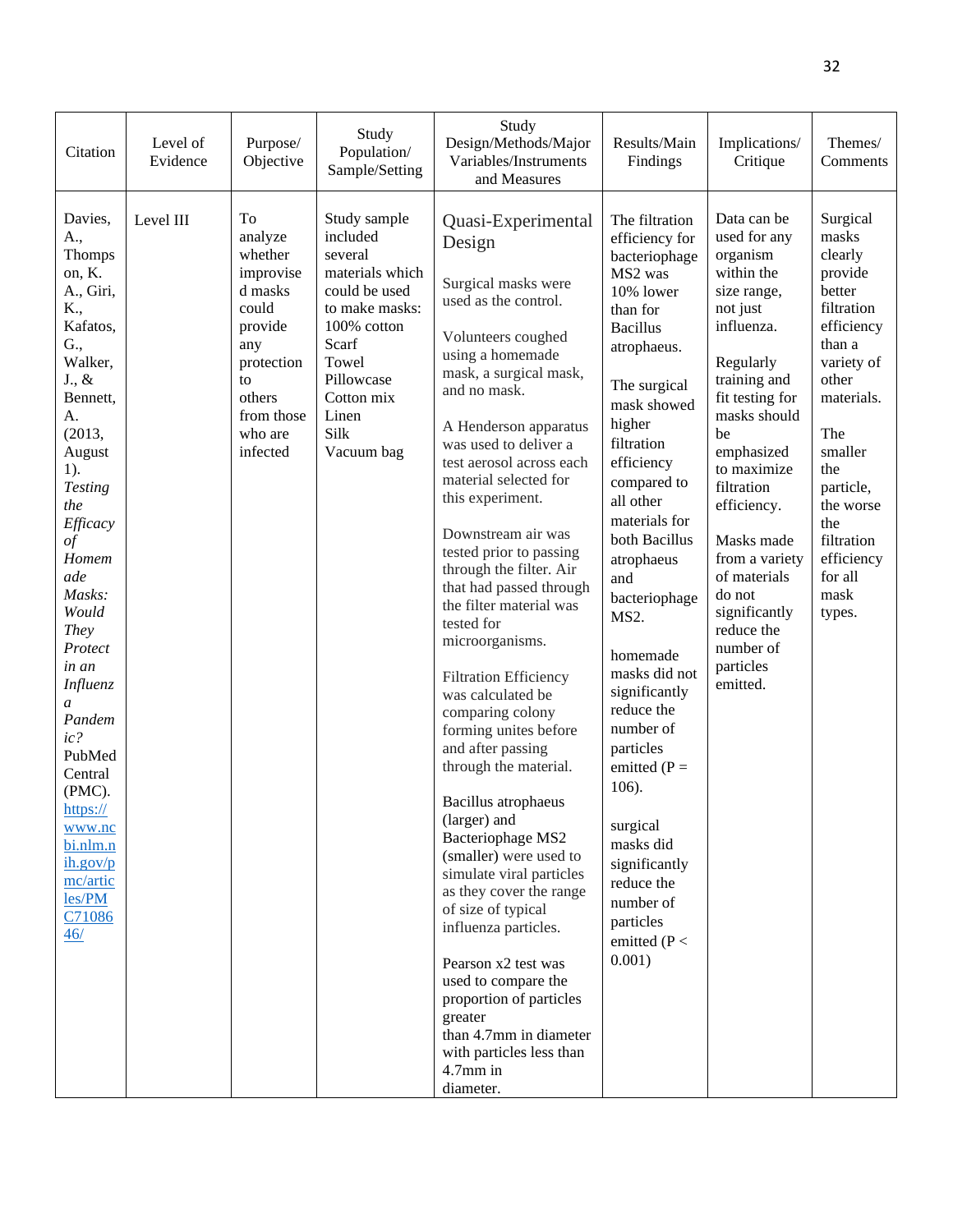|                  |          |             | Study       | Study                           |                          |              |             |
|------------------|----------|-------------|-------------|---------------------------------|--------------------------|--------------|-------------|
| Citation         | Level of | Purpose/    | Population/ | Design/Methods/Major            | Results/Main             | Implications | Themes/     |
|                  | Evidence | Objective   | Sample/     | Variables/Instruments and       | Findings                 | /Critique    | Comments    |
|                  |          |             | Setting     | <b>Measures</b>                 |                          |              |             |
| Jacobs, J.,      | Level II | To          | 33          | <b>Randomized Control Trial</b> | There was no             | The findings | Very low    |
| Odhe, S.,        |          | investigate | Volunteers  |                                 | significant difference   | did not      | sample      |
| Takahashi,       |          | the         | were        | The mask group $(17)$ were      | in prevalence of URI     | provide      | size, not   |
| O.,              |          | superiority | selected    | required to wear a mask         | symptoms between         | evidence     | sure if it  |
| Tokuda,          |          | of face     | from a      | while in the hospital, the      | the two groups           | that         | meets       |
| Y., Omata,       |          | mask over   | population  | non-mask group (15) did         | except 1. Headaches      | generalized  | power       |
| F., &            |          | no mask     | of          | not wear a mask unless          | were significantly       | masking      | needed.     |
| Fukui, T.        |          | use in      | healthcare  | required to per policy.         | less reported in the     | practices    |             |
| (2009).          |          | preventing  | workers in  |                                 | non-mask wearing         | helped       | This        |
| Use of           |          | upper       | Toyko,      | Masks were standard             | group. $P = 0.01$        | reduce the   | focuses on  |
| surgical         |          | respiratory | Japan       | surgical masks per              |                          | prevalence   | the         |
| face masks       |          | illness.    |             | hospital guidelines.            | While not meeting        | of URI in    | common      |
| to reduce        |          |             | Volunteers  |                                 | "significance"           | healthcare   | cold rather |
| the              |          |             | were        | Volunteers completed a          | standards ( $P = 0.06$ ) | workers.     | than more   |
| incidence        |          |             | separated   | daily record of any             | there were more days     |              | infective   |
| of the           |          |             | into their  | symptoms and their              | when those wearing       | Those who    | type virus' |
| common           |          |             | job class   | severity on a 4-point scale.    | masks reported           | did not wear | such as     |
| cold             |          |             | (Nurse,     | Symptoms monitored              | "feeling bad" (5.6       | masks had    | influenzae  |
| among            |          |             | doctors,    | include: Headache, cough,       | days) when               | fewer days   | or corona   |
| health care      |          |             | complimen   | sneeze, stuffy nose, runny      | compared to those        | with         | viruses.    |
| workers in       |          |             | tary staff) | nose, sore throat, earache,     | who were not             | reported     |             |
| Japan: A         |          |             | and         | or just generally feel bad      | wearing masks (2.6)      | headaches.   |             |
| randomize        |          |             | randomized  | with 4 points being the         | days).                   |              |             |
| $\mathbf d$      |          |             | them into   | worse symptom                   |                          | Behavior     |             |
| controlled       |          |             | either the  |                                 | Mask use                 | outside the  |             |
| trial.           |          |             | mask group  | URI was considered if a         | compliance rate was      | hospital was |             |
| American         |          |             | or the non- | score of 14 was obtained        | monitored and            | not monitor, |             |
| Journal of       |          |             | mask        | for 2 consecutive days.         | recorded at 84.6%        | cannot       |             |
| <b>Infection</b> |          |             | group.      |                                 |                          | guarantee    |             |
| Control,         |          |             |             | Fisher's exact test was         |                          | any          |             |
| $37(5)$ ,        |          |             |             | used to compare URI rates       |                          | symptoms     |             |
| 417-419.         |          |             |             | between the masked and          |                          | were         |             |
| https://doi.     |          |             |             | the non-masked group.           |                          | contracted   |             |
| org/10.101       |          |             |             |                                 |                          | while at     |             |
| 6/j. ajic. 200   |          |             |             | P value $< 0.05$ was            |                          | work.        |             |
| 8.11.002         |          |             |             | considered significant.         |                          |              |             |
|                  |          |             |             |                                 |                          |              |             |
|                  |          |             |             | Volunteers were                 |                          |              |             |
|                  |          |             |             | monitored for 77 days.          |                          |              |             |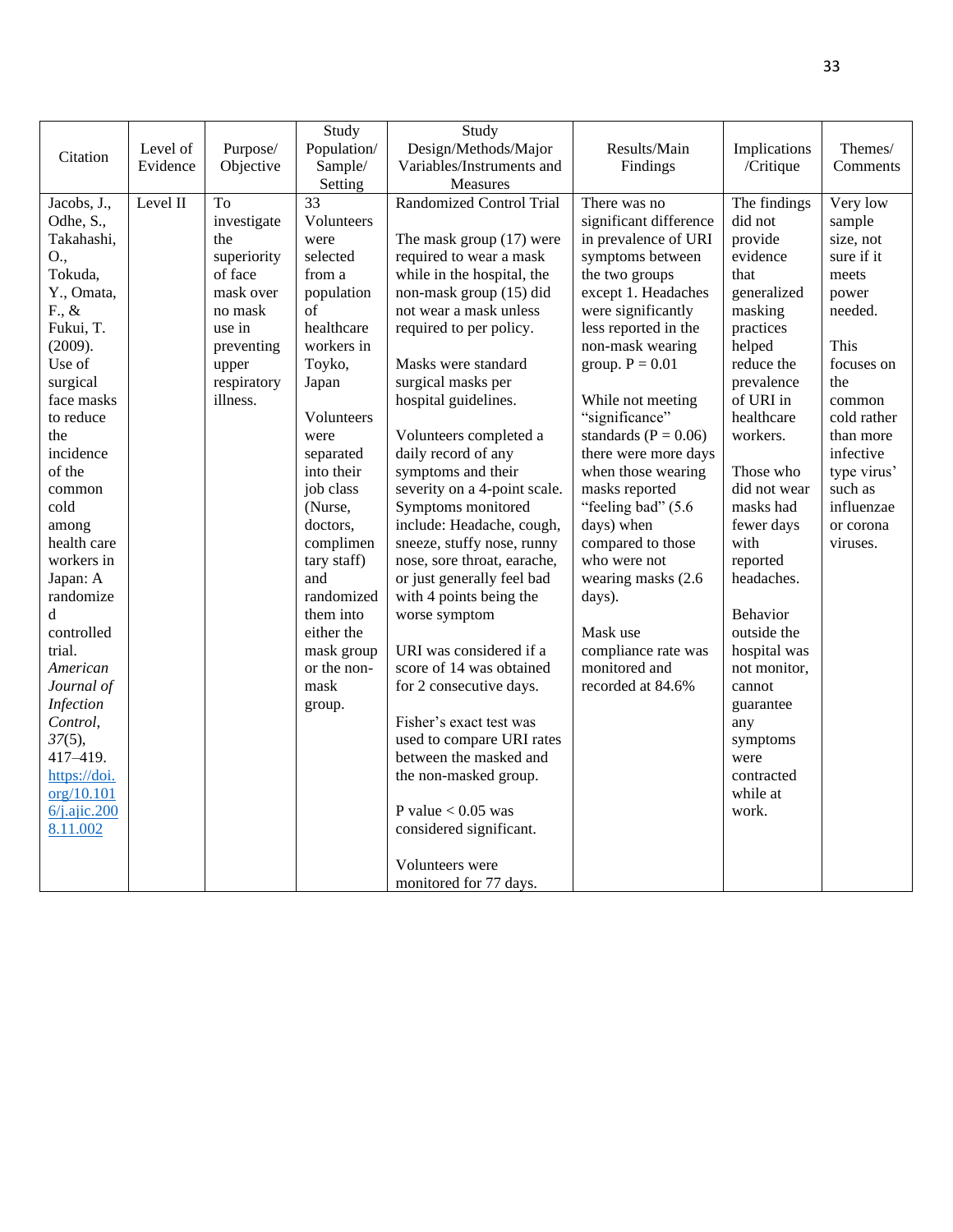| Citation                | Level of<br>Evidence | Purpose/<br>Objective         | Study<br>Population/<br>Sample/Setting | Study<br>Design/Methods/Major<br>Variables/Instruments and | Results/Main<br>Findings          | Implications<br>/Critique | Themes/<br>Comments |
|-------------------------|----------------------|-------------------------------|----------------------------------------|------------------------------------------------------------|-----------------------------------|---------------------------|---------------------|
| Loeb, M.,<br>Dafoe, N., | Level II             | To compare<br>the surgical    | 446 nurses<br>from                     | Measures<br>Randomized Control Trial                       | Lab confirmed<br>influenza by PCR | Efficacy of<br>surgical   | N95<br>masks are    |
| Mahoney,                |                      | mask with                     | emergency                              | Nurses were distributed into                               | was23.6% in the                   | masks was                 | no better           |
| J., John,               |                      | the N95                       | departments,                           | either the surgical mask                                   | SM group and                      | within 1%                 | at                  |
| M.,                     |                      | respirator in                 | medical units,                         | group $(n=225)$ or the N95                                 | 22.9% in the N95                  | of N95                    | protecting          |
| Sarabia,                |                      | health care                   | and pediatric                          | mask group $(n=221)$ ,                                     | group, a non-                     | when                      | healthcare          |
| A.,                     |                      | workers.                      | units.                                 | wearing their masks while                                  | significant                       | comparing                 | workers             |
| Glavin,                 |                      |                               |                                        | caring for patients with                                   | difference, P=0.86.               | incidence                 | from                |
| V.,                     |                      | Hypothesize                   | 8 different                            | febrile respiratory illness.                               |                                   | rates of PCR              | influenza           |
| Webby,                  |                      | that the                      | hospitals in                           |                                                            | No significant                    | confirmed                 | than                |
| R.,                     |                      | surgical                      | and around the                         | Participants and their family                              | difference was                    | influenza.                | surgical            |
| Smieja,                 |                      | mask offers                   | Toronto area.                          | members (monitoring for                                    | noted between the                 |                           | masks.              |
| M., Earn,               |                      | similar                       |                                        | household exposures) were                                  | SM group and the                  | Hand                      |                     |
| D., Chong,              |                      | protection to                 | Full time                              | assessed for signs and                                     | N95 group for                     | hygiene and               | Small               |
| S., Webb,               |                      | the N95                       | nurses who                             | symptoms of influenza                                      | those having an                   | use of                    | droplets            |
| $A_{\cdot}, \&$         |                      | respirator                    | worked                                 | twice weekly using online                                  | infection with a                  | gloves were               | were not            |
| Walter, S.              |                      | among                         | specified units                        | questionaries.                                             | respiratory virus                 | not                       | the                 |
| (2009,                  |                      | health care                   | during the                             |                                                            | other than                        | monitored.                | dominant            |
| November                |                      | workers at                    | 2008 to 2009                           | Symptoms triggering a nasal                                | influenza (52 total               |                           | form of             |
| 4).                     |                      | highest risk                  | flu season who                         | swab sample included fever                                 | participants).                    | Adherence                 | transmissi          |
| Surgical<br>Mask vs     |                      | for exposure<br>to influenza. | passed fit-                            | > 38°C, cough, nasal<br>congestion, sore throat,           |                                   | to masking                | on.<br>Household    |
| N95                     |                      |                               | testing<br>certification to            | headache, muscle aches,                                    | Fever was the only<br>significant | protocols<br>was          | exposure            |
| Respirator              |                      |                               | wear N95                               | fatigue, chills, earache, or                               | symptomatic                       | excellent                 | was                 |
| for                     |                      |                               | respirator                             | ear infection.                                             | difference between                | based on an               | evenly              |
| Preventing              |                      |                               | masks.                                 |                                                            | the SM group and                  | audit of                  | distributed         |
| Influenza               |                      |                               |                                        | <b>Primary endpoint</b> was                                | the N95 group, 12                 | mask use                  | between             |
| Among                   |                      |                               | Average age of                         | laboratory confirmed                                       | to 2, $P = 0.007$ .               | techniques.               | the 2               |
| Health                  |                      |                               | participants                           | presence of viral RNA via                                  |                                   |                           | groups,             |
| Care                    |                      |                               | was 36 years                           | PCR compared between the                                   | No significant                    |                           | minimizin           |
| Workers:                |                      |                               | old and 94%                            | N95 group and the SM                                       | differences were                  |                           | g the               |
| A                       |                      |                               | were female.                           | group by 2-sided                                           | found between the                 |                           | chance              |
| Randomiz                |                      |                               |                                        | 95% confidence interval and                                | groups for                        |                           | that                |
| ed Trial.               |                      |                               |                                        | Fischer's exact test to                                    | physician visits (p               |                           | communit            |
| Geriatrics              |                      |                               |                                        | identify significance.                                     | $= 0.39$ or                       |                           | y exposure          |
| JAMA                    |                      |                               |                                        |                                                            | workplace                         |                           | impacted            |
| <b>JAMA</b>             |                      |                               |                                        | Secondary endpoint was                                     | absenteeism $(P =$                |                           | the results.        |
| Network.                |                      |                               |                                        | non-influenza respiratory                                  | $(0.59)$ .                        |                           |                     |
| https://jam             |                      |                               |                                        | viral infections.                                          |                                   |                           |                     |
| anetwork.               |                      |                               |                                        |                                                            |                                   |                           |                     |
| com/journ<br>als/jama/f |                      |                               |                                        | Physician visits and<br>workplace absenteeism were         |                                   |                           |                     |
| ullarticle/1            |                      |                               |                                        | also monitored.                                            |                                   |                           |                     |
| 84819                   |                      |                               |                                        |                                                            |                                   |                           |                     |
|                         |                      |                               |                                        | To obtain a power $> 90\%$ ,                               |                                   |                           |                     |
|                         |                      |                               |                                        | 191 participants were                                      |                                   |                           |                     |
|                         |                      |                               |                                        | required for each group, 420                               |                                   |                           |                     |
|                         |                      |                               |                                        | for the whole study.                                       |                                   |                           |                     |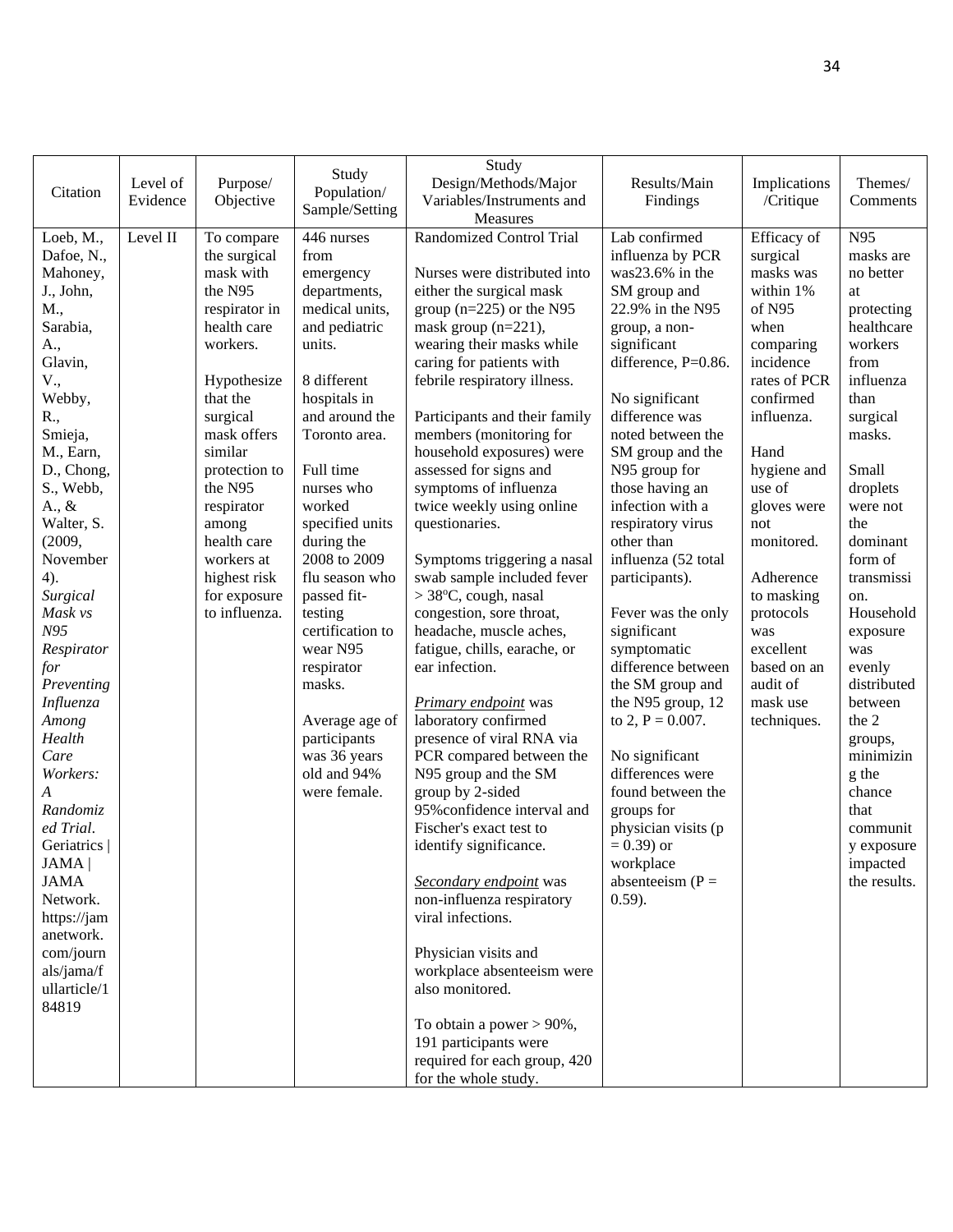| Citation                                                                                                                                                                                                                                                                                                                                                                                                                                                       | Level of<br>Evidence | Purpose/<br>Objective                                                                                                                                                                                                                                                                                                                                      | Study<br>Population/<br>Sample/Setting                                                                                                                                                                                                                                                                                                                                                                                | Study<br>Design/Methods/Major<br>Variables/Instruments and<br><b>Measures</b>                                                                                                                                                                                                                                                                                                                                                                                                                                                                                                                                                                                                                                                                                                                                                                                                                                                                           | Results/Main<br>Findings                                                                                                                                                                                                                                                                                                                                                  | Implications<br>/Critique                                                                                                                                                                                              | Themes/<br>Comments                                                                                                                                                                                                              |
|----------------------------------------------------------------------------------------------------------------------------------------------------------------------------------------------------------------------------------------------------------------------------------------------------------------------------------------------------------------------------------------------------------------------------------------------------------------|----------------------|------------------------------------------------------------------------------------------------------------------------------------------------------------------------------------------------------------------------------------------------------------------------------------------------------------------------------------------------------------|-----------------------------------------------------------------------------------------------------------------------------------------------------------------------------------------------------------------------------------------------------------------------------------------------------------------------------------------------------------------------------------------------------------------------|---------------------------------------------------------------------------------------------------------------------------------------------------------------------------------------------------------------------------------------------------------------------------------------------------------------------------------------------------------------------------------------------------------------------------------------------------------------------------------------------------------------------------------------------------------------------------------------------------------------------------------------------------------------------------------------------------------------------------------------------------------------------------------------------------------------------------------------------------------------------------------------------------------------------------------------------------------|---------------------------------------------------------------------------------------------------------------------------------------------------------------------------------------------------------------------------------------------------------------------------------------------------------------------------------------------------------------------------|------------------------------------------------------------------------------------------------------------------------------------------------------------------------------------------------------------------------|----------------------------------------------------------------------------------------------------------------------------------------------------------------------------------------------------------------------------------|
| Lee SA,<br>Grinshpun<br>$SA, \&$<br>Reponen<br>T. (2008).<br>Respirator<br>у<br>performan<br>ce offered<br>by N95<br>respirators<br>and<br>surgical<br>masks:<br>human<br>subject<br>evaluation<br>with NaCl<br>aerosol<br>representi<br>ng<br>bacterial<br>and viral<br>particle<br>size range.<br>Annals of<br>Occupatio<br>nal<br>Hygiene,<br>52(3),<br>$177 - 185.$<br>https://doi-<br>org.wsupr<br>oxy.mnpal<br>s.net/10.10<br>93/annhyg<br>$/$ men $005$ | Level III            | $1 - \text{to}$<br>estimate<br>how much<br>protection<br>can be<br>provided by<br>N95 filtering<br>facepiece<br>respirators<br>and surgical<br>masks<br>against<br>bacteria and<br>viruses<br>$2 - to$<br>investigate<br>whether<br>exhalation<br>valves affect<br>the<br>protection<br>levels<br>provided by<br>N95 filtering<br>facepiece<br>respirators | 12 students<br>and faculty<br>from the<br>University of<br>Cincinnati<br>were<br>volunteers for<br>the testing.<br>2 N95 masks,<br>one with high<br>protection, one<br>with medium<br>protection.<br>2 N95 masks,<br>one with an<br>exhalation<br>valve and one<br>without.<br>3 surgical<br>masks, one<br>high<br>protection, one<br>medium<br>protection, one<br>low protection<br>based on fit<br>testing results. | Quasi-Experimental<br>The volunteers were fit<br>tested to the masks using<br>standard fit testing<br>guidelines.<br>A challenge aerosol spray of<br>sodium chloride was used<br>and an ELPI was used to<br>size-selectively measure the<br>number concentration of<br>particles in an aerodynamic<br>size, ranging from $d_a =$<br>$0.029$ to 10.18 $\mu$ m.<br>The particle concentration<br>inside the mask were<br>averaged during all<br>exercises. The particle<br>concentration outside the<br>mask was measured<br>throughout the test and were<br>averaged. Theses<br>concentrations were divided<br>to give the mask's<br>protection factor (PF).<br>Data was analyzed with<br>ANOVA with $P < 0.05$<br>being considered<br>significant.<br>T-test was used to compare<br>the N95s with and without<br>an exhalation valve.<br>Tukey's studentized range<br>tests were used to compare<br>the PF between surgical<br>masks and particle size. | Lowest protection<br>by an N95 masks<br>occurred with<br>particle sizes 0.08<br>and $0.2$<br>micrometers.<br>No significant<br>difference was<br>found between the<br>N95 masks with<br>and without<br>exhalation valves<br>$(P > 0.05)$ .<br>Lowest protection<br>by any surgical<br>masks occurred<br>with particle sizes<br>between $d_a = 0.04$<br>and $0.32 \mu m$ . | Size of<br>coronavirus<br>and<br>influenza<br>virus fall<br>within the<br>size range of<br>the most<br>penetration<br>particles,<br>meaning<br>these masks<br>are the least<br>protective<br>against these<br>viruses. | The<br>average<br>PF offered<br>by N95<br>filtering<br>facepiece<br>respirators<br>against<br>particles in<br>the tested<br>size range<br>was about<br>$8-12$ times<br>greater<br>than that<br>provided<br>by surgical<br>masks. |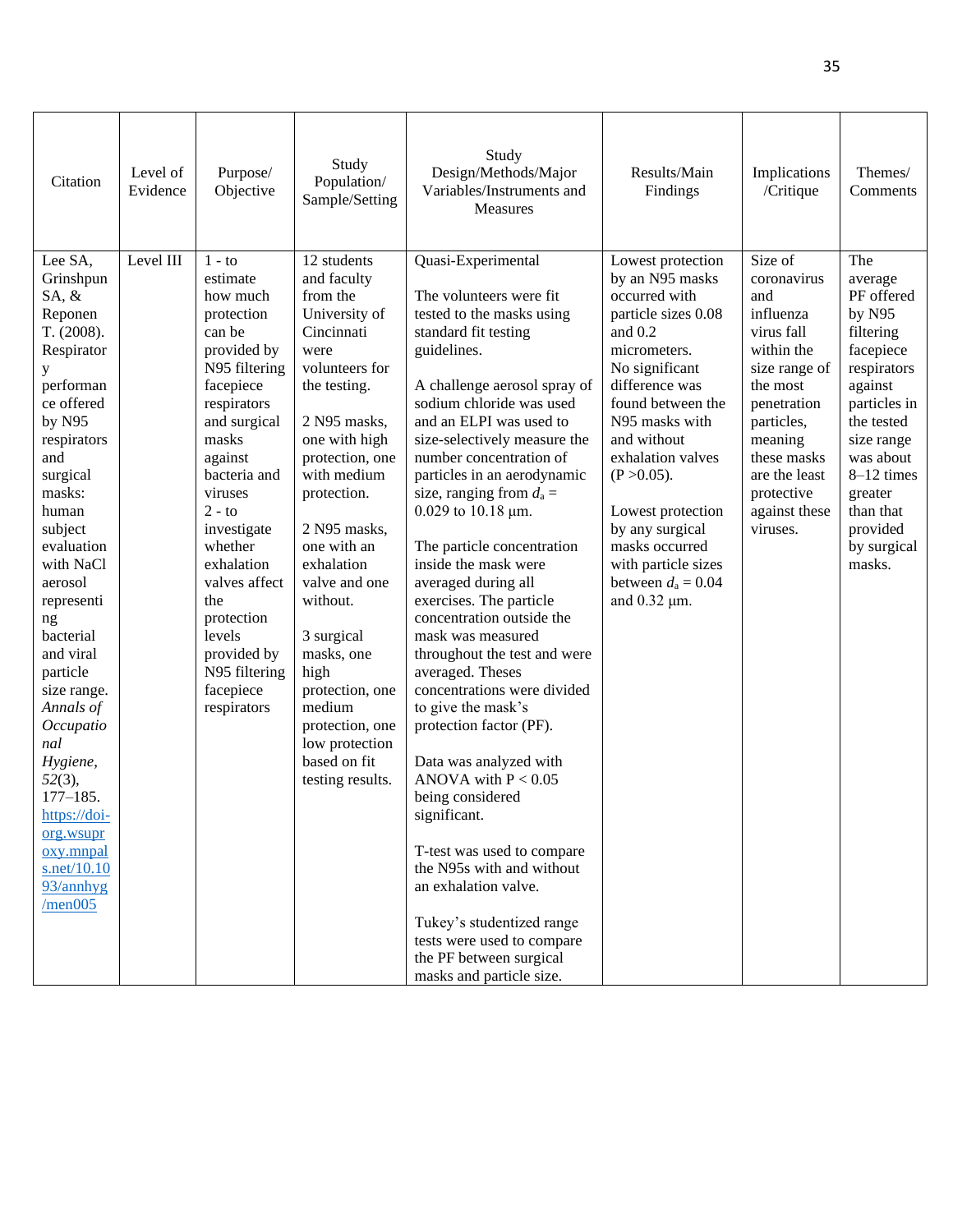| Citation                                                                                                                                                                                                                                                                                                                                                                                                                                                                                                                                                                                                                         | Level of<br>Evidence | Purpose/<br>Objective                                                                                                                                                                                                                                             | Study<br>Population/<br>Sample/Setting                                                                                                                                                                                                                                                                                                                                                                                                                                 | Study<br>Design/Methods/Major<br>Variables/Instruments<br>and Measures                                                                                                                                                                                                                                                                                                                                                                                                                                                                                                                                                                                                                                                                                                                                                                                                                                                                                      | Results/Main<br>Findings                                                                                                                                                                                                                                                                                                                                                                                                                                                                                                                                                                                                                | Implications<br>/Critique                                                                                                                                                                                            | Themes/<br>Comments                                                                                                                                                                                                                                                                                                                     |
|----------------------------------------------------------------------------------------------------------------------------------------------------------------------------------------------------------------------------------------------------------------------------------------------------------------------------------------------------------------------------------------------------------------------------------------------------------------------------------------------------------------------------------------------------------------------------------------------------------------------------------|----------------------|-------------------------------------------------------------------------------------------------------------------------------------------------------------------------------------------------------------------------------------------------------------------|------------------------------------------------------------------------------------------------------------------------------------------------------------------------------------------------------------------------------------------------------------------------------------------------------------------------------------------------------------------------------------------------------------------------------------------------------------------------|-------------------------------------------------------------------------------------------------------------------------------------------------------------------------------------------------------------------------------------------------------------------------------------------------------------------------------------------------------------------------------------------------------------------------------------------------------------------------------------------------------------------------------------------------------------------------------------------------------------------------------------------------------------------------------------------------------------------------------------------------------------------------------------------------------------------------------------------------------------------------------------------------------------------------------------------------------------|-----------------------------------------------------------------------------------------------------------------------------------------------------------------------------------------------------------------------------------------------------------------------------------------------------------------------------------------------------------------------------------------------------------------------------------------------------------------------------------------------------------------------------------------------------------------------------------------------------------------------------------------|----------------------------------------------------------------------------------------------------------------------------------------------------------------------------------------------------------------------|-----------------------------------------------------------------------------------------------------------------------------------------------------------------------------------------------------------------------------------------------------------------------------------------------------------------------------------------|
| MacIntyre,<br>R. C.,<br>Wang, Q.,<br>Cauchemez,<br>S., Seale, H.,<br>Dwyer, D.<br>E., Yang, P.,<br>Shi, W.,<br>Gao, Z.,<br>Pang, X.,<br>Zhang, Y.,<br>Wang, X.,<br>Duan, W.,<br>Rahman, B.,<br>& Ferguson,<br>N. (2011). A<br>cluster<br>randomized<br>clinical trial<br>comparing<br>fit-tested<br>and non-fit-<br>tested N95<br>respirators<br>to medical<br>masks to<br>prevent<br>respiratory<br>virus<br>infection in<br>health care<br>workers.<br>Influenza &<br>Other<br>Respiratory<br>Viruses,<br>$5(3), 170-$<br>179.<br>https://doi-<br>org.wsuprox<br>y.mnpals.net<br>/10.1111/j.1<br>750-<br>2659.2011.0<br>0198.x | Level II             | <b>To</b><br>determine<br>the efficacy<br>of<br>medical<br>masks<br>compared<br>to fit-tested<br>and non-fit-<br>tested<br>N95<br>respirators<br>in HCWs<br>in the<br>prevention<br>of disease<br>because of<br>influenza<br>and other<br>respiratory<br>viruses. | $\overline{48}1$ nurses<br>and doctors in<br>nine hospitals<br>were the<br>control group<br>who wore no<br>masks.<br>1441 nurses<br>and doctors<br>from 15<br>hospitals were<br>the<br>experimental<br>group and<br>were asked to<br>wear masks<br>during their<br>entire shift for<br>4 weeks.<br>Study required<br>500<br>participants to<br>obtain a power<br>level of greater<br>than 80%.<br>Symptomatic<br>participants<br>were tested<br>with PCR<br>swabs x 2. | Randomized Control<br>Trial<br>492 nurses and doctors<br>were chosen to wear<br>surgical masks.<br>461 nurses and doctors<br>were chosen to wear fit<br>tested N95 masks<br>488 nurses and doctors<br>were chosen to wear non-<br>fit tests N95 masks.<br>Mask wearing<br>compliance was<br>measured as wearing the<br>face mask for at least<br>80% of the individual's<br>shift.<br>Fit testing failure rates<br>for N95 masks were<br>monitored.<br>Different in proportions<br>between experimental<br>arms was calculated by<br>Pearson's Chi-square.<br>Multivariable analysis<br>was used to adjust for<br>confounding variables.<br><b>Clinical Respiratory</b><br>illness was defined as 2<br>respiratory symptoms or<br>1 respiratory symptom<br>and a system symptom.<br>Influenza like Illness<br>defined as fever > 38OC<br>plus 1 respiratory<br>symptom<br>Lab confirmed<br>respiratory viral infection<br>Lab confirmed influenza<br>A or B | Non-fit tested N95s<br>had lower rates of<br>infection than fit<br>tested N95s.<br>For all N95/surgical<br>mask infection rates<br>(%):<br>$CRI - 3.9/6.7$<br>$ILI - 0.3/0.6$<br>Lab confirmed<br>virus-1.4/2.6<br>Lab confirmed<br>influenza - 0.3/1<br>None of these<br>differences were<br>found to be<br>significance.<br>Mask wearing<br>compliance was<br>high $> 74\%$ for all<br>experimental arms.<br>Surgical mask<br>group did not have<br>significantly lower<br>rates of infection<br>compared to the no<br>mask group.<br>N95 masks had<br>significantly lower<br>rates of infection<br>compared to the no<br>mask group. | Influenza<br>vaccinated<br>individuals<br>could have<br>impacted the<br>results of<br>influenza<br>testing.<br>Hospitals<br>were<br>specifically<br>selected<br>where mask<br>wearing was<br>not common<br>practice. | Interesting to<br>note that fit<br>testing did<br>not impact<br>the<br>effectiveness<br>of N95<br>masks.<br>HCW's who<br>performed<br>high risk<br>procedures<br>had higher<br>rates of CRI<br>but not lab<br>confirmed<br>cases.<br>Behavioral<br>factors<br>impacted<br>mask<br>compliance<br>more than<br>issues with<br>discomfort. |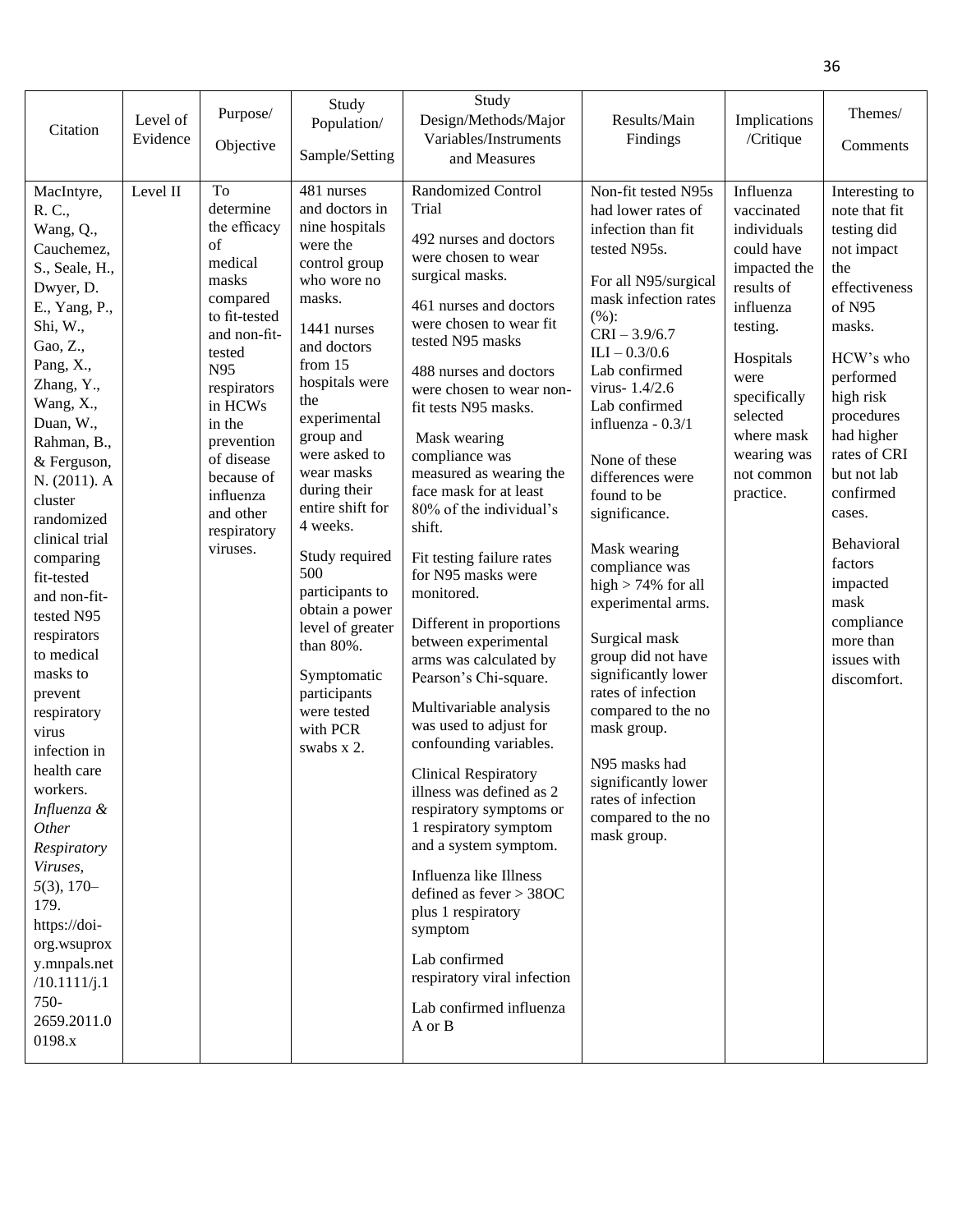| Citation                                                                                                                                                                                                                                                                                                                                                                                                                                                                                                                                                                                                                                                                                          | Level of<br>Evidence | Purpose/<br>Objective                                                                                                                                                                                                                             | Study<br>Population/<br>Sample/Setting                                                                                                                                                                                                                                             | Study<br>Design/Methods/Major<br>Variables/Instruments<br>and Measures                                                                                                                                                                                                                                                                                                                                                                                                                                                                                                                                                                                                                                                                                                                                                                                                                                                                                                                                    | Results/Main<br>Findings                                                                                                                                                                                                                                                                                                                                                                                                                                                                                                                                                                                                                                              | Implications/<br>Critique                                                                                                                                                                                                             | Themes/<br>Comments                                                                                                                                                                                                 |
|---------------------------------------------------------------------------------------------------------------------------------------------------------------------------------------------------------------------------------------------------------------------------------------------------------------------------------------------------------------------------------------------------------------------------------------------------------------------------------------------------------------------------------------------------------------------------------------------------------------------------------------------------------------------------------------------------|----------------------|---------------------------------------------------------------------------------------------------------------------------------------------------------------------------------------------------------------------------------------------------|------------------------------------------------------------------------------------------------------------------------------------------------------------------------------------------------------------------------------------------------------------------------------------|-----------------------------------------------------------------------------------------------------------------------------------------------------------------------------------------------------------------------------------------------------------------------------------------------------------------------------------------------------------------------------------------------------------------------------------------------------------------------------------------------------------------------------------------------------------------------------------------------------------------------------------------------------------------------------------------------------------------------------------------------------------------------------------------------------------------------------------------------------------------------------------------------------------------------------------------------------------------------------------------------------------|-----------------------------------------------------------------------------------------------------------------------------------------------------------------------------------------------------------------------------------------------------------------------------------------------------------------------------------------------------------------------------------------------------------------------------------------------------------------------------------------------------------------------------------------------------------------------------------------------------------------------------------------------------------------------|---------------------------------------------------------------------------------------------------------------------------------------------------------------------------------------------------------------------------------------|---------------------------------------------------------------------------------------------------------------------------------------------------------------------------------------------------------------------|
| MacIntyre, R.<br>C., Wang, Q.,<br>Seale, H.,<br>Yang, P., Shi,<br>W., Gao, Z.,<br>Rahman, B.,<br>Zhang, Y.,<br>Wang, X.,<br>Newall, A.<br>T., Heywood,<br>A., & Dwyer,<br>D. E. (2013).<br>A<br>Randomized<br>Clinical Trial<br>of Three<br>Options for<br>N95<br>Respirators<br>and Medical<br>Masks in<br>Health<br>Workers.<br>American<br>Journal of<br>Respiratory<br>and Critical<br>Care<br>Medicine,<br>$187(9)$ , 960-<br>6.<br>http://wsupro<br>xy.mnpals.net<br>/login?url=htt<br>ps://www-<br>proquest-<br>com.wsuprox<br>y.mnpals.net/<br>scholarly-<br>journals/rand<br>omized-<br>clinical-trial-<br>three-options-<br>n95/docview/<br>1439802777/<br>se-<br>2?accountid=<br>15069 | Level II             | To<br>determine<br>the efficacy<br>of three<br>different<br>options for<br>the use of<br>masks and<br>respirators<br>in HCWs<br>working in<br>high-risk<br>hospital<br>wards, in<br>the<br>prevention<br>$\sigma$ f<br>respiratory<br>infections. | 68 emergency<br>departments of<br>respiratory<br>units at 19<br>hospitals in<br>Beijing, China.<br>1669 nurses<br>and doctors<br>who were 18<br>years old or<br>older and<br>works in the<br>emergency<br>department or<br>respiratory<br>ward were<br>recruited for<br>the study. | <b>Randomized Control</b><br>Trial<br>560 participants per arm<br>were needed to obtain a<br>power of more than 80%<br>Arm 1 consisted of 572<br>participants who wore<br>surgical or medical<br>masks for their entire<br>shift.<br>Arm 2 consisted of 581<br>participants who wore<br>N95's for their entire<br>shift.<br>Arm 3 consisted of 516<br>participants who wore<br>N95 masks during<br>aerosol generating<br>procedures only and did<br>not wear masks during<br>the rest of their shift.<br>Monitored events<br>include:<br>$CRI - Two$ respiratory<br>symptoms.<br>Bacteria + CRI<br>$ILI - fever > 38OC$ and<br>at least one respiratory<br>symptom<br>Lab confirmed<br>respiratory viral<br>infection<br>Lab confirmed influenza<br>A or B<br>Event rates were<br>compared across the<br>study arms using cluster<br>adjusted Chi-square<br>tests.<br>The effect of each arms<br>interventions was<br>analyzed using a HR<br>with the multivariable<br>Cox proportional hazards<br>model. | Fit test failure for<br>the N95 arms was<br>insignificant at<br>2.6%.<br>CRI rates were<br>significantly<br>different:<br>$SM - 17%$<br>$tN95 - 11.8%$<br>N95 - 7.2%<br>P < 0.05<br>Lab confirmed<br>respiratory viral<br>infection rates<br>were insignificant<br>between arms.<br>Rates of bacterial<br>coinfection w/<br>CRI were<br>significantly<br>different:<br>SM - 14.7%<br>$tN95 - 10.1%$<br>N95 - 6.2%<br>$P = 0.02$<br>N95 was<br>significantly more<br>protective against<br>CRI compared to<br>tN95 HR of 0.56,<br>95% CI 0.32-0.98.<br>Compliance rates<br>were significantly<br>different:<br>$SM - 66%$<br>$tN95 - 82%$<br>$N95 - 57\%$<br>P < 0.001 | No difference<br>between<br>targeted N95<br>use and<br>surgical<br>masks.<br>Implications<br>on policy if<br>ineffective<br>options are<br>recommended<br>Surgical<br>masks<br>showed no<br>significant<br>protection<br>against CRI. | Compliance<br>with<br>masking<br>become<br>more<br>difficult<br>with the<br>increase in<br>discomfort<br>reported of<br>the mask.<br>Only 12% of<br>lab<br>confirmed<br>viral<br>infections<br>also had a<br>fever. |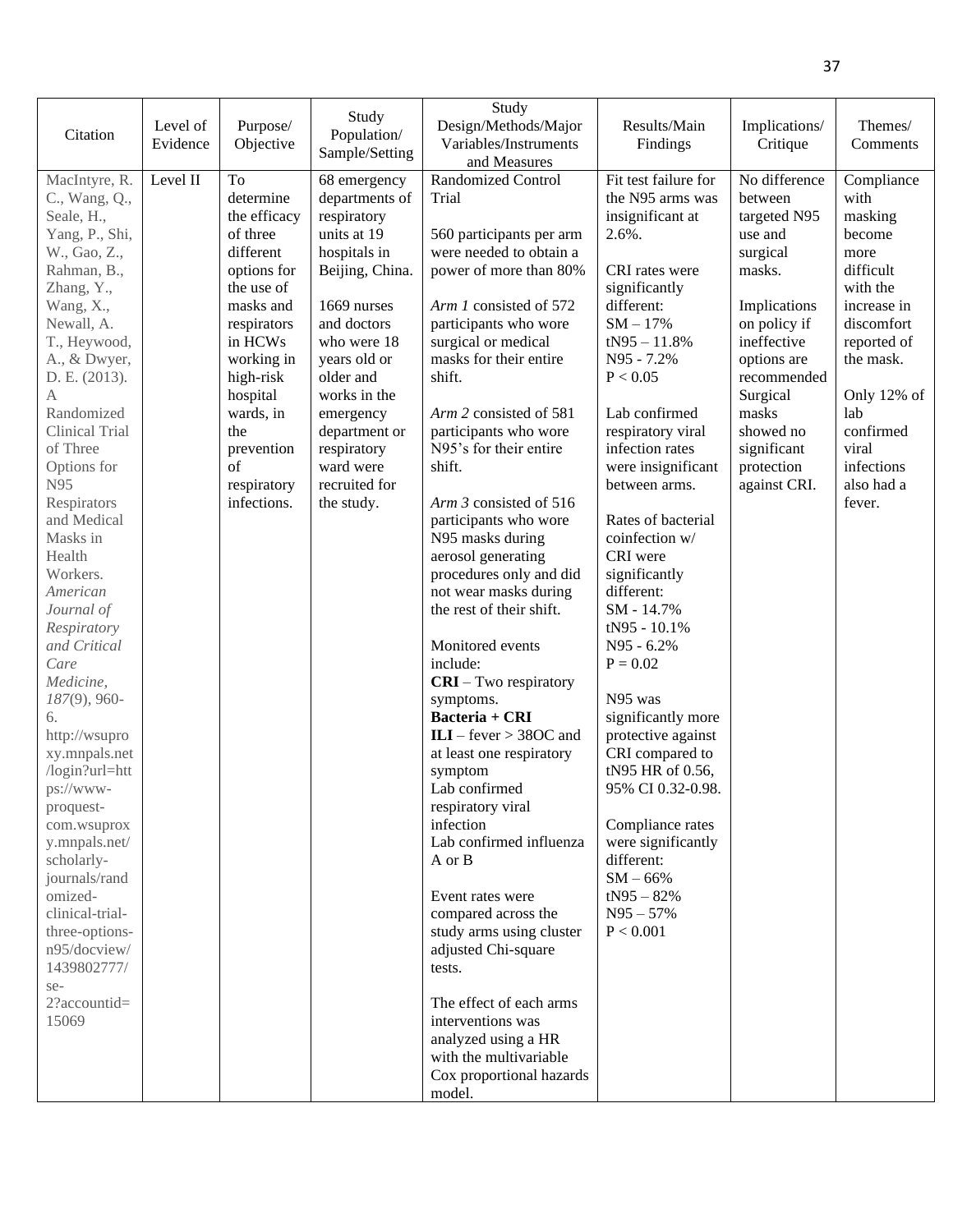| Citation       | Level of<br>Evidence | Purpose/<br>Objective | Study<br>Population/<br>Sample/ | Study Design/Methods/Major<br>Variables/Instruments and<br>Measures | Results/Main<br>Findings                | Implications<br>/Critique | Themes/<br>Comments       |
|----------------|----------------------|-----------------------|---------------------------------|---------------------------------------------------------------------|-----------------------------------------|---------------------------|---------------------------|
|                |                      |                       | Setting<br>Healthcare           | <b>Randomized Control Trial</b>                                     |                                         | N <sub>o</sub>            | N <sub>o</sub>            |
| McIntyre       | Level II             | Compared              |                                 |                                                                     | Only 5 of 461 fit<br>tested N95 wearers | difference in             |                           |
| , R. C.,       |                      | the<br>efficacy of    | workers who                     |                                                                     | failed their fit test.                  |                           | significant<br>difference |
| Wang,          |                      | medical               | worked full                     | Participants randomized into 3                                      |                                         | demographi<br>cs between  | between                   |
| Q.,<br>Rahman, |                      | masks                 | time in the                     | arms: Medical Mask, Non-fit                                         | Rates of bacterial                      |                           | the fit                   |
| B., Seale,     |                      | (MM) and              | emergency                       | tested N95 mask, and fit tested                                     | infection were                          | the groups.               | tested and                |
| H.,            |                      | N95                   | department or                   | N95 mask plus a non-masking                                         | lower in N95                            | No                        | non-fit                   |
| Ridda, I.,     |                      | respirators           | the                             | control arm.                                                        | $(2.8\%)$ when                          | significant               | tested                    |
| Gao, Z.,       |                      | $(N95)$ in            | respiratory                     |                                                                     | compares to the                         | difference                | groups, so                |
| Yang, P.,      |                      | preventing            | ward from 15                    | Each person worse their                                             | $MM (5.3\%) P =$                        | between fit               | they were                 |
| Shi, W.,       |                      | bacterial             | hospitals.                      | designated mask for their                                           | 0.02.                                   | tested and                | combined                  |
| Pang, X.,      |                      | colonizati            |                                 | entire shift for 4 weeks.                                           |                                         | non-fit                   | for further               |
| Zhang,         |                      | on/infecti            | 481                             |                                                                     | N95s were more                          | tested                    | analysis.                 |
| Y., Moa,       |                      | on in                 | healthcare                      | Primary endpoint was lab                                            | effective when                          | groups.                   | Is Fit                    |
| A., $\&$       |                      | healthcare            | workers from                    | confirmed bacterial                                                 |                                         |                           | testing                   |
| Dwyer,         |                      | workers               | the same                        | colonization of the upper                                           | compared to MM                          | Results                   | necessary?                |
| D.             |                      | (HCWs)                | hospitals                       | respiratory tract.                                                  | at preventing                           | support a                 |                           |
| (2014).        |                      |                       | were selected                   |                                                                     | bacterial infection                     | synergistic               |                           |
| Efficacy       |                      |                       |                                 | Multiplex PCR was used to                                           | $P = 0.02$ , and co-                    | relationship              |                           |
| of face        |                      |                       | as a control                    | test specifically for S.                                            | infection $P =$                         | between                   |                           |
| masks          |                      |                       | group and did                   | pneumoniae, legionella spp, B.                                      | 0.004.                                  | bacterial and             |                           |
| and            |                      |                       | not routinely                   | pertusis, Chlamydia, M.                                             |                                         | viral                     |                           |
| respirator     |                      |                       | wear masks                      | pneumoniae, and H. influenzae                                       | N95s were                               | respiratory               |                           |
| s in           |                      |                       | during the                      | type B.                                                             | significantly more                      | infections.               |                           |
| preventin      |                      |                       | study period.                   |                                                                     | effective than MM                       |                           |                           |
| g upper        |                      |                       |                                 | Looked for co-infection with                                        | in all studied                          | N95 mask                  |                           |
| respirator     |                      |                       | 1441 nurses                     | respiratory virus' such as                                          | parameters.                             | provided                  |                           |
| y tract        |                      |                       | and doctors                     | adenovirus, HPV, coronavirus,                                       | MM was not                              | better                    |                           |
| bacterial      |                      |                       | were                            | parainfluenza, influenza A and                                      | significantly more                      | protection                |                           |
| colonizat      |                      |                       | recruited for                   | B, and rhinovirus.                                                  | effective at                            | against                   |                           |
| ion and        |                      |                       | the                             |                                                                     | preventing                              | bacterial and             |                           |
| $_{\rm co}$ -  |                      |                       | experimental                    | Participants contacted daily                                        | bacterial infection,                    | coinfection               |                           |
| infection      |                      |                       | arms.                           | for 5 weeks, including 1 week                                       | $P = 0.16$ , viral                      | for HCW                   |                           |
| in             |                      |                       |                                 | post study cessation, to follow<br>up regarding respiratory         | infection $P =$                         | that MM                   |                           |
| hospital       |                      |                       | 949 HCWs                        | symptoms (cough, sneeze,                                            | 0.657, or co-                           |                           |                           |
| healthcar      |                      |                       |                                 | fever, runny nose, shortness of                                     | infection $P =$                         |                           |                           |
| e worker.      |                      |                       | were split<br>into the N95      | breath).                                                            | 0.336.                                  |                           |                           |
| Preventa       |                      |                       |                                 |                                                                     | HCW's working on                        |                           |                           |
| tive           |                      |                       | group, 461                      | Any subject reporting                                               |                                         |                           |                           |
| Medicine       |                      |                       | were fit                        | respiratory symptoms were                                           | a respiratory ward                      |                           |                           |
| $, 62, 1-7.$   |                      |                       | tested, 488                     | tested with both a nasal and                                        | were at                                 |                           |                           |
| https://do     |                      |                       | non-fit tested.                 | oral swab.                                                          | significantly higher                    |                           |                           |
| i.org/10.      |                      |                       |                                 |                                                                     | risk compared to                        |                           |                           |
| $1016$ /j.yp   |                      |                       | There were                      | Intent to treat analysis was                                        | other wards (7.3%)                      |                           |                           |
| med.201        |                      |                       | 492 HCWs                        | performed on the primary end                                        | to 3.5 %, P <                           |                           |                           |
| 4.01.015       |                      |                       | placed into                     | point. Risk Ratio was                                               | $0.001$ ).                              |                           |                           |
|                |                      |                       | the medical                     | analyzed to compare the N95                                         |                                         |                           |                           |
|                |                      |                       | mask group.                     | and the medical mask arms to                                        | Nurses were at                          |                           |                           |
|                |                      |                       |                                 | the control group.                                                  | significantly higher                    |                           |                           |
|                |                      |                       |                                 |                                                                     | risk compared to                        |                           |                           |
|                |                      |                       |                                 | Fischer's exact test was used                                       | doctors $(3.2\%$ to                     |                           |                           |
|                |                      |                       |                                 | to calculate P values to ensure                                     | 1.4% $P = 0.02$                         |                           |                           |
|                |                      |                       |                                 | significance with comparisons.                                      |                                         |                           |                           |

38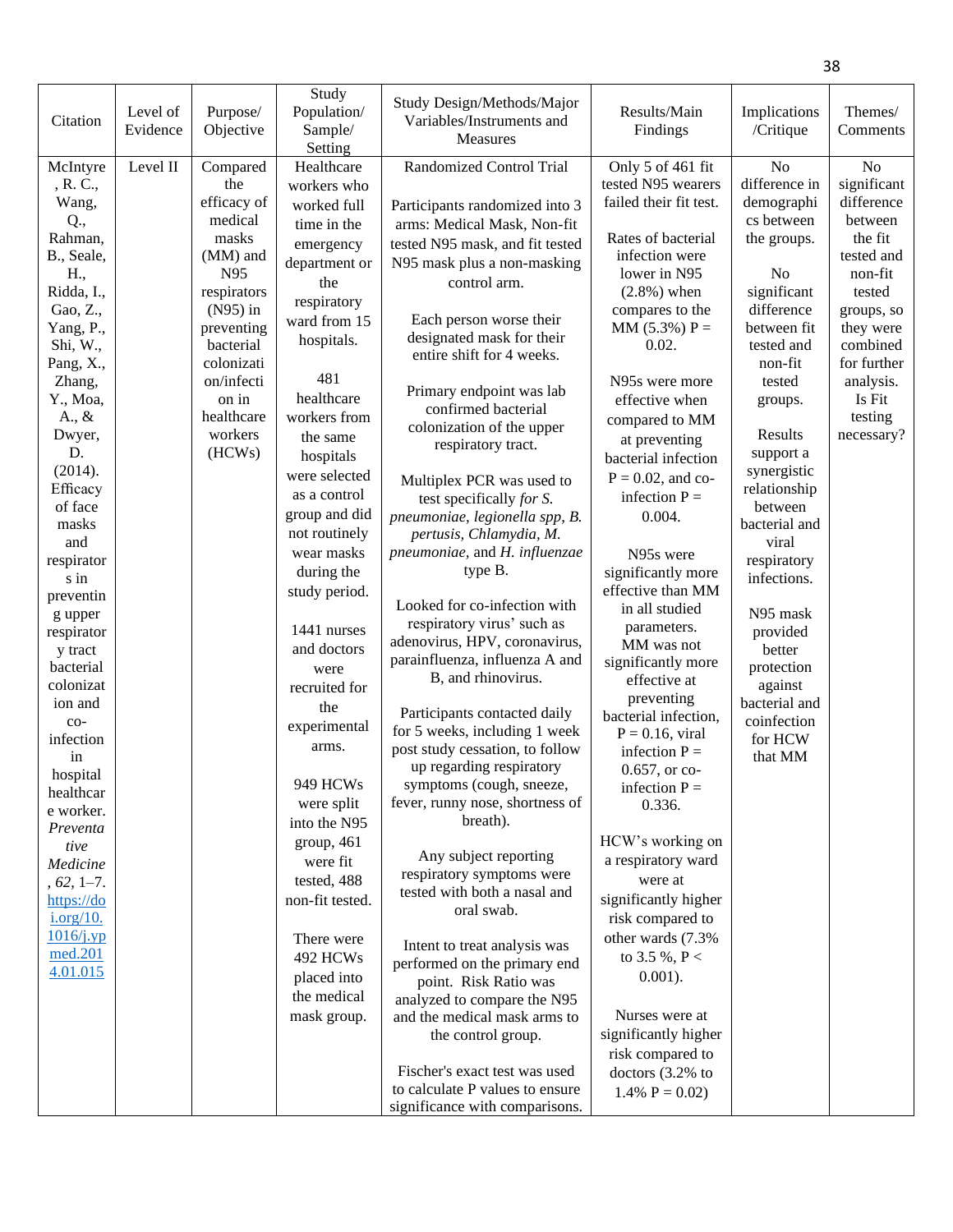| Citation                                                                                                                                                                                                                                                                                                                                                                                                                           | Level of<br>Evidence | Purpose/<br>Objective                                                                                                                                                                                                                                                                                              | Study<br>Population/<br>Sample/Setting                                                                                                                                                                                                                                                                                                                                                                                                    | Study<br>Design/Methods/Major<br>Variables/Instruments<br>and Measures                                                                                                                                                                                                                                                                                                                                                                                                                                                                                                                                                                                                                                                                                                                                                                                                  | Results/Main<br>Findings                                                                                                                                                                                                                                                                                                                                                                                                                               | Implications<br>/Critique                                                                                                                                                                                                                                                                                                                                                                                                                                                                                                                                                                                                                     | Themes/<br>Comments                                                                                                                                                                                                                                                                                                                                                                                                             |
|------------------------------------------------------------------------------------------------------------------------------------------------------------------------------------------------------------------------------------------------------------------------------------------------------------------------------------------------------------------------------------------------------------------------------------|----------------------|--------------------------------------------------------------------------------------------------------------------------------------------------------------------------------------------------------------------------------------------------------------------------------------------------------------------|-------------------------------------------------------------------------------------------------------------------------------------------------------------------------------------------------------------------------------------------------------------------------------------------------------------------------------------------------------------------------------------------------------------------------------------------|-------------------------------------------------------------------------------------------------------------------------------------------------------------------------------------------------------------------------------------------------------------------------------------------------------------------------------------------------------------------------------------------------------------------------------------------------------------------------------------------------------------------------------------------------------------------------------------------------------------------------------------------------------------------------------------------------------------------------------------------------------------------------------------------------------------------------------------------------------------------------|--------------------------------------------------------------------------------------------------------------------------------------------------------------------------------------------------------------------------------------------------------------------------------------------------------------------------------------------------------------------------------------------------------------------------------------------------------|-----------------------------------------------------------------------------------------------------------------------------------------------------------------------------------------------------------------------------------------------------------------------------------------------------------------------------------------------------------------------------------------------------------------------------------------------------------------------------------------------------------------------------------------------------------------------------------------------------------------------------------------------|---------------------------------------------------------------------------------------------------------------------------------------------------------------------------------------------------------------------------------------------------------------------------------------------------------------------------------------------------------------------------------------------------------------------------------|
| MacIntyr<br>e, R. C.,<br>Seale,<br>H.,<br>Dung, T.,<br>Hien, N.,<br>Nga, P.,<br>Chughtai<br>, A.,<br>Rahman,<br>B.,<br>Dwyer,<br>$D_{\cdot}, \&$<br>Wang,<br>Q. (2015,<br>April 1).<br>A cluster<br>randomis<br>ed trial<br>of cloth<br>masks<br>compare<br>$d$ with<br>medical<br>masks in<br>healthcar<br>$\boldsymbol{e}$<br>workers.<br><b>BMJ</b><br>Open.<br>https://b<br>mjopen.b<br>mj.com/c<br>ontent/5/<br>4/e00657<br>7 | Level II             | To<br>compare<br>the<br>efficacy<br>between<br>cloth<br>masks and<br>medical or<br>surgical<br>masks in<br>hospital<br>healthcare<br>workers.<br>Null<br>hypothesis<br>that there<br>is no<br>difference<br>between<br>cloth and<br>medical<br>masks<br>worn in<br>the<br>hospital<br>by<br>healthcare<br>workers. | Setting in 14<br>hospitals in<br>Vietnam<br>including 74<br>different<br>hospital wards.<br>Population<br>consisted of<br>1607<br>healthcare<br>workers, all of<br>whom were<br>older than 18<br>years of age.<br>Participants<br>had to consent,<br>work full time<br>hours, had no<br>facial hair, and<br>had no chronic<br>or acute<br>respiratory<br>illnesses or<br>allergies.<br>Participants<br>included<br>nurses and<br>doctors. | Randomized Control<br>Trial<br>Participating healthcare<br>workers were<br>randomized into three<br>groups.<br>580 wore<br>medical masks<br>569 wore cloth<br>masks<br>458 were the<br>control<br>Control group was<br>asked to follow their<br>usual practice which<br>may or may not have<br>included mask wearing.<br>Participants were asked<br>to wear their mask for<br>their whole shift during<br>a 4-week period. Each<br>group wore identical<br>cloth or surgical masks.<br>3 outcomes were<br>measured<br>Clinical<br>Respiratory<br>illness<br>Influenza-like<br>illness<br>Laboratory<br>confirmed<br>respiratory<br>viral infection<br>Tonsillar and<br>pharyngeal swabs were<br>performed by lab, blind<br>to which group test<br>subjects were part of.<br>PCR testing was<br>performed.<br>Filtration performance<br>of each mask was also<br>tested. | Healthcare<br>workers who<br>wore cloth<br>masks had the<br>highest lab<br>confirmed<br>infection<br>rates:<br>RR of 13.25<br>compared to<br>surgical<br>masks.<br>RR of 3.49<br>compared to<br>the control<br>arm.<br>Of the<br>laboratory<br>confirmed<br>cases, 85%<br>were infected<br>with<br>rhinovirus.<br>Participants<br>in the cloth<br>arm group<br>washed their<br>masks on<br>average 23/25<br>days worked<br>during the<br>study period. | Difficult to<br>differentiate<br>between<br>more<br>efficient<br>surgical<br>mask or if<br>cloth masks<br>were simply<br>detrimental.<br>The lack of<br>a consistent<br>control in<br>this study is<br>a limitation,<br>as the<br>control<br>group<br>primarily<br>wore both<br>surgical and<br>cloth masks<br>throughout<br>the study<br>period. An<br>insignificant<br>number of<br>individuals<br>did not wear<br>masks or<br>wore N95<br>masks.<br>Showed<br>hand<br>hygiene was<br>helpful in<br>preventing<br>the spread of<br>viral<br>transmission<br>, however,<br>mask type<br>was an<br>independent<br>indicator for<br>infection. | In the<br>healthcare<br>setting,<br>cloth<br>masks<br>clearly do<br>not protect<br>healthcare<br>working at<br>the same<br>level as<br>medical<br>masks.<br>Cloth<br>masks<br>should not<br>be<br>recommen<br>ded for<br>healthcare<br>workers.<br>Washing<br>masks in<br>this study<br>did not<br>seem to<br>impact<br>infection<br>rates.<br>cloth<br>masks<br>cause an<br>increase in<br>infection<br>risk in<br><b>HCWs</b> |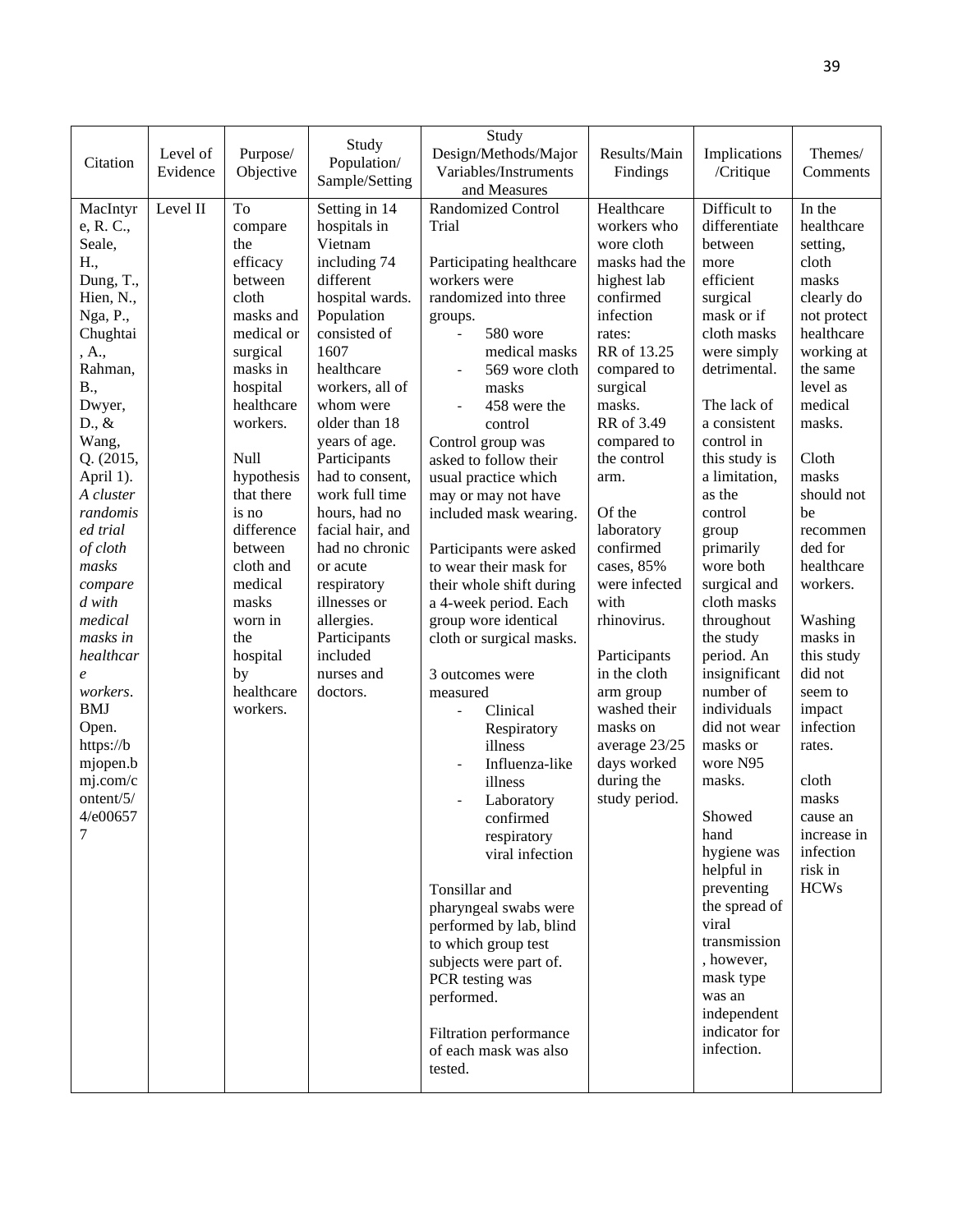| Citation                                                                                                                                                                                                                                                                                                                                                                                                                                                                     | Level of<br>Evidence | Purpose/<br>Objective                                                                                                                                                                                                             | Study<br>Population/<br>Sample/Setting                                                                                                                                                                                                           | Study<br>Design/Methods/Major<br>Variables/Instruments<br>and Measures                                                                                                                                                                                                                                                                                                                                                                                                                                   | Results/Main<br>Findings                                                                                                                                                                                                                                                                                                                                                                                                        | Implications/<br>Critique                                                                                                                                                                                                                                                                                                                                    | Themes/<br>Comments                                                                                                                                                                     |
|------------------------------------------------------------------------------------------------------------------------------------------------------------------------------------------------------------------------------------------------------------------------------------------------------------------------------------------------------------------------------------------------------------------------------------------------------------------------------|----------------------|-----------------------------------------------------------------------------------------------------------------------------------------------------------------------------------------------------------------------------------|--------------------------------------------------------------------------------------------------------------------------------------------------------------------------------------------------------------------------------------------------|----------------------------------------------------------------------------------------------------------------------------------------------------------------------------------------------------------------------------------------------------------------------------------------------------------------------------------------------------------------------------------------------------------------------------------------------------------------------------------------------------------|---------------------------------------------------------------------------------------------------------------------------------------------------------------------------------------------------------------------------------------------------------------------------------------------------------------------------------------------------------------------------------------------------------------------------------|--------------------------------------------------------------------------------------------------------------------------------------------------------------------------------------------------------------------------------------------------------------------------------------------------------------------------------------------------------------|-----------------------------------------------------------------------------------------------------------------------------------------------------------------------------------------|
| MacInty<br>re, C. R.,<br>Chughta<br>i, A.,<br>Rahman,<br>B.,<br>Peng,<br>Y.,<br>Zhang,<br>Y.,<br>Seale,<br>H.,<br>Wang,<br>X., &<br>Wang,<br>Q.<br>(2017,<br>Novemb<br>$er 1$ ).<br><b>The</b><br>efficacy<br>$\circ f$<br>medical<br>masks<br>and<br>respirat<br>ors<br>against<br>respirat<br>ory<br>infection<br>in<br>healthca<br>re<br>workers.<br>Wiley<br>Online<br>Library.<br>https://o<br>nlinelibr<br>ary.wile<br>$y$ .com/d<br>oi/full/1<br>0.1111/ir<br>v.12474 | Level II             | Examine<br>the<br>efficacy of<br>medical<br>masks and<br>respirators<br>in<br>protecting<br>against<br>respiratory<br>infections<br>using<br>pooled<br>data from<br>two<br>randomize<br>d control<br>clinical<br>trials<br>(RCTs) | Population<br>consisted of<br>healthcare<br>workers in<br>China.<br>Setting was<br>multiple<br>Hospitals in<br>Beijing, China.<br>Population and<br>settings were<br>chosen<br>specifically for<br>their regularly<br>low-level use<br>of masks. | <b>Randomized Control</b><br>Trial<br>Population was<br>randomized into<br>several groups.<br>Continuous N95 group<br>$(n=1530)$<br>Targeted N95 group<br>$(n=516)$ - wore N95<br>during specified<br>procedures.<br>Continuous Surgical<br>Mask group $(n=1064)$<br>Control group<br>$(n=481)$ -follow<br>typical mask wearing<br>routine.<br>Lab Confirmed Viral<br>infection (LCV)<br>Lab Confirmed<br>Influenza infection<br>(LCI)<br>Relative Risk was used<br>to analyze and compare<br>mask types | <b>Relative Risk</b><br>for LCV and<br>LCI for<br>lowest in the<br>continuous<br>N95 group<br>$(.33$ and $.46$ ,<br>$P < 0.001$ )<br>and was the<br>only<br>significant<br>finding.<br>Continuous<br>N95 vs<br>control arm<br>showed 77%<br>efficacy of<br>continuous<br>N95 use with<br>a relative risk<br>of 0.23<br>Medical mask<br>did reduce<br>risk $(RR -$<br>$0.81$ ) but it<br>was not<br>statistically<br>significant | Study<br>demonstrated<br>superior<br>clinical<br>efficacy of<br>continuous<br>use of N95<br>against<br>infections<br>presumed to<br>be spread by<br>the droplet<br>mode.<br>Targeted use<br>of N95<br>respirators is<br>associated<br>with reduced<br>risk for<br>HCWs, but<br>continuous<br>N95 use<br>provides<br>significantly<br>superior<br>protection. | Transmission<br>of viral<br>particles<br>much more<br>complex<br>Trends for<br>medical<br>masks were<br>not<br>significant<br>but did<br>indicate some<br>mild degree<br>of protection. |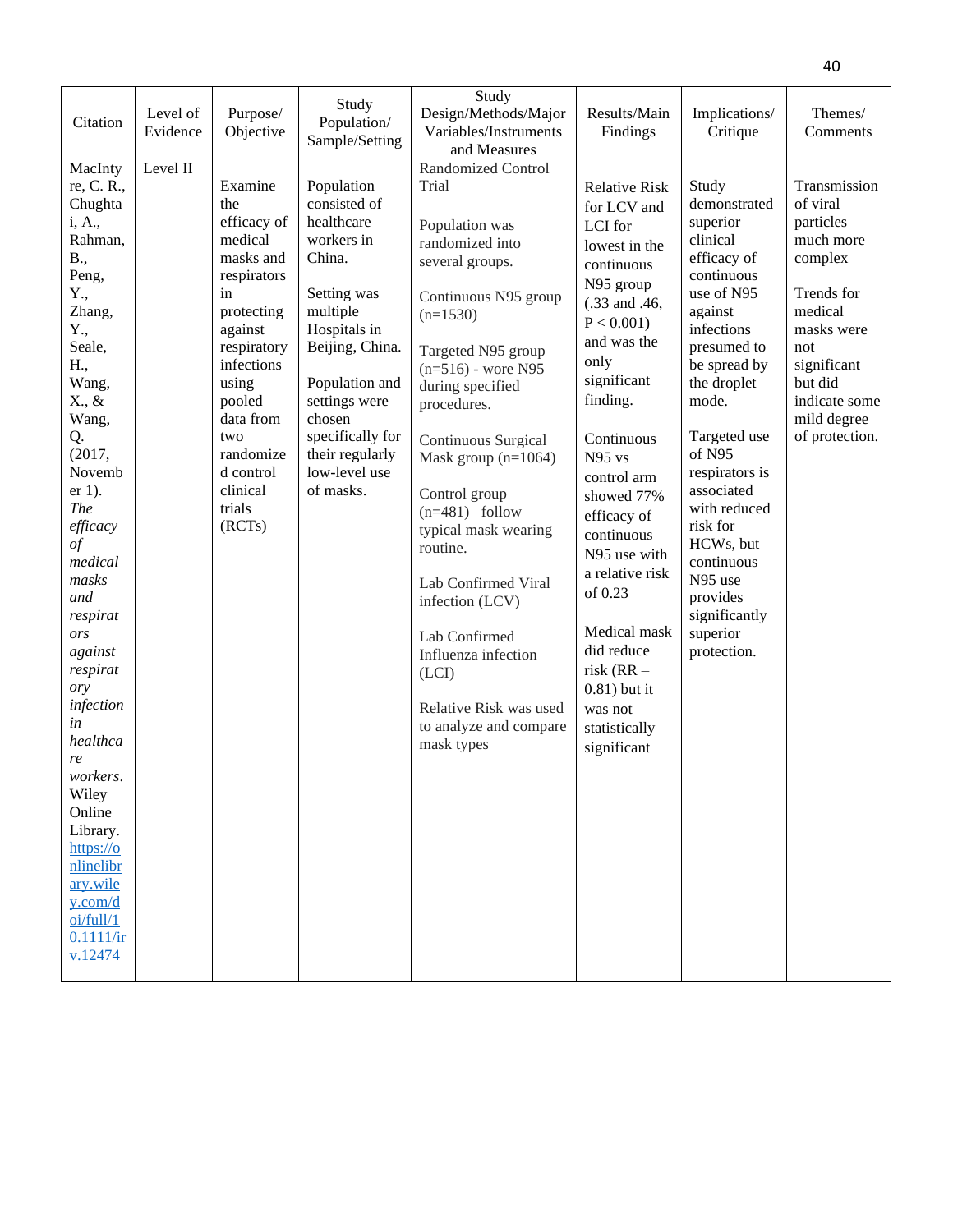| Citation                                                                                                                                                                                                                                                                                                                                                                                  | Level of<br>Evidence | Purpose/<br>Objective                                                                                                                                                                                                                         | Study<br>Population/<br>Sample/Settin<br>g                                                                                                | Study Design/Methods/<br>Major<br>Variables/Instruments<br>and Measures                                                                                                                                                                                                                                                                                                                                                                                                                                                                                                                                                                                                                                                                                                                   | Results/Main Findings                                                                                                                                                                                                                                                                                                                                                                                                                                                                                                                                                                                                                                                                                          | Implications<br>Critique                                                                                                                                                                                                                                                                                                                                                              | Themes/<br>Comments |
|-------------------------------------------------------------------------------------------------------------------------------------------------------------------------------------------------------------------------------------------------------------------------------------------------------------------------------------------------------------------------------------------|----------------------|-----------------------------------------------------------------------------------------------------------------------------------------------------------------------------------------------------------------------------------------------|-------------------------------------------------------------------------------------------------------------------------------------------|-------------------------------------------------------------------------------------------------------------------------------------------------------------------------------------------------------------------------------------------------------------------------------------------------------------------------------------------------------------------------------------------------------------------------------------------------------------------------------------------------------------------------------------------------------------------------------------------------------------------------------------------------------------------------------------------------------------------------------------------------------------------------------------------|----------------------------------------------------------------------------------------------------------------------------------------------------------------------------------------------------------------------------------------------------------------------------------------------------------------------------------------------------------------------------------------------------------------------------------------------------------------------------------------------------------------------------------------------------------------------------------------------------------------------------------------------------------------------------------------------------------------|---------------------------------------------------------------------------------------------------------------------------------------------------------------------------------------------------------------------------------------------------------------------------------------------------------------------------------------------------------------------------------------|---------------------|
| Milton, D.<br>K.,<br>Fabian,<br>M. P.,<br>Cowling,<br>B. J.,<br>Grantham,<br>M. L., &<br>McDevitt,<br>J. J.<br>(2013).<br>Influenza<br>Virus<br>Aerosols<br>in Human<br>Exhaled<br>Breath:<br>Particle<br>Size,<br>Culturabil<br>ity, and<br>Effect of<br>Surgical<br>Masks.<br>PLoS<br>Pathogens<br>, 9(3),<br>e1003205.<br>https://doi.<br>org/10.13<br>71/journal<br>.ppat.1003<br>205 | Level III            | To<br>describe<br>the<br>number of<br>copies of<br>viral RNA<br>in two<br>aerosol<br>size<br>fractions,<br>report the<br>capturabili<br>ty of virus<br>in the<br>fine-<br>particle<br>fraction,<br>and the<br>effect of<br>surgical<br>masks. | 38 volunteers<br>who had<br>tested<br>positive for<br>influenza A<br>or influenza<br><b>B</b> were<br>selected from<br>Massachusett<br>S. | Quasi-Experimental<br>Volunteers sat with<br>their face in a cone-<br>shaped collector which<br>directed breaths into a<br>human breath air<br>sampler.<br>They would spend 30<br>minutes in this position<br>and were asked to<br>cough 10 times every<br>10 minutes.<br>This process was<br>repeated twice for each<br>volunteer, once while<br>wearing a mask, then<br>once while not wearing<br>a mask.<br>The "impact surface" of<br>the air sampler was<br>collected after each<br>session and swabbed.<br>Viral presence was<br>double confirmed by<br>plate cultures and Flu<br>Detect PCR test strips.<br>Relative risk and the<br>mean of viral particle<br>counts were used to<br>analyze mask<br>effectiveness.<br>McNemar's test was<br>also used to analyze<br>mask effect. | Viral particles greater than<br>5 micrometers were<br>detected from 11% of<br>volunteers while wearing a<br>mask and from 43% while<br>not wearing a mask.<br>Relative risk was 0.25<br>while wearing a mask ( $p =$<br>0.003). Facemasks<br>produced a 25-fold<br>reduction in copies of<br>larger influenza virus<br>particles ( $p = 0.002$ ).<br>Viral particles less than 5<br>micrometers were detected<br>in 78% of volunteers while<br>wearing a mask and 92%<br>of samples when they were<br>not wearing masks.<br>Relative risk was 0.96 and<br>not significant ( $p = 0.06$ ).<br>Facemasks produced a 2.8-<br>fold reduction in copies of<br>smaller influenza virus<br>particles. ( $p = 0.01$ ). | Small study<br>of only 38<br>individuals.<br>Most<br>participants<br>were male.<br><b>Masks</b><br>nearly<br>eliminated<br>large viral<br>particles.,<br>but not as<br>effective at<br>eliminating<br>small<br>particles.<br>May not be<br>good at<br>preventing<br>someone<br>from getting<br>infected, but<br>better at<br>controlling<br>the source of<br>infected<br>individuals. |                     |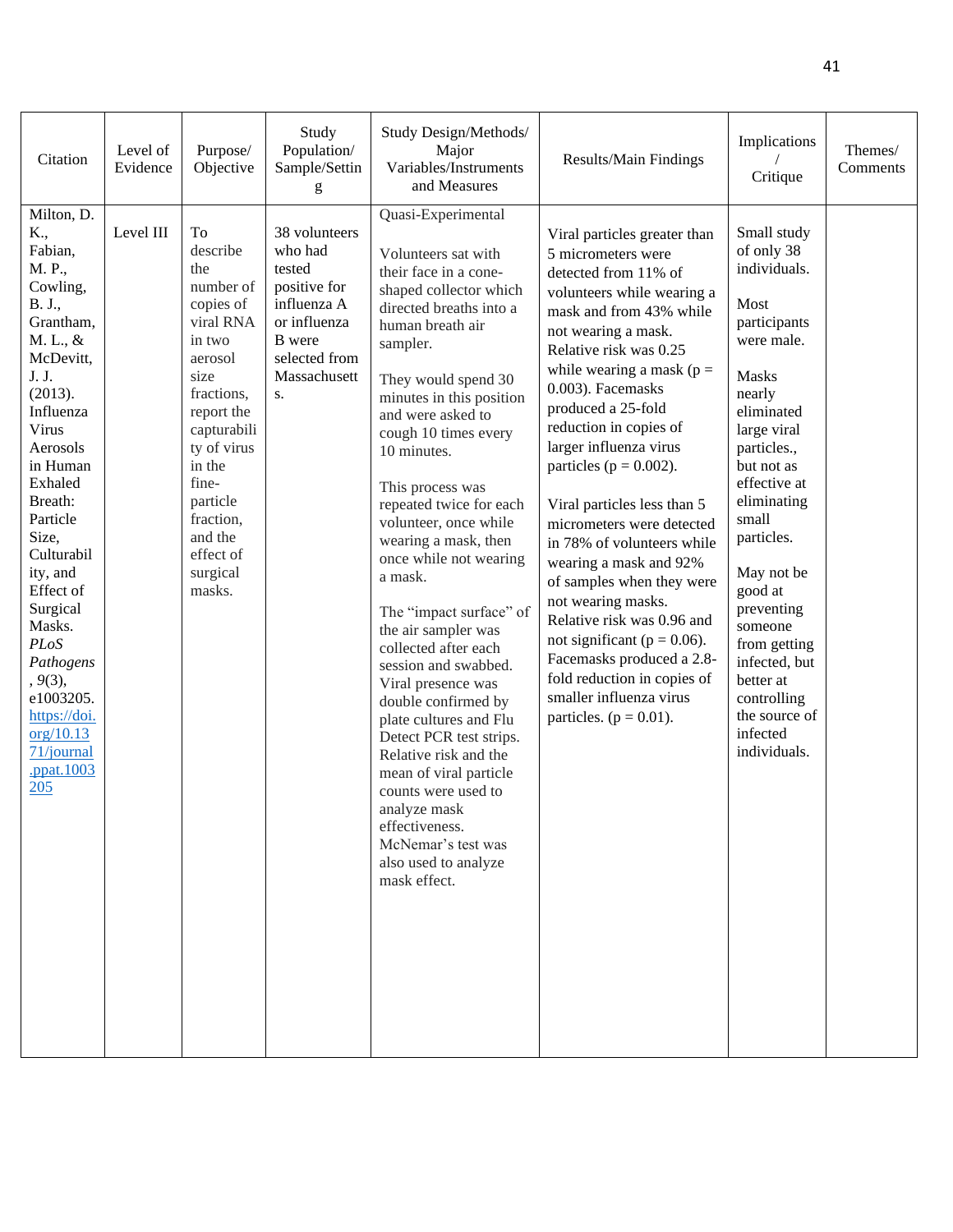| Citation                                                                                                                                                                                                                                                                                                                                                                                                                                                                                                                                                             | Level of<br>Evidence | Purpose/<br>Objective                                                                                                                                                                     | Study<br>Population/<br>Sample/<br>Setting                                                                                                                                                                                                                                                                                                                                                                                                                                       | Study Design/Methods/<br>Major<br>Variables/Instruments<br>and Measures                                                                                                                                                                                                                                                                                                                                                                                                                                                                                                                                                                                                                                                                                                                                                                                                                                                                                                    | Results/Main Findings                                                                                                                                                                                                                                                                                                                                                                                                                                                                                                                                                                                                                                                                                                                                                                                                                                                                                                                                                                                                                                                                                                                                                              | Implications<br>/Critique                                                                                                                                                                                                                                                                                                                                                                                                                                                                                                                                                                                  | Themes/<br>Comments                                                                                                                                                                                                                                                                                                                                                                                                                                               |
|----------------------------------------------------------------------------------------------------------------------------------------------------------------------------------------------------------------------------------------------------------------------------------------------------------------------------------------------------------------------------------------------------------------------------------------------------------------------------------------------------------------------------------------------------------------------|----------------------|-------------------------------------------------------------------------------------------------------------------------------------------------------------------------------------------|----------------------------------------------------------------------------------------------------------------------------------------------------------------------------------------------------------------------------------------------------------------------------------------------------------------------------------------------------------------------------------------------------------------------------------------------------------------------------------|----------------------------------------------------------------------------------------------------------------------------------------------------------------------------------------------------------------------------------------------------------------------------------------------------------------------------------------------------------------------------------------------------------------------------------------------------------------------------------------------------------------------------------------------------------------------------------------------------------------------------------------------------------------------------------------------------------------------------------------------------------------------------------------------------------------------------------------------------------------------------------------------------------------------------------------------------------------------------|------------------------------------------------------------------------------------------------------------------------------------------------------------------------------------------------------------------------------------------------------------------------------------------------------------------------------------------------------------------------------------------------------------------------------------------------------------------------------------------------------------------------------------------------------------------------------------------------------------------------------------------------------------------------------------------------------------------------------------------------------------------------------------------------------------------------------------------------------------------------------------------------------------------------------------------------------------------------------------------------------------------------------------------------------------------------------------------------------------------------------------------------------------------------------------|------------------------------------------------------------------------------------------------------------------------------------------------------------------------------------------------------------------------------------------------------------------------------------------------------------------------------------------------------------------------------------------------------------------------------------------------------------------------------------------------------------------------------------------------------------------------------------------------------------|-------------------------------------------------------------------------------------------------------------------------------------------------------------------------------------------------------------------------------------------------------------------------------------------------------------------------------------------------------------------------------------------------------------------------------------------------------------------|
| Parlin, A.<br>F.,<br>Stratton,<br>S. M.,<br>Culley, T.<br>M., &<br>Guerra, P.<br>A. (2020).<br>$\mathbf{A}$<br>laboratory<br>-based<br>study<br>examining<br>the<br>properties<br>of silk<br>fabric to<br>evaluate<br>its<br>potential<br>as a<br>protective<br>barrier for<br>personal<br>protective<br>equipment<br>and as a<br>functional<br>material<br>for face<br>coverings<br>during the<br>COVID-<br>19<br>pandemic.<br>PLoS<br>ONE,<br>$15(9)$ , 1-<br>19.<br>https://doi<br>org.wsupr<br>oxy.mnpal<br>s.net/ $10.1$<br>$371$ /journ<br>al.pone.02<br>39531 | Level III            | To<br>examine<br>commonly<br>available<br>materials,<br><i>i.e.</i> ,<br>cotton,<br>polyester,<br>and silk,<br>for their<br>suitability<br>as a<br>protective<br>layer for<br>respirators | <b>Study Fabrics</b><br>included:<br>$Silk - 100\%$<br>silk scarves<br>and 100%<br>mulberry silk<br>pillowcases<br>100% cotton<br>$-$ piece of<br>fabric,<br>Egyptian<br>cotton<br>pillowcase,<br>and a<br>handkerchief<br>$Polyester-$<br>88%<br>polyester and<br>12% nylon<br>pillowcase, a<br>100%<br>polyester<br>pillowcase,<br>and 100%<br>polyester bag<br>Surgical<br>Masks<br>Positive<br>$controls -$<br>white paper<br>towels, brown<br>paper towels,<br>and a Kiwipe | Quasi-Experimental<br>Contact angle trial -<br>measures the<br>hydrophobicity of a<br>material with greater<br>hydrophobicity at<br>contact angles greater<br>than 90°. Starting and<br>ending contact angles<br>were compared using<br>one-way ANCOVA.<br><b>Saturation propensity</b><br>$trial - test$ the<br>permeability of test<br>material by placing a<br>droplet of water and<br>measuring area of<br>spread after 1 minute.<br>Comparisons were<br>made with one-way<br>ANCOVA.<br>Gas exchange trial -<br>gas exchange was<br>measured in terms of<br>the amount of water<br>vapor allowed to pass<br>through the material<br>placed in an airtight<br>apparatus.<br><b>Aerosolized droplet</b><br>spray test - analyzed<br>the penetration of<br>aerosol particles<br>through each mask<br>material via an<br>experimental apparatus.<br>Testing was done both<br>before and after<br>sterilization process in a<br>dry-heat oven at 70°C.<br>Comparisons were | Cotton, polyester, and<br>paper towel groups were<br>found to be hydrophilic as<br>they had the fastest change<br>in contact angle such as the<br>droplet was almost<br>immediately absorbed. $P <$<br>0.001. 100% cotton and<br>paper towels had the<br>smallest contact angle. $P <$<br>0.001<br>Cotton and paper towel had<br>significantly larger droplet<br>spread area than the other<br>materials $P < 0.001$ .<br>Increasing the cotton or<br>paper towels thickness did<br>not prevent saturation but<br>increasing polyester<br>thickness did minimize<br>penetration.<br>Gas exchange was<br>significantly different<br>between groups with<br>cotton having the has<br>exchange rates $P < 0.001$<br>There was a significant<br>decrease in aerosolized<br>droplets between no mask<br>control and single (P<br>$<$ 0.05) and double (P $<$<br>0.05) layer masks of any<br>material.<br>No significant difference in<br>ability to stop aerosolized<br>droplet penetration was<br>noted between material<br>groups, $P > 0.05$ .<br>Filtration efficiency of silk<br>improved with additional<br>layers, likely related to the<br>electrostatic effect on<br>aerosols. | Silk appears<br>to be<br>hydrophobic<br>and act<br>similarly to<br>surgical<br>masks but<br>has the<br>benefit of<br>being able to<br>be sterilized.<br>Due to the<br>hydrophilic<br>nature of<br>cotton,<br>cotton<br>masks<br>readily<br>absorb and<br>become<br>saturated<br>with<br>droplets and<br>may quickly<br>become<br>reservoirs<br>and act as<br>conduits for<br>viral<br>transmission<br>$\ddot{\phantom{a}}$<br>Silk may be<br>used to<br>cover N95<br>respirators<br>to help keep<br>them clean<br>and extend<br>their life.<br>Silk is a<br>better<br>material for<br>face<br>coverings in | Limitation<br>of all<br>respiratory<br>protection<br>is that<br>breathing<br>may be<br>hampered<br>while being<br>worn.<br>Prolonged<br>use<br>increases<br>local<br>humidity,<br>creating a<br>potential<br>pathway<br>for viral<br>travel.<br>Cotton and<br>polyester<br>masks are<br>satisfactory<br>for brief,<br>one-time<br>uses.<br>Double<br>layered silk<br>masks<br>prevent<br>droplet<br>penetration<br>and has<br>efficient<br>filtration<br>ability. |
|                                                                                                                                                                                                                                                                                                                                                                                                                                                                                                                                                                      |                      |                                                                                                                                                                                           |                                                                                                                                                                                                                                                                                                                                                                                                                                                                                  | made with one-way<br>ANOVA.                                                                                                                                                                                                                                                                                                                                                                                                                                                                                                                                                                                                                                                                                                                                                                                                                                                                                                                                                |                                                                                                                                                                                                                                                                                                                                                                                                                                                                                                                                                                                                                                                                                                                                                                                                                                                                                                                                                                                                                                                                                                                                                                                    | the general<br>public.                                                                                                                                                                                                                                                                                                                                                                                                                                                                                                                                                                                     |                                                                                                                                                                                                                                                                                                                                                                                                                                                                   |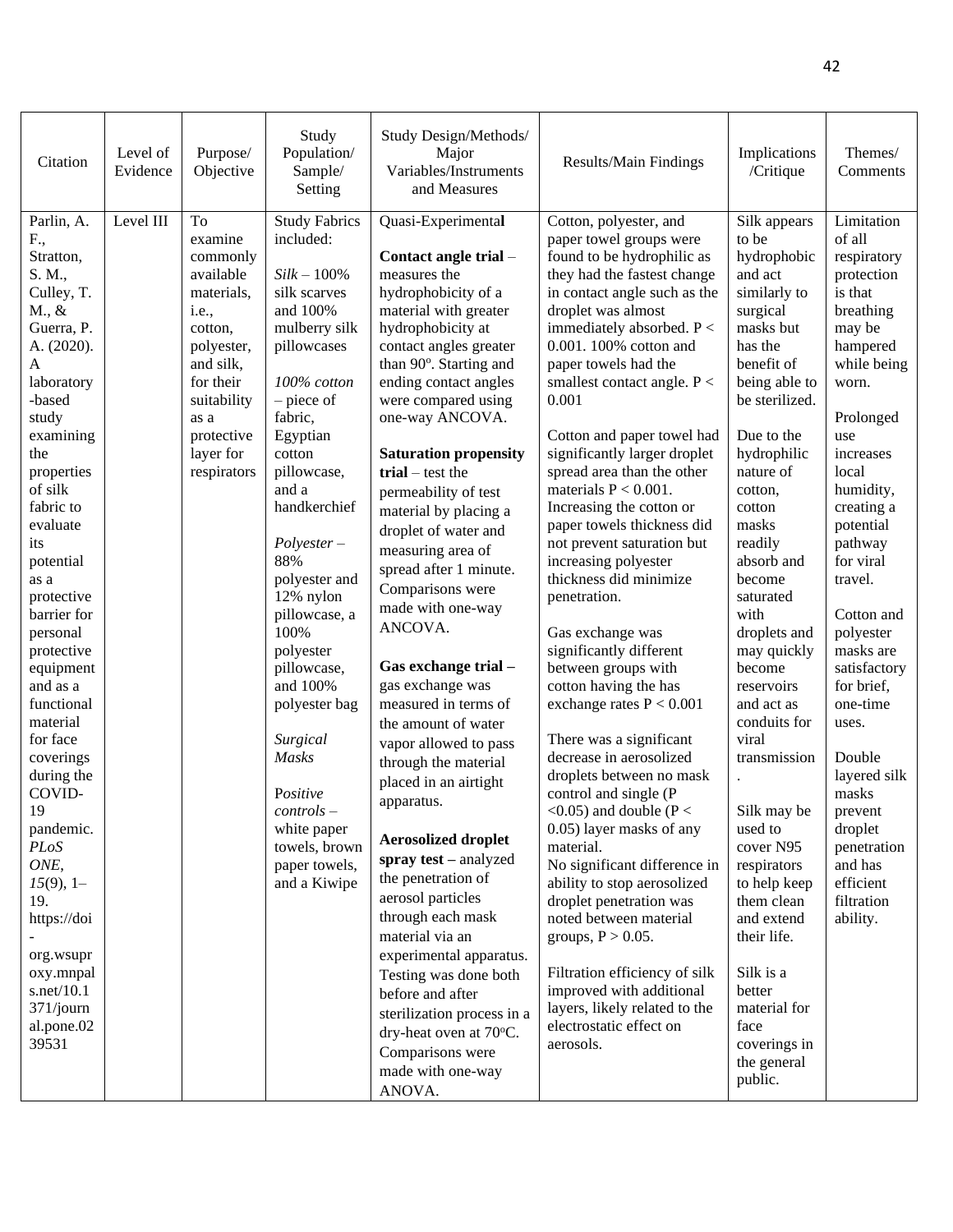| Citation                                                                                                                                                                                                                                                                                                                                                                                                                                                                                                                                                                                                                                                | Level of<br>Evidence | Purpose/<br>Objective                                                                                                                                                                | Study<br>Population/<br>Sample/<br>Setting                                                                                                                                                                                                                                                                                                                                                                                                                                                                                                                                                                                                                                                              | Study<br>Design/Methods/<br>Major Variables/<br>Instruments and<br>Measures                                                                                                                                                                                                                                                                                                                                                                                                                                                                                                                                                                                                     | Results/Main Findings                                                                                                                                                                                                                                                                                                                                                                                                                                                                                                                                                                                                                                                                                                                                                                                                                                                                                                                                                                              | Implications/<br>Critique                                                                                                                                                                                                                          | Themes/<br>Comments                                                                                                                                                                                                       |
|---------------------------------------------------------------------------------------------------------------------------------------------------------------------------------------------------------------------------------------------------------------------------------------------------------------------------------------------------------------------------------------------------------------------------------------------------------------------------------------------------------------------------------------------------------------------------------------------------------------------------------------------------------|----------------------|--------------------------------------------------------------------------------------------------------------------------------------------------------------------------------------|---------------------------------------------------------------------------------------------------------------------------------------------------------------------------------------------------------------------------------------------------------------------------------------------------------------------------------------------------------------------------------------------------------------------------------------------------------------------------------------------------------------------------------------------------------------------------------------------------------------------------------------------------------------------------------------------------------|---------------------------------------------------------------------------------------------------------------------------------------------------------------------------------------------------------------------------------------------------------------------------------------------------------------------------------------------------------------------------------------------------------------------------------------------------------------------------------------------------------------------------------------------------------------------------------------------------------------------------------------------------------------------------------|----------------------------------------------------------------------------------------------------------------------------------------------------------------------------------------------------------------------------------------------------------------------------------------------------------------------------------------------------------------------------------------------------------------------------------------------------------------------------------------------------------------------------------------------------------------------------------------------------------------------------------------------------------------------------------------------------------------------------------------------------------------------------------------------------------------------------------------------------------------------------------------------------------------------------------------------------------------------------------------------------|----------------------------------------------------------------------------------------------------------------------------------------------------------------------------------------------------------------------------------------------------|---------------------------------------------------------------------------------------------------------------------------------------------------------------------------------------------------------------------------|
| Radonovic<br>h, L. J., Jr,<br>Simberkoff<br>, M. S.,<br>Bessesen,<br>M. T.,<br>Brown, A.<br>C.,<br>Cummings,<br>D.,<br>Gaydos, C.<br>A., Los, J.<br>G.,<br>Krosche,<br>A. E.,<br>Gibert, C.<br>L., Gorse,<br>G. J.,<br>Nyquist, A.<br>C., Reich,<br>N. G.,<br>Rodriguez-<br>Barradas,<br>M. C.,<br>Price, C.<br>S., Perl, T.<br>$M_{\cdot}$ , &<br><b>ResPECT</b><br>investigator<br>s (2019).<br>N95<br>Respirators<br>vs Medical<br>Masks for<br>Preventing<br>Influenza<br>Among<br>Health<br>Care<br>Personnel:<br>A<br>Randomize<br>d Clinical<br>Trial.<br>JAMA,<br>$322(9)$ ,<br>824-833.<br>https://doi.<br>org/10.100<br>1/jama.201<br>9.11645 | Level II             | To<br>compare<br>the effect<br>of N95<br>respirators<br>vs medical<br>masks for<br>prevention<br>of<br>influenza<br>and other<br>viral<br>respiratory<br>infections<br>among<br>HCP. | conducted at<br>137<br>outpatient<br>study sites at<br>7 US medical<br>centers<br>between<br>September<br>2011 and<br>May 2015,<br>with final<br>follow-up in<br>June 2016.<br>Each year for<br>4 years,<br>during the<br>12-week<br>period of<br>peak viral<br>respiratory<br>illness, pairs<br>of outpatient<br>sites<br>(clusters)<br>within each<br>center were<br>matched and<br>randomly<br>assigned to<br>the N95<br>respirator or<br>medical mask<br>groups.<br>1446<br>participants<br>were<br>involved in 1<br>year of the<br>trial.<br>723<br>participants<br>were<br>involved in 2<br>years of the<br>trial.<br>693<br>participants<br>were<br>involved in 3<br>or 4 years of<br>the trial. | <b>Randomized Control</b><br>Trial<br>1993 participants in<br>189 clusters were<br>randomly assigned to<br>wear N95 respirators<br>(2512 HCP-seasons of<br>observation) and 2058<br>in 191 clusters were<br>randomly assigned to<br>wear medical masks<br>(2668 HCP-seasons)<br>when near patients<br>with respiratory<br>illness.<br>Primary outcome was<br>incidence of<br>laboratory-confirmed<br>influenza. Secondary<br>outcomes included<br>incidence of acute<br>respiratory illness,<br>laboratory-detected<br>respiratory infections,<br>laboratory-confirmed<br>respiratory illness, and<br>influenza like illness.<br>Adherence to<br>interventions was<br>assessed. | N95 group was exposed<br>to workplace respiratory<br>illness 22.5% of the time<br>and to household<br>respiratory illness 3.6%<br>of the time.<br>Surgical Mask group<br>was exposed to<br>respiratory illness 21.6%<br>of the time and to<br>household respiratory<br>illness 3.4% of the time.<br>Laboratory confirmed<br>influenza events<br>occurred 8.2% in N95<br>and 7.2% in Surgical<br>mask group. 1%<br>different was<br>insignificant ( $P = 0.18$ ).<br><b>Acute Respiratory illness</b><br>events occurred 1556<br>times in the N95 group<br>and 1711 in the medical<br>mask group, difference<br>was insignificant ( $P =$<br>0.10)<br>The difference in Lab<br>confirmed respiratory<br>illness events occurred<br>371 times in N95 group<br>and 417 times in the<br>medical mask group was<br>insignificant ( $P = 0.39$ ).<br>Individual adherence to<br>masking guidelines for<br>each individual group:<br>89.4% in the N95 group<br>and $90.2\%$ in the<br>medical mask group. | N95<br>respirators vs<br>medical<br>masks as<br>worn by<br>participants<br>in this trial<br>resulted in no.<br>significant<br>difference in<br>the incidence<br>of laboratory-<br>confirmed<br>influenza and<br>other<br>respiratory<br>illnesses. | While not<br>statistically<br>significant,<br>it was<br>pretty clear<br>that those<br>who were<br>in the<br>medical<br>mask group<br>tended to<br>have higher<br>rates of<br>respiratory<br>illnesses<br>and<br>symptoms. |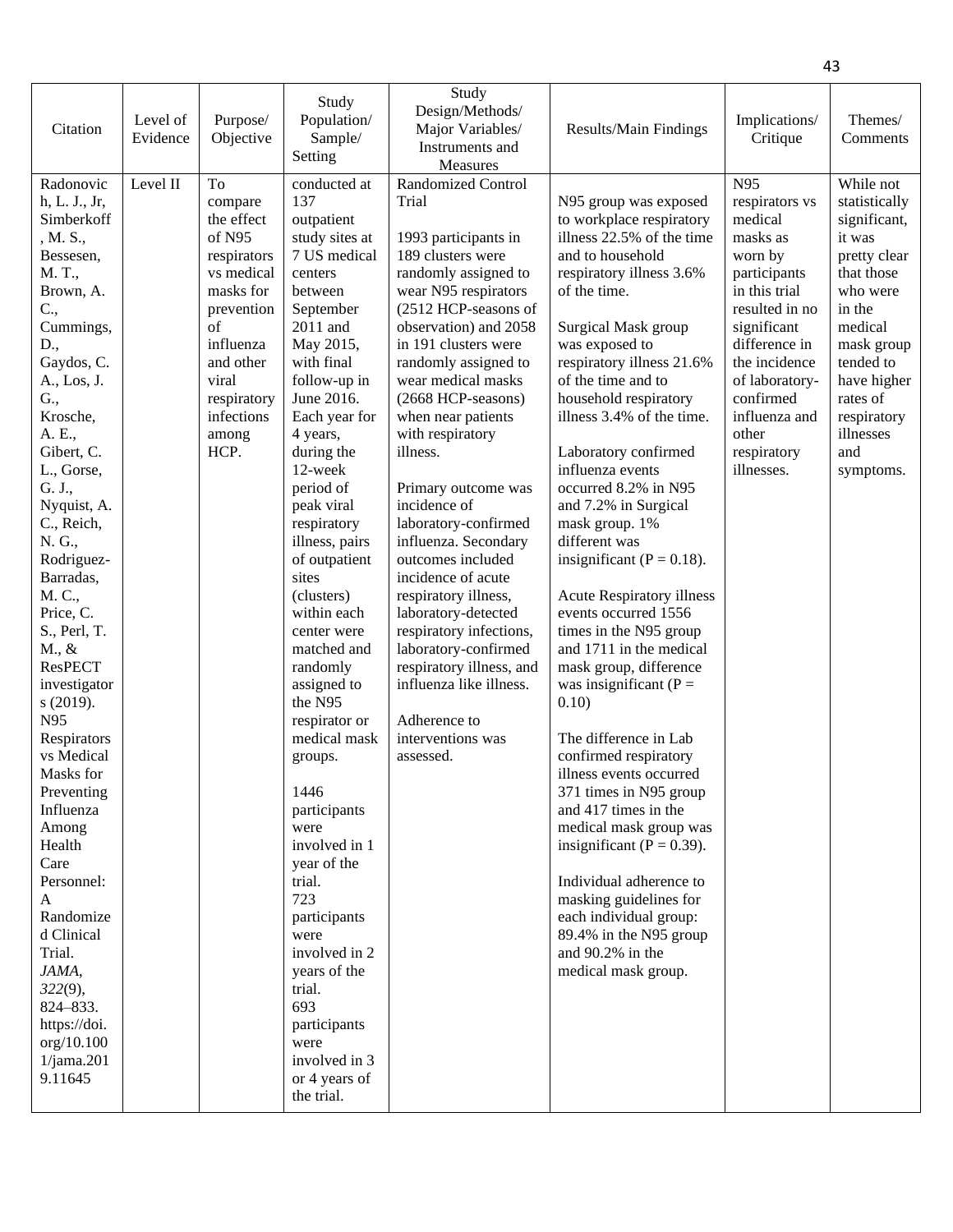|                       |           |                        | Study                  | Study                                         |               |                    |                       |
|-----------------------|-----------|------------------------|------------------------|-----------------------------------------------|---------------|--------------------|-----------------------|
| Citation              | Level of  | Purpose/               | Population/            | Design/Methods/Major                          | Results/Main  | Implications/      | Themes/               |
|                       | Evidence  | Objective              | Sample/Setting         | Variables/Instruments                         | Findings      | Critique           | Comments              |
|                       |           |                        |                        | and Measures                                  |               |                    |                       |
| Rengasa               | Level III | Household              | 5 major fabric         | Quasi-Experimental                            | Cloth masks   | Fabric masks       | Large                 |
| my, S.,               |           | fabric                 | types were             |                                               | had           | may only           | variability           |
| Eimer,<br>$B., \&$    |           | materials<br>and cloth | tested:<br>Sweatshirts | TSI 8130 Automated<br>Filter Tester, used for | penetration   | provide<br>minimal | in<br>filtration      |
| Shaffer,              |           | masks were             | T-shirts               | respirator certification                      | levels        | levels of          | rate of all           |
| R.                    |           | challenged             | Towels                 | was used in this study.                       | between 74    | respiratory        | fabric                |
| (2010,                |           | with                   | <b>Scarves</b>         |                                               | and 90%       | protection.        | types.                |
| October               |           | polydispers            | <b>Cloth Masks</b>     | Mask materials were                           | while N95     |                    |                       |
| $1$ ).                |           | e as well as           |                        | tested for NaCl aerosol                       | had a         | Limited            | Materials             |
| Simple                |           | monodisper             | N95 masks              | penetration at a face                         | penetration   | selection of       | are not               |
| Respirat              |           | se particles           | were used as           | velocity of 5.5 cm/s and                      | level of      | fabric types.      | designed              |
| ory                   |           | in the 20-             | control media          | 16.5 cm/s                                     | 0.12%         |                    | for                   |
| Protectio             |           | 1000 nm                | for comparison         |                                               |               | All fabrics        | filtration.           |
| n                     |           | size range,            |                        | Monodisperse and                              | Sweatshirts   | were new and       |                       |
| Evaluati              |           | which                  |                        | polydisperse testing                          | showed a 40-  | unwashed,          | Some                  |
| on of the             |           | include the            |                        | was done to look at                           | 82%           | these              | fabrics had           |
| Filtratio             |           | size of                |                        | standard filtration rates                     | penetration.  | practices          | similar               |
| n                     |           | many                   |                        | and filtration rates of                       |               | could impact       | range of              |
| Perform               |           | viruses and            |                        | smaller, aerosol                              | All t-shirts  | penetration        | particle              |
| ance of               |           | initial                |                        | particles                                     | showed        | levels,            | penetration           |
| Cloth<br><b>Masks</b> |           | penetration<br>levels  |                        |                                               | penetration   |                    | as surgical<br>masks  |
| and                   |           | measured               |                        | Analysis was done<br>using average            | leves of $>$  |                    | from                  |
| Commo                 |           | and                    |                        | penetration values with                       | 86%.          |                    | previous              |
| n Fabric              |           | compared               |                        | 95% confident intervals                       |               |                    | studies.              |
| Material              |           | with those             |                        |                                               | Towels had a  |                    |                       |
|                       |           | values                 |                        |                                               | 60-66%        |                    | Fabric                |
| Against               |           | obtained               |                        |                                               | penetration   |                    | masks do              |
| $20 - 1000$           |           | for N95                |                        |                                               | level.        |                    | not                   |
| nm Size               |           | respirator             |                        |                                               |               |                    | provide               |
| Particles             |           | filter media           |                        |                                               | Scarves had a |                    | enough                |
|                       |           |                        |                        |                                               | 73-89%        |                    | respiratory           |
| PubMed                |           |                        |                        |                                               | penetration   |                    | protection            |
| Central               |           |                        |                        |                                               | level.        |                    | for                   |
| (PMC).                |           |                        |                        |                                               |               |                    | healthcare            |
| https://w             |           |                        |                        |                                               |               |                    | workers in            |
| ww.ncbi<br>.nlm.nih.  |           |                        |                        |                                               |               |                    | high                  |
| gov/pmc               |           |                        |                        |                                               |               |                    | exposure<br>settings. |
| /articles/            |           |                        |                        |                                               |               |                    |                       |
| <b>PMC731</b>         |           |                        |                        |                                               |               |                    |                       |
| 4261/                 |           |                        |                        |                                               |               |                    |                       |
|                       |           |                        |                        |                                               |               |                    |                       |
|                       |           |                        |                        |                                               |               |                    |                       |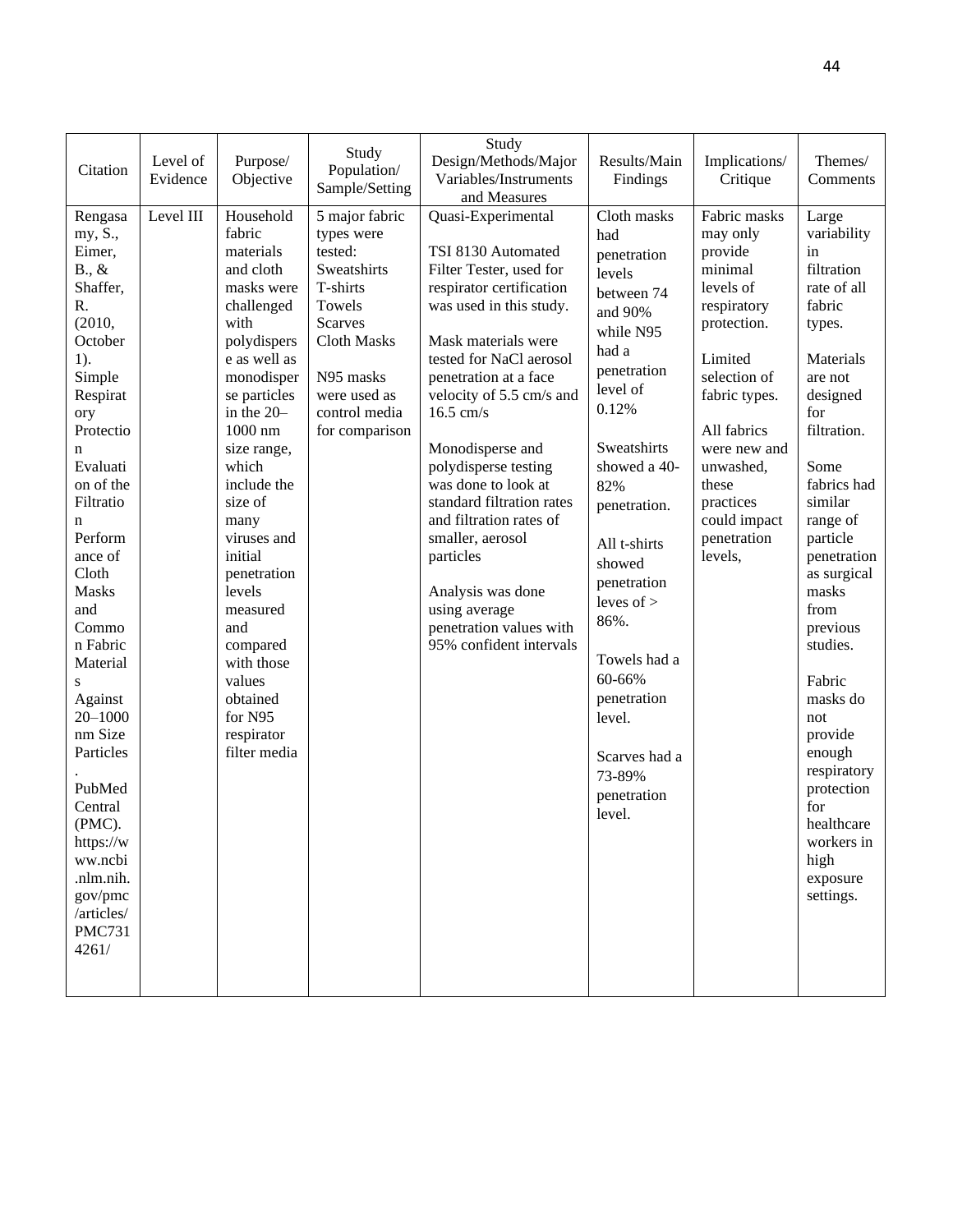| Citation                                                                                                                                                                                                                                                                                                                                           | Level of<br>Evidence | Purpose/<br>Objective                                                                                                                                                                                                                                             | Study<br>Population/<br>Sample/Setting                                                                                                                                                                                                                                                                                                                           | Study<br>Design/Methods/Major<br>Variables/Instruments<br>and Measures                                                                                                                                                                                                                                                                                                                                                                                                                                   | Results/Main<br>Findings                                                                                                                                                                                                                                                                                                                                                                                                                                                                                     | Implications<br>Critique                                                                                                                                                                                                                                                                                                                                | Themes/<br>Comments                                                                                                                                                                              |
|----------------------------------------------------------------------------------------------------------------------------------------------------------------------------------------------------------------------------------------------------------------------------------------------------------------------------------------------------|----------------------|-------------------------------------------------------------------------------------------------------------------------------------------------------------------------------------------------------------------------------------------------------------------|------------------------------------------------------------------------------------------------------------------------------------------------------------------------------------------------------------------------------------------------------------------------------------------------------------------------------------------------------------------|----------------------------------------------------------------------------------------------------------------------------------------------------------------------------------------------------------------------------------------------------------------------------------------------------------------------------------------------------------------------------------------------------------------------------------------------------------------------------------------------------------|--------------------------------------------------------------------------------------------------------------------------------------------------------------------------------------------------------------------------------------------------------------------------------------------------------------------------------------------------------------------------------------------------------------------------------------------------------------------------------------------------------------|---------------------------------------------------------------------------------------------------------------------------------------------------------------------------------------------------------------------------------------------------------------------------------------------------------------------------------------------------------|--------------------------------------------------------------------------------------------------------------------------------------------------------------------------------------------------|
| Zuo, Z.,<br>Kuehn,<br>T. H., &<br>Pui, D.<br>Y. H.<br>(2013).<br>Performa<br>nce<br>evaluatio<br>n of<br>filtering<br>facepiece<br>respirator<br>s using<br>virus<br>aerosols.<br>America<br>$\boldsymbol{n}$<br>Journal<br>$\iota$<br>Infection<br>Control,<br>41(1),<br>$80 - 82.$<br>https://do<br>i.org/10.<br>1016/j.aji<br>c.2012.0<br>1.010 | Level III            | To<br>compare<br>the<br>physical<br>penetratio<br>n<br>and virus<br>infectivity<br>penetratio<br>n through<br>respirators<br>Identify<br>whether<br>the<br>physical<br>penetratio<br>n<br>depended<br>on the<br>type of<br>challenge<br>virus<br>aerosol<br>used. | Adenovirus<br>and Swine Flu<br>(H3N2) were<br>obtained, and<br>an aerosol<br>spray was<br>created for the<br>experiment.<br>N95s<br>respirators,<br>including 2<br>models which<br>were certified<br>by the<br>National<br>Institute for<br>Occupational<br>Safety and<br>Health.<br>1 model which<br>was not an<br>N95 was<br>compared to<br>the N95<br>models. | Quasi-Experimental<br>The generated viral<br>aerosol was passed<br>through a sealed<br>chamber enclosed with<br>specified mask.<br>Physical aerosol<br>penetration was<br>measured by comparing<br>the upstream to<br>downstream<br>concentrations.<br>Viral load was<br>measured upstream vs.<br>Downstream by a<br>particle sizer to<br>evaluate viral<br>penetration.<br>3 samples of each mask<br>were tested 3 times for<br>each viral aerosol.<br>Tests were analyzed via<br>analysis of variance. | Viral aerosols<br>exhibited<br>higher rates<br>of penetration<br>in the non-<br>N95 model<br>when<br>challenged.<br>Swine<br>Influenza<br>Virus showed<br>a greater<br>propensity for<br>penetration<br>than the<br>adenovirus,<br>this<br>difference in<br>penetration<br>ability was<br>significantly<br>different for<br>model C, but<br>not for model<br>A.<br>No infectious<br>adenovirus<br>was<br>recovered<br>during the<br>infectivity<br>challenge<br>once<br>respirators<br>were put in<br>place. | Quick decay<br>$\sigma$ f<br>adenovirus<br>particles in<br>aerosols<br>may<br>contribute to<br>reduce<br>infectivity<br>rates.<br>Low levels<br>of virus in<br>the aerosol<br>spray could<br>have<br>impacted the<br>levels of<br>penetration<br>and<br>infectivity.<br>the particle<br>size<br>that gives<br>the highest<br>penetration<br>of 40-60 nm | The model<br>of the N95<br>mask may<br>play a<br>contributing<br>role in viral<br>penetration.<br>Different<br>types of<br>virus' may<br>be able to<br>penetrate<br>masks better<br>than others. |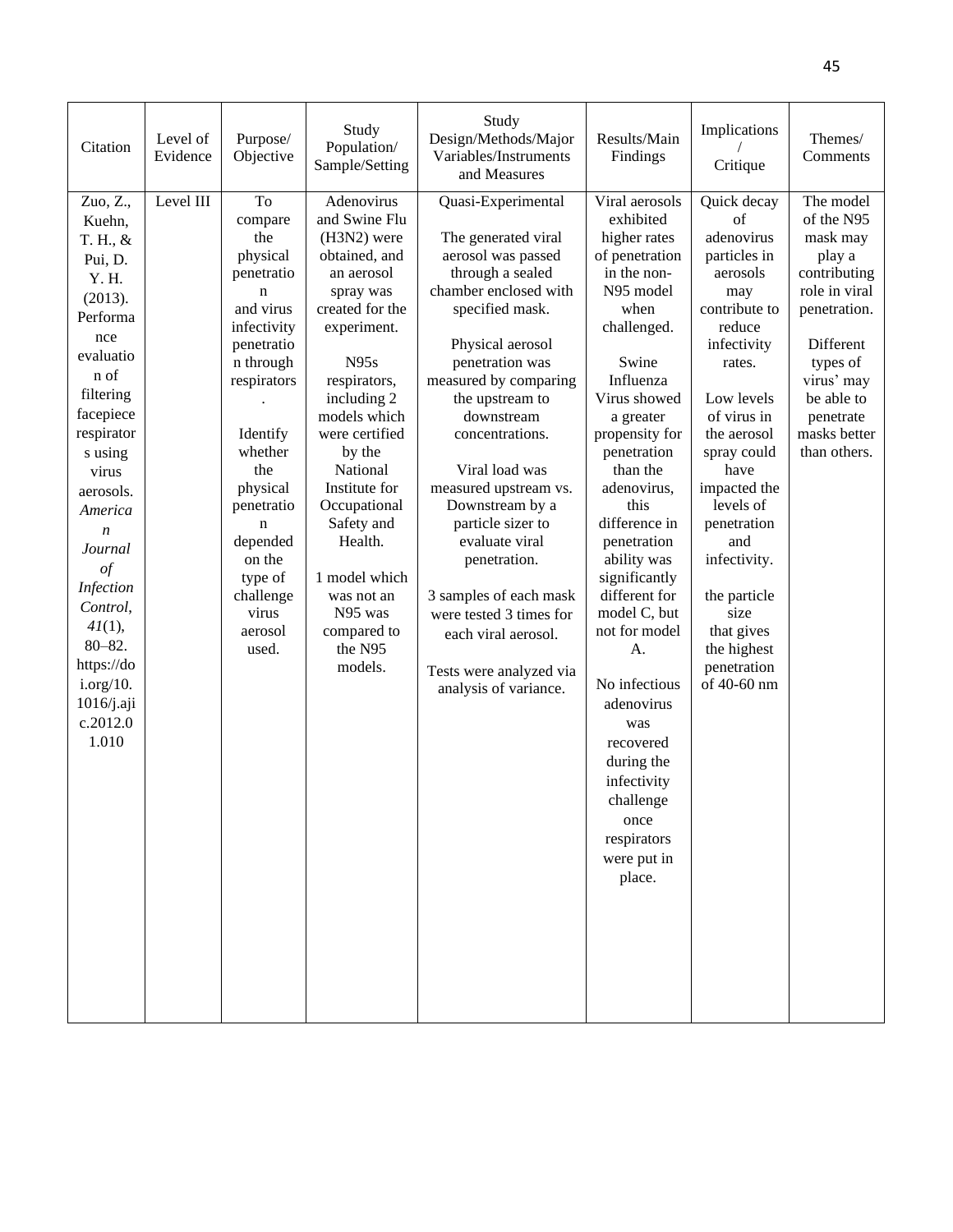## APPENDIX E

# Table 5

| Filtration Efficiency (%) of Varying Mask Materials |  |  |  |  |  |
|-----------------------------------------------------|--|--|--|--|--|
|-----------------------------------------------------|--|--|--|--|--|

| Study                     | N95<br>Mask    |                    | Surgical<br>Mask         |       | <b>Common Fabric Masks</b> |       |      |                |       |      |            |        |             |    |
|---------------------------|----------------|--------------------|--------------------------|-------|----------------------------|-------|------|----------------|-------|------|------------|--------|-------------|----|
|                           |                |                    |                          | Cloth |                            | Scarf |      | Sweat<br>shirt | Towel |      | T-Shirt    |        | <b>Silk</b> |    |
| Asadi et al.,<br>$2020^+$ | 0.07<br>p/s    | $0.06 \text{ p/s}$ |                          |       |                            |       |      |                |       |      | $0.61$ p/s |        |             |    |
| Davies et                 |                | S                  | L                        | S     | L                          | S     | L    |                | S     | L    | S          | L      | S           | L  |
| al., $2013*$              |                | 89.5               | 96.4                     | 70.2  | 74.6                       | 48.9  | 62.3 |                | 72.5  | 83.2 | 50.9       | 69.4   | 54          | 58 |
| Rengasamy<br>et al., 2010 | 0.12           |                    | $\overline{\phantom{a}}$ |       | 74-90                      | 73-89 |      | 70-82          | 60-66 |      |            | $> 86$ |             |    |
| Zuo et al.,<br>2013       | $1.9 -$<br>3.6 | $4.7 - 5.2$        |                          |       |                            |       |      |                |       |      |            |        |             |    |

+ Measured in particles per second (p/s). No Mask control rate was 0.31 p/s

\* Examined both (S)mall (23 nm) and (L)arge (1.25 µm) sized particles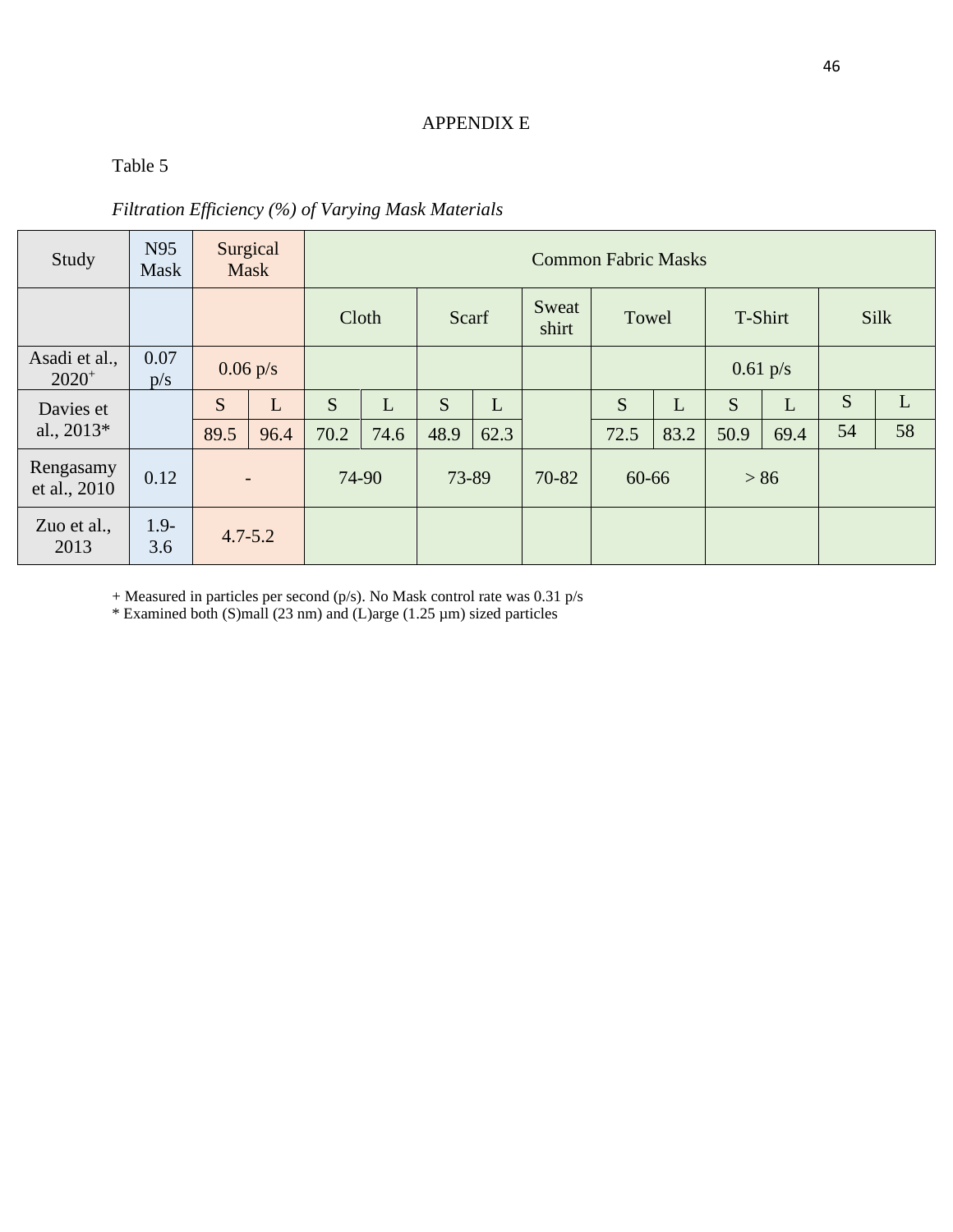### Table 6a

*Comparison of Particle Penetration between Mask Type*

| Study                  | N95 | <b>Surgical Masks</b> | <b>Cloth Masks</b> |
|------------------------|-----|-----------------------|--------------------|
| Davies et al., 2013    |     | T                     | 个个                 |
| Lee et al., 2008       |     | 个个                    |                    |
| Rengasamy et al., 2010 | 个   |                       |                    |
| Zuo et al., 2013       |     |                       |                    |

**↑** = Lower particle penetration

**↑↑** = Higher particle penetration

 $\Box$  = Mask type not studied

Table 6b

*Comparing Small v. Large Particle Penetration*

| Study               |       | N95   |       | <b>Surgical Mask</b> | <b>Cloth Masks</b>       |       |  |
|---------------------|-------|-------|-------|----------------------|--------------------------|-------|--|
|                     | Small | Large | Small | Large                | Small                    | Large |  |
| Davies et al., 2013 |       |       |       |                      |                          |       |  |
| Lee et al., 2008    | 个个    | 个     | 个个    |                      | $\overline{\phantom{0}}$ |       |  |
| Zuo et al., 2013    |       |       |       |                      |                          |       |  |

 **↑** = Lower particle penetration

**↑↑** = Higher particle penetration

 $\blacksquare$  = Mask type not studied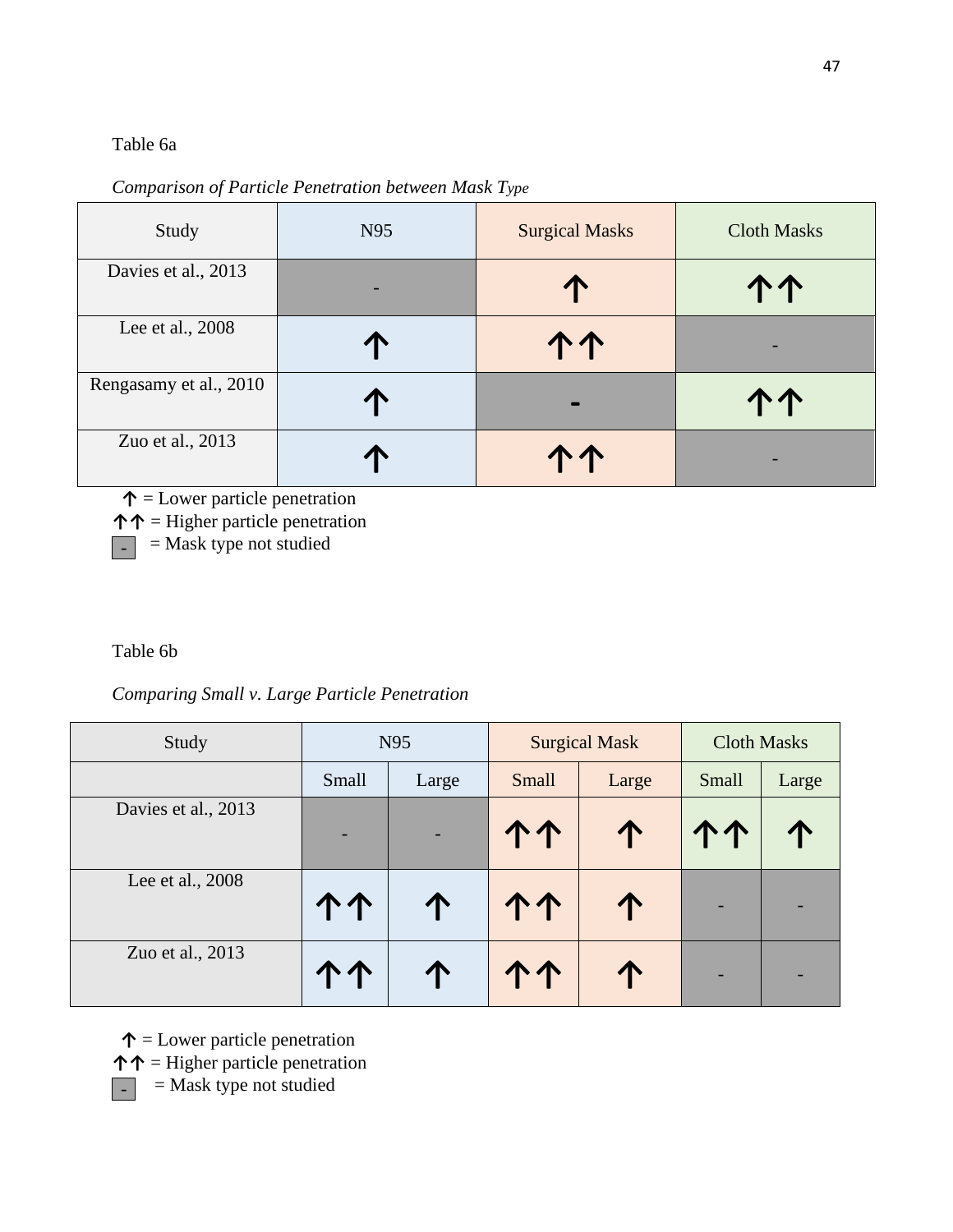### Table 7

### *Comparison of Rates of Illness Reduction between Mask Type*

| Study                      | N95 Mask |                         |              |                              | <b>Surgical Mask</b> |        |                         |                |         | Common Fabric Masks** |         |         |  |
|----------------------------|----------|-------------------------|--------------|------------------------------|----------------------|--------|-------------------------|----------------|---------|-----------------------|---------|---------|--|
|                            | $CRI^*$  | $\mathrm{ILI}^+$        | $LCV^{\#}$   | $LCI^\text{\textregistered}$ | $CRI^*$              | $ILI+$ | $LCV^*$                 | $LCI^{\omega}$ | $CRI^*$ | $\mathrm{ILI}^+$      | $LCV^*$ | $LCI^@$ |  |
| Jacobs et al.,<br>2009     |          |                         |              |                              |                      |        |                         |                |         |                       |         |         |  |
| Loeb et al.,<br>2009       |          | $\overline{\mathbf{X}}$ |              |                              |                      |        |                         |                |         |                       |         |         |  |
| MacIntyre et<br>al., 2011  |          |                         | X            |                              |                      |        |                         |                |         |                       |         |         |  |
| MacIntyre et<br>al., 2013  | X        |                         |              |                              |                      |        |                         |                |         |                       |         |         |  |
| MacIntyre et<br>al., 2014  |          |                         | $\mathbf{X}$ |                              |                      |        |                         |                |         |                       |         |         |  |
| MacIntyre et<br>al., 2015  |          |                         |              |                              |                      |        | $\mathbf{X} \mathbf{X}$ |                |         |                       |         |         |  |
| MacIntyre et<br>al., 2017  |          |                         | $\mathbf{X}$ | X                            |                      |        |                         |                |         |                       |         |         |  |
| Radonovich<br>et al., 2019 |          |                         |              |                              |                      |        |                         |                |         |                       |         |         |  |

\*\* Face Coverings include materials such as Silk, cotton, paper towel

\*CRI – Clinical Respiratory Illness = 2 respiratory symptoms or 1 respiratory symptom & 1 systemic symptom

+ILI – Influenza like illness, defined as fever > 38°C plus 1 respiratory symptom

#LCV – Lab confirmed viral illness

@LCI – Lab confirmed Influenza

**-**

 $X =$  Indicates significant reduction compared to other mask types

= Study did not include this mask type